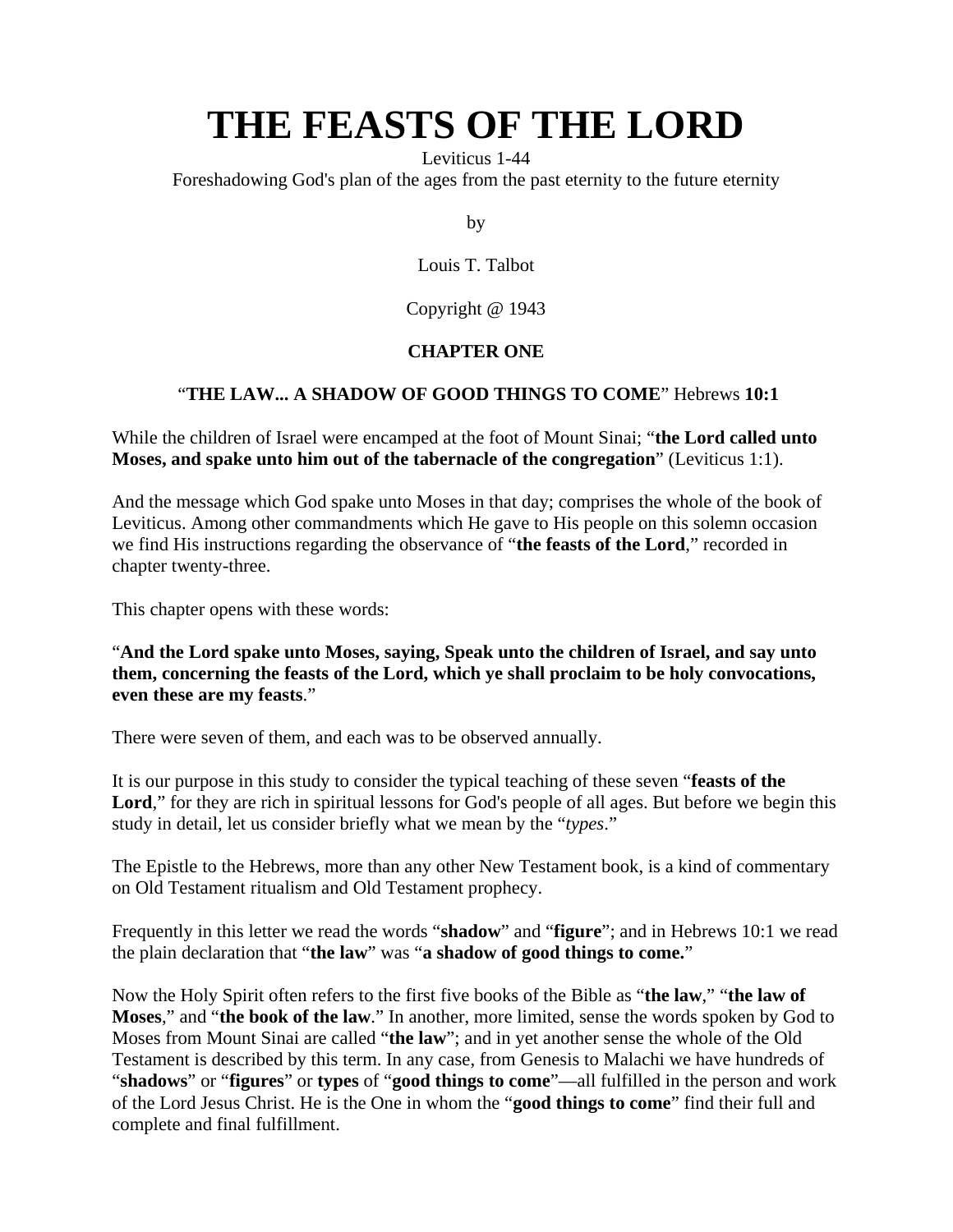Some of these many types deal with the person of the Lord Jesus, His eternal deity and His perfect humanity. Others deal with His work on the cross, in His resurrection, in His present ministry of intercession, and in His coming glory. Yet others deal with the ages, and show us in shadow or prophecy God's eternal purpose, from the past eternity to the future eternity.

In the feasts of the Lord we see many wonderful types of the person and work of Christ; and these we shall consider as we follow this series of studies.

But first let us grasp the broad, outline purpose of these "holy convocations"; for in a remarkable way they show us God's eternal purpose in His dealings with man throughout the ages.

In Hebrews 1:2 we read that the eternal Son of God "**made the worlds**"; or, as the literal meaning of the phrase is that He framed or "*made the ages*."

In our study of "*God's Plan of the Ages*" we have tried to comprehend something of this "**eternal purpose which he purposed in Christ Jesus our Lord**" (Eph. 3:11). And we have seen that it finds its accomplishment in the person and work of the Lord Jesus Christ—eternal God, perfect Man, and only Saviour of sinners.

We have seen that in Old Testament days men were saved by trusting in the Christ of prophecy, even as "**Abraham rejoiced**" to see His day, and "**was glad**" (John 8:56). And we have seen that all who live in New Testament times much approach God on the ground of the finished work of Christ on Calvary, if they are to inherit eternal life.

This truth was in the mind and heart of the hymn writer who sang:

"In the cross of Christ I glory, Tow'ring o'er the wrecks of time; All the light of sacred story Gathers 'round its head sublime."

But you may ask: Is it really true that in the twenty-third chapter of Leviticus and in all the Old Testament we find set forth in type and shadow God's great plan of the ages, wrought out in the person and work of Christ?

Can we be sure that these types have not sprung from the imagination of men? Yes, my friend, we can be very sure, as we search the Scriptures to find out whether these things are so. For our answer let us turn, not only to the words of the Holy Spirit, to which we have already referred: "**The law**" was "**a shadow of good things to come**"; but let us look also at the plain statements of the Lord Jesus Himself.

Two of these we find in the twenty-fourth chapter of Luke.

The risen Christ, withholding His identity from the two disciples, was walking with them to **Emmaus** 

Having listened to them as they rehearsed the story of His own death and resurrection, He said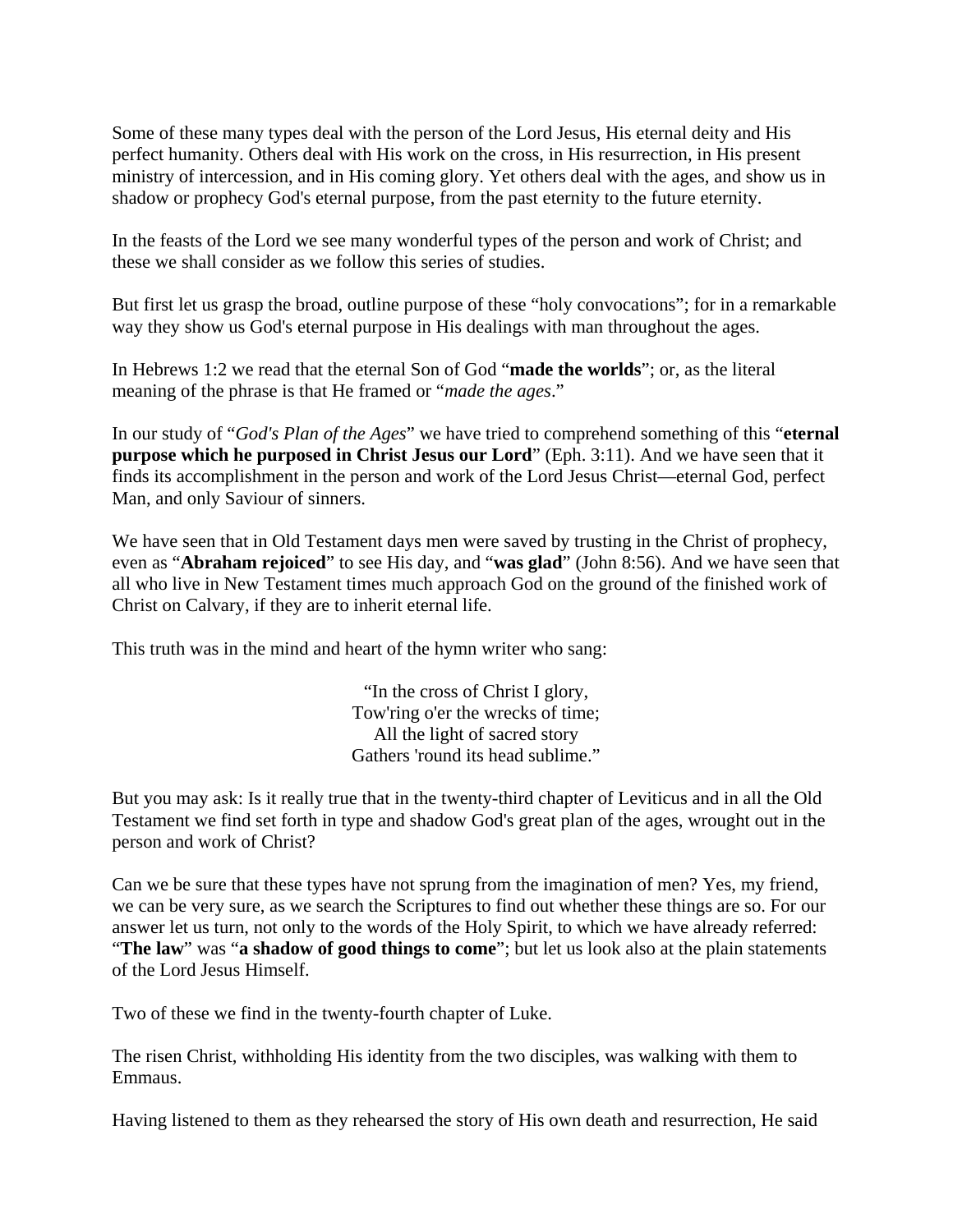unto them:

"**O fools, and slow of heart to believe all that the prophets have spoken: ought not Christ to have suffered these things, and to enter into his glory? And beginning at Moses and all the prophets, he expounded unto them in all the scriptures the things concerning himself**" (Luke 24:25-27).

Rebuking these disciples for their unbelief, the risen Lord said that the prophets had foretold His sufferings and "**the glory that should follow**."

Moreover, He began His exposition of all the Old Testament with Moses' writings; and Moses, under the guidance of the Holy Spirit, wrote the first five books of the Bible. "**Beginning at Moses**"—Genesis, Exodus, Leviticus, Numbers, Deuteronomy— "**he expounded unto them in all the scriptures the things concerning himself**." What a wonderful exposition that must have been!

Later in this same chapter we read that the risen Lord said practically the same thing to the ten disciples:

"**These are the words which I spake unto you, while I was yet with you, that all things must be fulfilled, which were written in the law of Moses, and in the prophets, and in the psalms, concerning me**" (verse 44).

And in John 5 :39, 46 we read that Christ gave the Old Testament Scriptures as one of the infallible proofs of His deity—the New Testament was not then written. "**Ye search the scriptures**," He said to the unbelieving Jews, "**for in them ye think ye have eternal life: and they are they which testify of me** . . . **Had ye believed Moses, ye would have believed me: for he wrote of me**" (John 5:39, 46).

"**Beginning at Moses**" we read the story of God's great plan of redemption. Hundreds of prophecies, given in plain declaration and in shadow and type, foretold the coming into the world of the eternal Son of God, the only Redeemer and Lord. And why are there so many shadows and types? you may ask. Because one—or a few—could not tell the whole story of the wonderful person and mighty work of Christ Jesus, the Lord.

When I was coming to this country from Australia, I visited the Dore Art Gallery in London. As the guide led me first to one platform, then to another, to view the same painting, I realized that he was showing me the one picture from different angles. And so it is in the Word of God. The Holy Spirit leads us to behold first one and then another of the marvelous portraits of our Lord and Saviour. So wonderful is His glorious person, and so marvelous is His work on our behalf, that our poor, little, finite minds can not grasp the picture in one glance. And throughout the endless ages we shall be finding new marvels as we gaze upon the face of the Son of God!

#### **~ end of chapter 2 ~**

#### **<http://www.baptistbiblebelievers.com/>**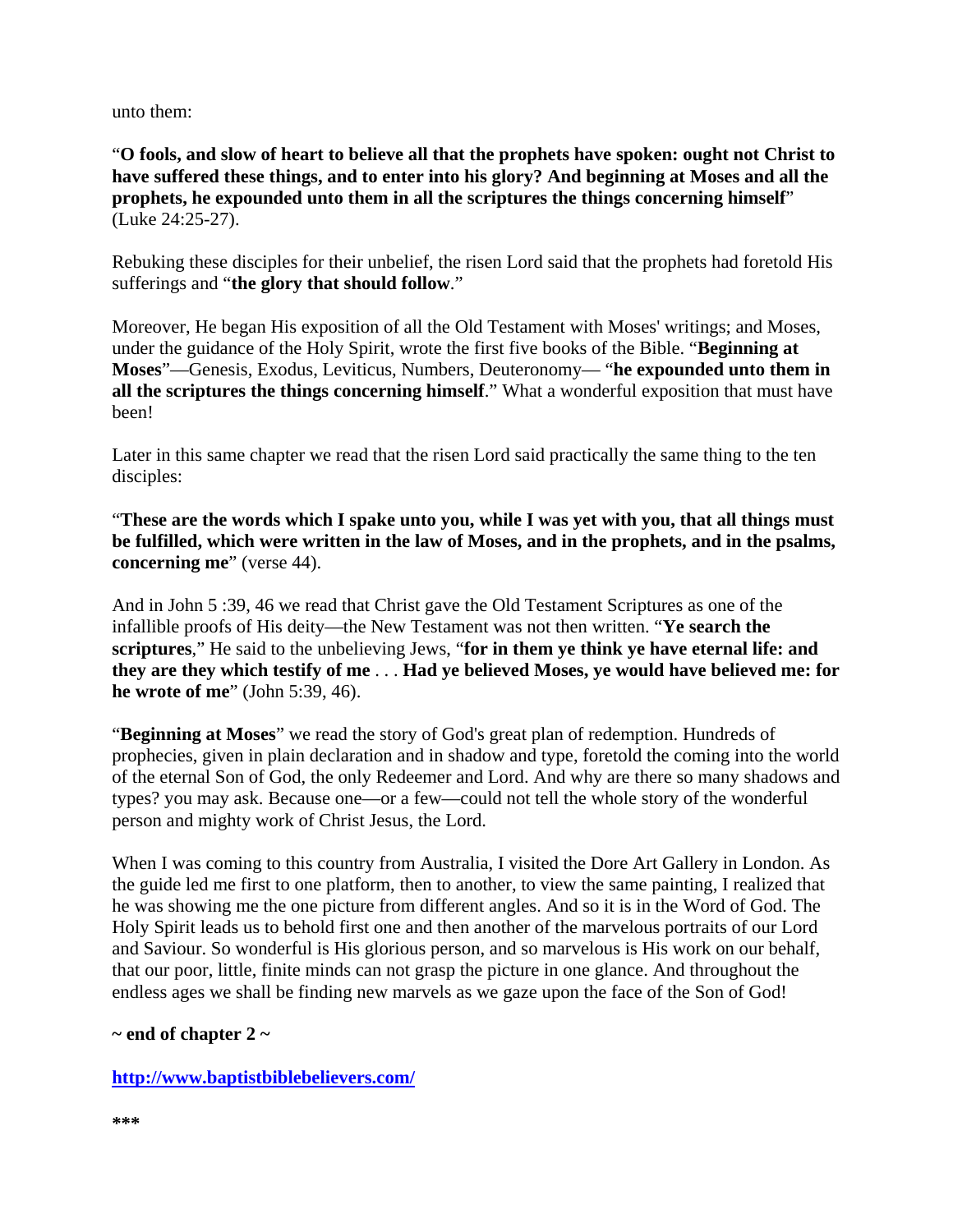Leviticus 23:1-44

Foreshadowing God's plan of the ages from the past eternity to the future eternity

by

Louis T. Talbot

Copyright @ 1943

### **CHAPTER TWO**

#### "**MOSES . . . WROTE OF ME**" (John 5:46)

We can better understand the typical significance of the feasts of the Lord if we first get a glimpse of the context and setting of the record, according to the Scriptures.

We have already seen that God's commandments concerning them are found in one chapter, right in the very heart of the books of Moses. But that is not enough; we want to find out something of the whole message of these five books, of which this one chapter is but a part.

In Genesis we are impressed with the repeated failure of man, as God gives him trial after trial. Beginning with the ease, comfort, and blessing of the Garden of Eden, picturing God in fellowship and communion with man, this first book of the Bible closes with words that speak of death—"**in a coffin in Egypt**."

Cain, who knew all the background of his parents' sin, and the consequences thereof, became a murderer!

In the days before the flood; "**God saw that the wickedness of man was great in the earth, and that every imagination of the thoughts of his heart was only evil continually**" (Genesis 6:5).

Noah, who saw the awful judgment of God upon a corrupt world, afterwards failed to govern himself. (See Genesis 9:20-23).

In direct defiance of God, wicked men built the tower of Babel, bringing confusion and division among men.

Abraham, though "**the friend of God**," yet disobeyed Him by going down to Egypt, the very place where God had told him not to go.

What a record! What a tragedy! Failure—sin—death! This is the message of Genesis, together with the promise of a Redeemer. And it may be summed up in these words: "**Ye must be born again**."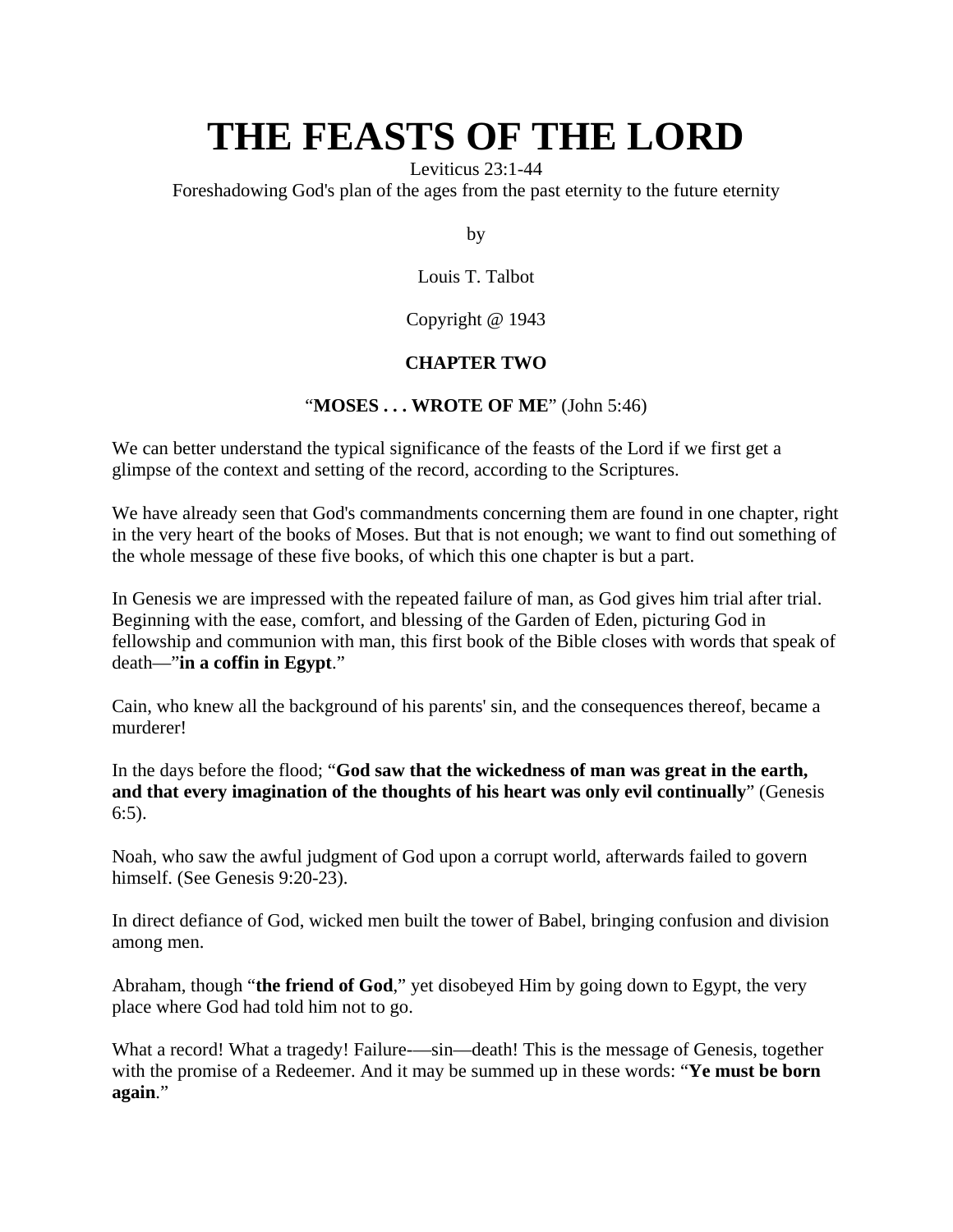Then follows Exodus; the book of redemption.

It opens with Israel in bondage in Egypt, under the lash of the taskmaster. And it takes us on to see the deliverance of God's people on the night of the first passover, deliverance from the bondage of Pharaoh's tyranny and deliverance from the waters of judgment as the nation walked through the Red Sea on dry ground.

All this is but a picture of the deliverance of the sinner from the bondage of Satan by faith in the shed blood of the Paschal Lamb, even Jesus, "**the Lamb of God, which taketh away the sin of the world**" (John 1:29).

But in Exodus there is yet more—there is the record of the building of the Jewish tabernacle, in order that a holy God might come down and dwell among His people during their wilderness journey from Egypt to Canaan.

Exodus closes with the tabernacle erected and the cloud of glory covering this "**tent of the congregation**." This was the Shekinah Glory, a pillar of cloud by day and of fire by night, the presence of God "**in the midst**" of His redeemed people. Thus we see that Exodus is the book of redemption, and shows how sinful man may have fellowship restored with a holy God.

Before the record of the wilderness journey is resumed in the book of Numbers, we find in Leviticus the words of the Lord, given to Moses as He "**spake unto him out of the tabernacle**" (Leviticus 1:1).

And God called unto Moses from the tabernacle, because it was His great desire to have His people in there with Him. He gave to them words of instruction concerning the worship of a wilderness people. As we have seen, the whole of Leviticus is but the record of the word of the Lord, spoken to Moses at the foot of Mount Sinai. Herein God tells a redeemed people how they may worship Him—on the ground of sacrifice. Therefore, Leviticus opens with the five offerings, all of which set forth the person and work of Christ.

The burnt offering and the meal offering typify His personal perfections and glories; the peace offering, the sin offering, and the trespass offering set forth His redemptive work.

We cannot go fully into the typical significance of these five offerings in this study; but in order that we may better understand the feasts of the Lord, let us pause just here for a brief glance at the meaning of the offerings; for fellowship with God in partaking of His "**feasts**" was based upon a right relationship with Him by faith in the redemptive work of Christ, the promised Messiah.

In the burnt offering and in the meat [meal] offering] there was no leaven; for leaven, in the Word of God, is always a type of sin; and these two offerings represent the perfections and excellencies of the person of Christ, in whom there is no sin. Therefore, they went up as "**a sweet savour**" unto God.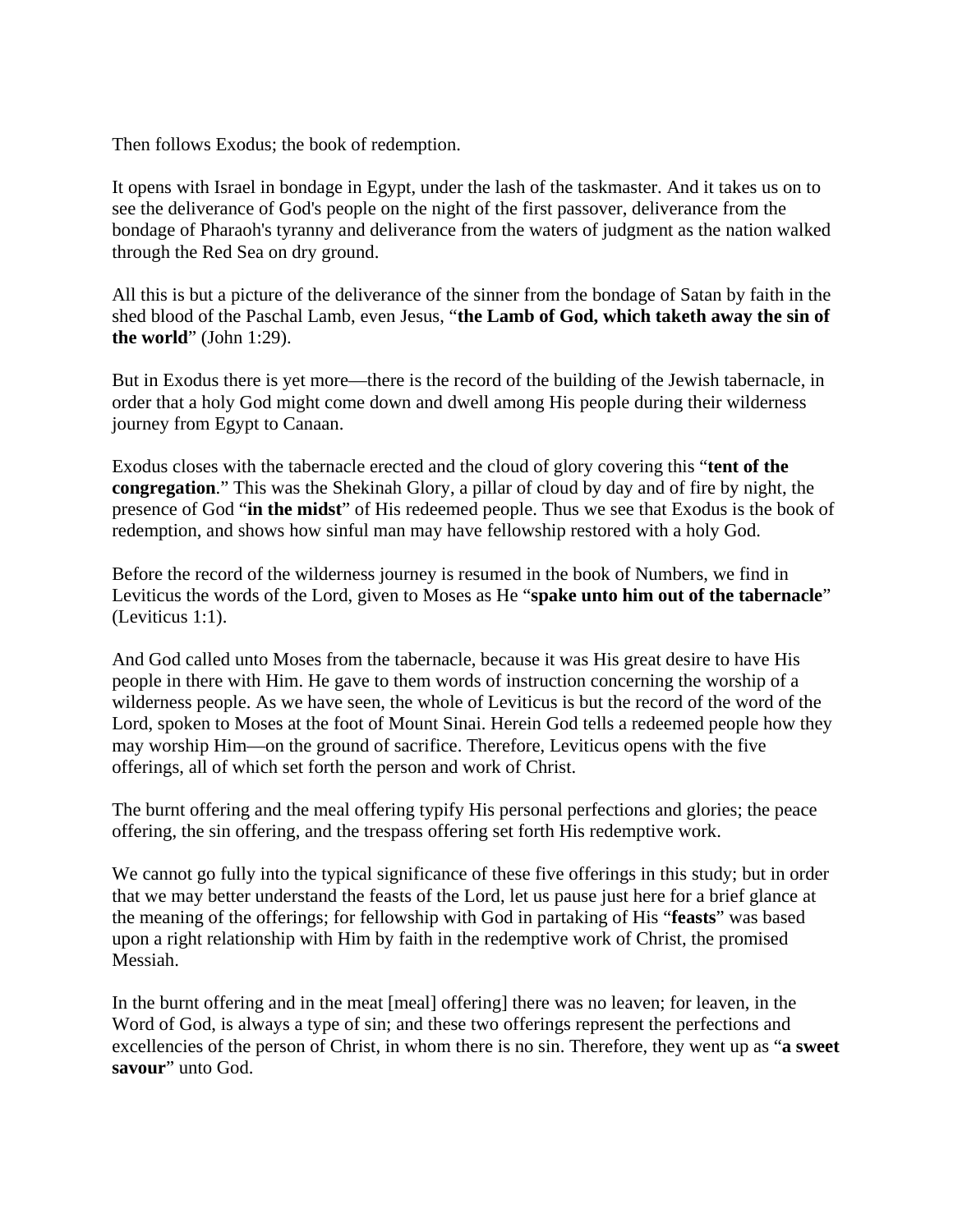"The whole burnt offering" was offered on the altar; none of it was to be eaten by the priests; and never was the Son more precious to the Father than when He offered Himself "**without spot or blemish**" as the whole burnt offering, on behalf of the guilty sinner.

The meal offering speaks to us of the perfect humanity of Christ. The "**fine flour**," with no unevenness, no coarseness, reminds us that in Him was no sin; while the "**oil**" in Scripture is always a type of the Holy Spirit. At the Incarnation and at the baptism of our Lord we see, as it were, the "**fine flour** . . . **mingled with oil**." The sinless Son of Man was born of the Holy Spirit and baptized with the Holy Spirit. All through His earthly ministry He worked in the power of the Holy Spirit; and He was raised from the dead by "**the spirit of holiness**" (Romans 1:4).

The peace offering, the sin offering and the trespass offering, represent the work of Christ on behalf of man, and deal with every phase of sin. Therefore, they are called the "**non-sweet savour**" offerings. Making "**peace**" for us "**through the blood of his cross**" (Colossians 1:20), becoming "**sin for us, who knew no sin**" (II Corinthians 5 :21), and dealing with sin in its working against God— these are the three phases of Christ's redemptive work for us, as typified by the three non-sweet savour offerings.

As the book of Exodus closes, we see Moses and all Israel shut out of the tabernacle where God dwells in the midst of His people. Then as Leviticus opens, God calls "**unto Moses**" and shows him how worship and fellowship with Him may be restored —on the basis of the offerings, which pointed on to Christ.

With worship made possible by faith in the promised Redeemer, God goes on to invite Moses and his people to sit at His table and share with Him His "**feasts**." That upon which He delights His soul is none other than the person and work of His Son, our Saviour, the Bread of Life and the Living Water to the hungry, thirsty soul.

Later on in the history of Israel, as they rejected their Messiah, the Holy Spirit ceased to call these "**holy convocations**" the "**feasts of the Lord**"; He called them, in the Gospels, the "**feasts of the Jews**." They lose their real meaning unless the Lord Jesus is the object of worship and delight. But with Him as the Bread of Heaven, they are the "**feasts of the Lord**." And to us today, as to Israel in the wilderness, God is saying, "*Come, and enjoy this feast with Me*."

Numbers takes up the story of the journey from Egypt to Canaan, a type of the believer's pilgrimage from the Christ-rejecting world to the Promised Land, even heaven itself.

Israel met with temptations and trials and testings on this journey; likewise, the Christian in this world is on the enemy's territory. We need not be surprised, therefore, when the trials come. But the goal, ever before us, enables us to say with Paul: "**I reckon that the sufferings of this present time are not worthy to be compared with the glory which shall be revealed in us**" (Romans 8:18).

Deuteronomy finds God's people at the very entrance to the land of promise, at the end of their long, weary journey. And one day we, too, shall reach the end of our earthly pilgrimage.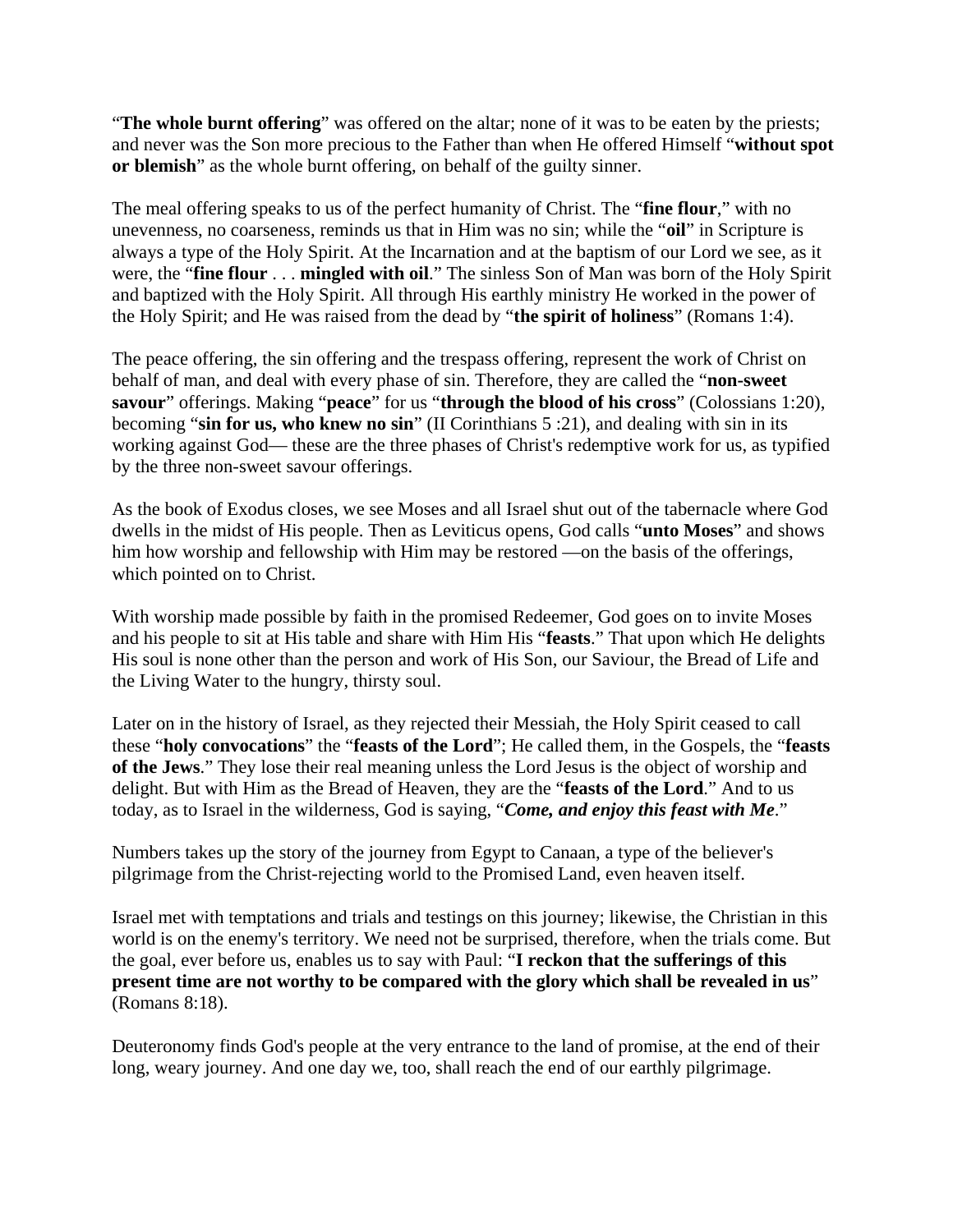#### **As we shall then look back over all the way the Lord has led us, we shall thank Him for deliverance from bondage to Satan and sin; we shall thank Him for fellowship restored; and we shall thank Him even for the trials and testings that brought us closer to His guiding hand**.

This is the message of the books of Moses; and this is the setting in which we find His own words concerning His feasts. As we examine the record, we see why the Lord Jesus, "**beginning at Moses**," expounded unto the two disciples on the way to Emmaus "**the things concerning himself**."

We see why He said to the Pharisees, "**Had ye believed Moses, ye would have believed me: for he wrote of me**" (John 5:46).

Genesis, Exodus, Leviticus, Numbers, Deuteronomy-—these are the books of Moses; and they tell the story of sin, redemption, worship, pilgrimage journey, and Promised Land in sight. These things were "**a shadow of good things to come**"; and they are fulfilled in the person and work of the eternal Son of God.

**"THOU PREPAREST A TABLE BEFORE ME"** (Psalm 23:5)

It is in this setting that we find the instructions regarding the feasts of the Lord. It is here that we find a holy God inviting His redeemed people to share with Him the things which delight His heart.

The wisest of men once wrote, saying, "**He brought me to the banqueting house, and his banner over me was love**" (Song of Solomon 2:4). The Psalmist also said, "**Thou preparest a table before me**."

The Lord Jesus is the Bread of God. At His baptism and again at His transfiguration the Father's voice spoke from heaven, saying, "**This is my beloved Son, in whom I am well pleased**."

The feasts which delight the heart of the Father are those feasts which proclaim the glories and the excellencies of the "**beloved Son**."

Is He the Bread of Life to you, my friend? "**O taste and see that the Lord is good**" (Psalm 34:8). The Father invites you to share with Him His delight in the One "**altogether lovely**." Is He the object of your affections? Is He the One whom you delight to please? Then for you the feasts of the Lord hold mines of wealth untold!

**~ end of chapter 2 ~**

**<http://www.baptistbiblebelievers.com/>**

**\*\*\***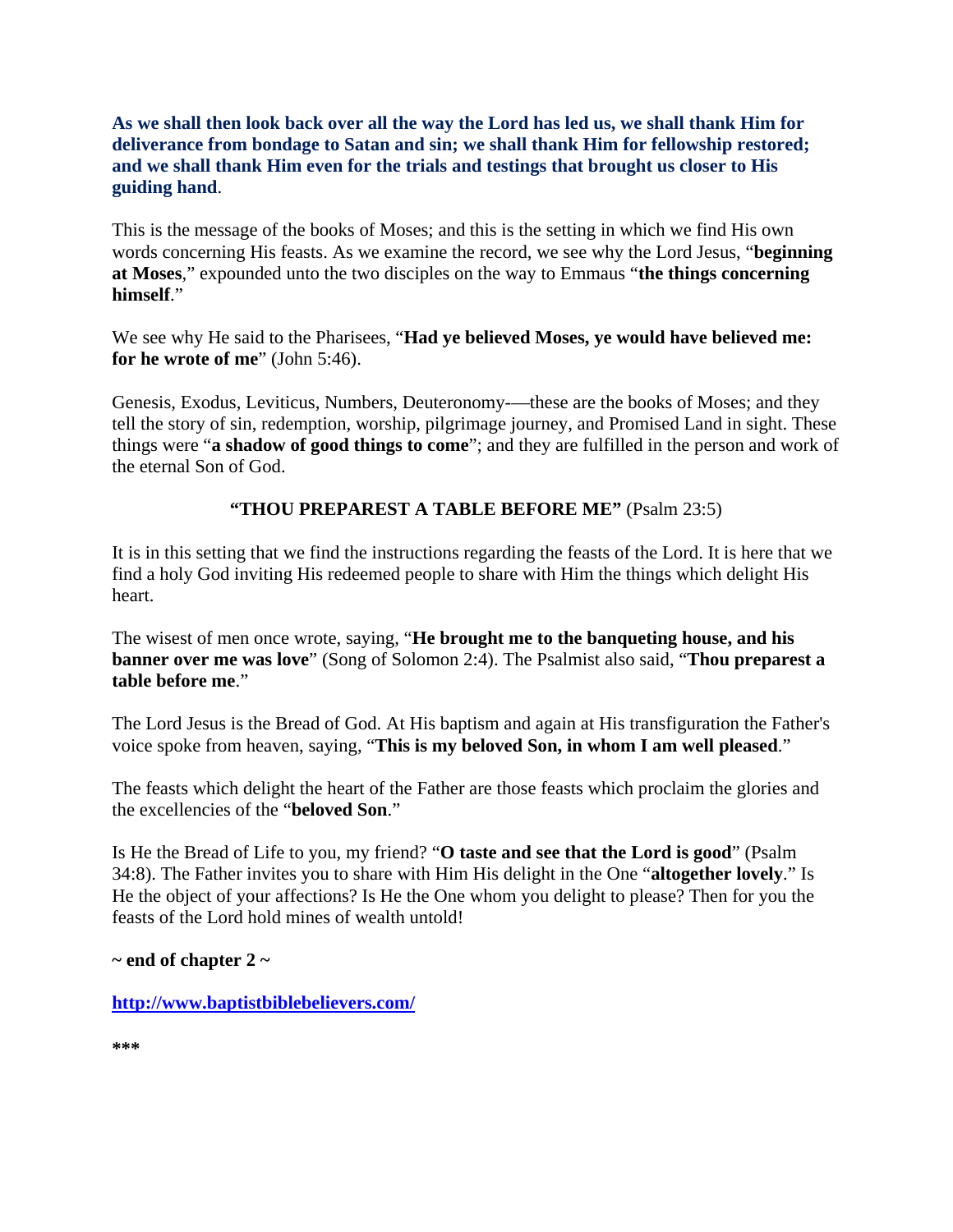Leviticus 23:1-44

Foreshadowing God's plan of the ages from the past eternity to the future eternity

by

Louis T. Talbot

Copyright @ 1943

#### **CHAPTER THREE**

#### "**THESE ARE THE FEASTS OF THE LORD**" **(**Leviticus 23 :4)

Before we begin the study of each feast in detail, let us read the whole of the twenty-third chapter of Leviticus, noting certain significant facts.

First let us note that they were to be observed annually, at certain stated times. Israel was thus continually reminded, year after year, century after century, of the lessons God was teaching her concerning her coming Messiah.

Again, these "**holy convocations**" began with the Sabbath and closed with the Sabbath. This is an important truth for us to grasp.

- The Sabbath before the feasts of the Lord points back to God's eternal rest which He had before sin entered the world to break that rest.

- The Sabbath following the feasts points on to God's eternal rest which He will share with the redeemed throughout the endless ages.

And between these two Sabbaths there came the feasts of the Lord—a picture of God's purpose for man throughout the ages, in redeeming him and leading him on, even unto his eternal rest in heaven. By faith we "**enter into**" that rest even in this life; but in its full and complete enjoyment "**there remaineth** . . . **a rest** (or 'keeping of a sabbath') **to the people of God**" (Hebrews 4:9).

As we examine the record further, we note that there were seven of these feasts; and seven is the number that speaks of completion. We find also that some of them were to be observed in one day each, whereas the others covered a period of seven days each.

- The one-day feasts represented definite acts of God, accomplished in a day;

- The seven-day feasts represented His dealings with His people over a period of time.

They pointed on to the outcome of these one-day acts.

Again we turn to the inspired record and read: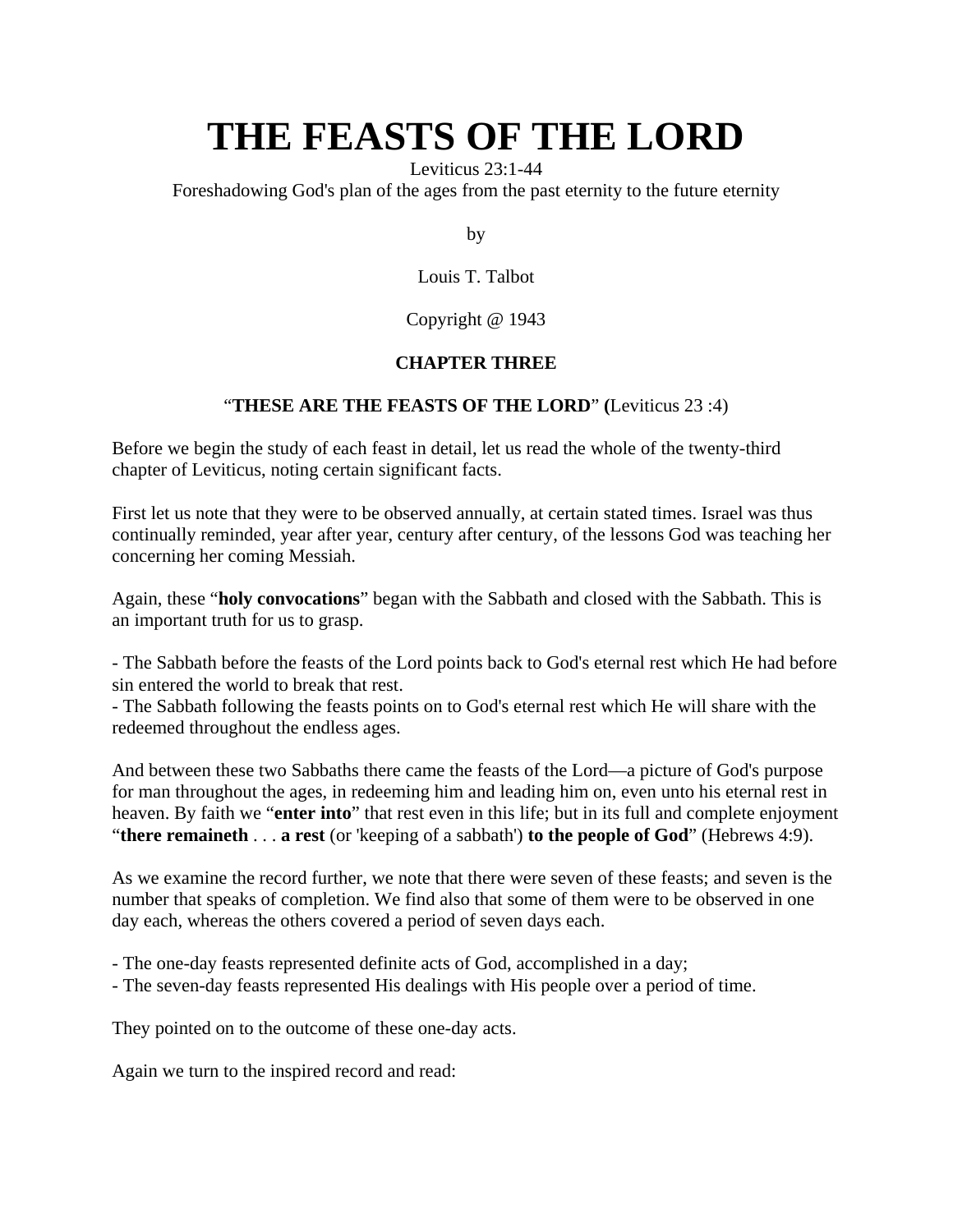#### "**These are the feasts of the Lord**" (Leviticus 23:4).

Let us outline them before we take each one up separately to see what distinct message it holds for us:

1. *The Feast of the Passover*, which finds its fulfillment in the death of "**Christ our passover**" (I Corinthians 5:7), was to be observed "**in the fourteenth day of the first month at even**" (Leviticus 23:5).

2. *The Feast of Unleavened Bread* immediately followed the Passover, and was closely linked with it. It began "**on the fifteenth day of the same month**," and was to be observed for seven days (Leviticus 23 :6).

This finds its fulfillment, as we shall see, in the holy walk of the believer as he feeds upon Christ, "**the bread of life**."

3. *The Feast of the Firstfruits*, observed "**on the morrow after the sabbath**" (Leviticus 23:11); that is, three days after the Passover, on the first day of the week, is a remarkable type of the resurrection of the Lord Jesus from the dead, on the first day of the week, "**when the sabbath was fully past**," three days after He offered Himself as the Paschal Lamb on Calvary's cross. He is, indeed, "**the firstfruits of them that slept**" (I Corinthians 15:20).

4. *The Feast of Pentecost*, so called because it came fifty days after the feast of the firstfruits ("**Pentecost**" is a Greek word meaning "*fiftieth*"), finds its fulfillment in the descent of the Holy Spirit "**when the day of Pentecost was fully come**" (Acts 2:1), exactly fifty days after the resurrection of Christ.

Between the feasts of Pentecost and trumpets there was a long interval of several months, during which time Israel was to glean in the harvest field (Leviticus 23:22)—a striking type of this present Church Age, from Pentecost to the translation of the Church, while the harvest of souls is being gathered into the garner of the Lord. Then in the seventh month the three remaining feasts were observed; the fulfillment of which is yet future.

5. *The Feast of Trumpets*, "**a memorial of blowing of trumpets**" (Leviticus 23:24), gathered the people together to worship the Lord God. Before Christ returns in glory to be worshipped as King of Kings and Lord of Lords, Israel will have been re-gathered to her own land of Palestine; and then the feast of trumpets will find its fulfillment.

6. *The Day of Atonement* was a time of mourning, and points on to the time when Israel shall "*look upon*" Him "**whom they have pierced, and they shall mourn for him, as one mourneth for his only son**" (Zechariah 12:10). The details of the ritualism of the Day of Atonement are highly significant; we shall go into them later.

7. *The Feast of Tabernacles*, observed for seven days (Leviticus 23:24), was a time of rejoicing, and points on to the millennial reign of Christ, the Son of David, over re-gathered and redeemed Israel and over the whole world.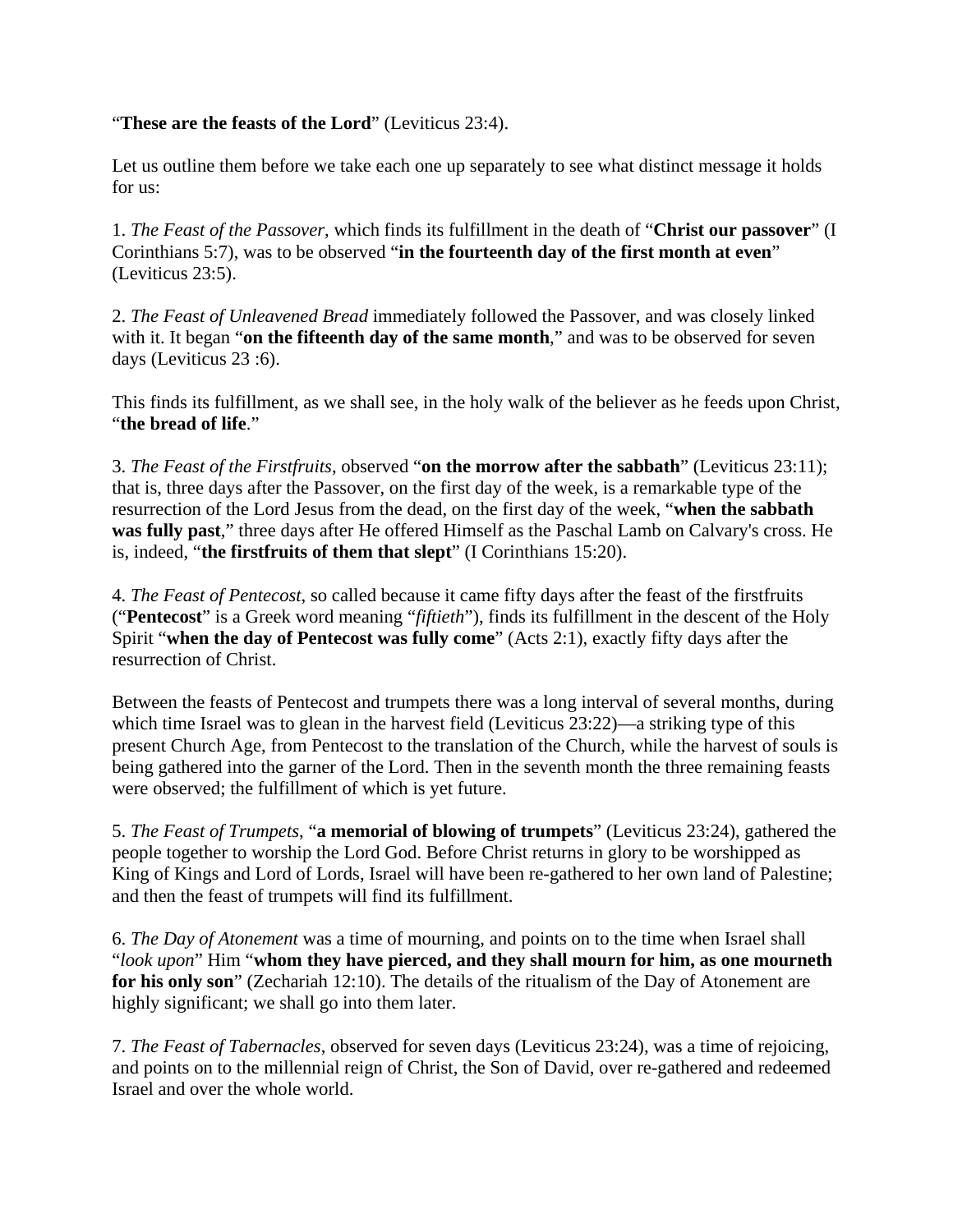"**These are the feasts of the Lord, even holy convocations, which ye shall proclaim in their seasons**," God said to Moses as He "**called unto**" him, and "**spake unto him out of the tabernacle of the congregation**" many centuries ago at the foot of Mount Sinai.

"**And Moses declared unto the children of Israel the feasts of the Lord**" (Leviticus 23:44), even as God had commanded him to do.

**~ end of chapter 3 ~**

**<http://www.baptistbiblebelievers.com/>**

**\*\*\***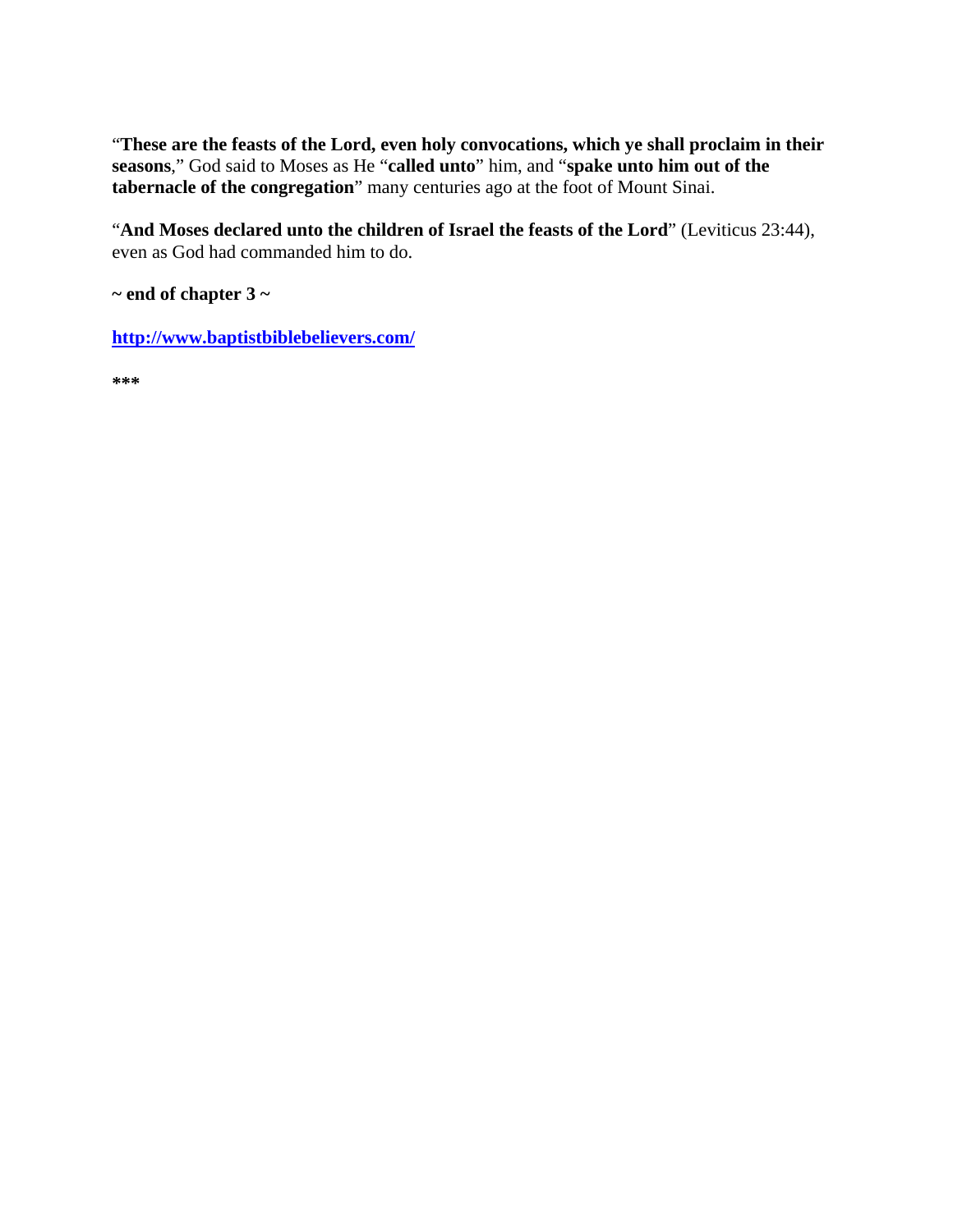Leviticus 23:1-44

Foreshadowing God's plan of the ages from the past eternity to the future eternity

by

Louis T. Talbot

Copyright @ 1943

## **CHAPTER FOUR**

## **THE FEAST OF THE PASSOVER**

(Leviticus 23:5; Exodus 12:1-13; I Corinthians 5:7)

The feast of the Passover is the only one of the seven feasts of the Lord not described in the twenty-third chapter of Leviticus; and the reason for this is that Israel had already been given full instructions regarding its observance before their deliverance from Egyptian bondage.

Let us turn back to Exodus 12:1-13, and refresh our minds in regard to the story of the first Passover and the details of its observance from year to year.

The Israelites were in Egypt, slaves of Pharaoh, under the lash of the taskmaster. This bondage had lasted for four hundred bitter years, and Pharaoh was determined not to let God's people go. Moreover, Israel did not deserve deliverance. Had she not sinned in selling Joseph into Egypt, thus bringing upon the nation the righteous judgment of God? But God in grace delivered His people.

What a picture this is of our own state and the state of every sinner saved by grace!

In Egypt, as it were; that is, in the Christ-rejecting world; in bondage to Satan and sin, we deserve the righteous judgment of God. "**But where sin abounded, grace did much more abound**" (Romans 5:20). The Lord Jesus Christ delivered us from the enemy of our souls when He died on Calvary!

Nine plagues, terrible in their consequences, had not been enough to make the rebellious Pharaoh relent. Then God told Moses that He would send one last, great plague upon the land— the death of the firstborn. And here is where God's grace entered in: He provided a way of escape for His people who, by faith, would kill the paschal lamb and sprinkle the blood, even as He commanded.

In every detail of the ritual, we see the type marvelously fulfilled in the Lamb of Calvary.

Let us examine the record carefully.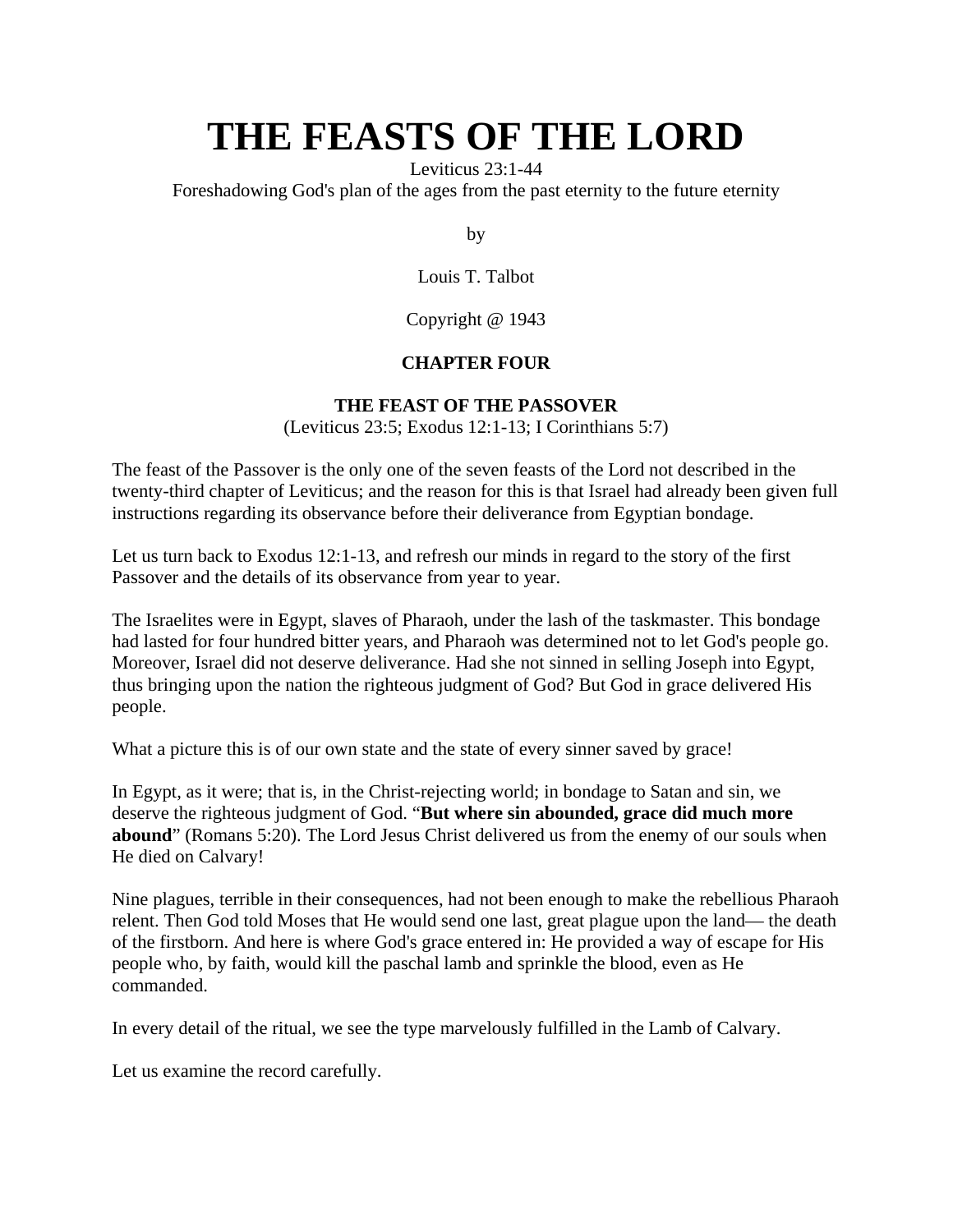#### *1. "This Shall Be the Beginning of Months: it shall be the first month of the year to you" (Exodus 12:2).*

Thus God commanded His people to revise their calendar, and to observe the month of their deliverance from year to year as "**a memorial**" throughout their generations (Exodus 12:14).

The spiritual significance of this commandment of God is not hard to find. In I Corinthians 5:7 Paul tells us that "**Christ our passover is sacrificed for us**"; and again, in II Corinthians 5:17: "**If any man be in Christ, he is a new creature** [creation] **: old things are passed away; behold, all things are become new**."

God reckons a man's life and service only from the time he is born again.

Israel in Egyptian bondage was, as it were, "**dead in trespasses and sins**" (Ephesians 2:1). The blood of the paschal lamb saved them from the judgment of death. Their new relationship to the Lord was founded upon the sprinkled blood. Therefore, it was "**the beginning of months** . . . **the first month of the year**."

When I first came to this country, I went to the Pacific Garden Mission in the heart of Chicago, where hundreds of derelicts and wrecks of humanity have found in Christ their Passover Lamb. When a grey-haired man stood and testified, saying, "I am twenty years old today," I did not understand what he meant. Then when he went on to explain that the twentieth previous year had marked his second birthday, his spiritual birthday.

I remembered what God meant when He said to Israel in Egypt, "**This shall be the beginning of months**."

My dear brother, have you had your spiritual birthday? You may have respectability, morality, even church membership, and yet not be "*a new creation in Christ Jesus*." "**Behold the Lamb of God, which taketh away the sin of the world**" (John 1:29). Let Him create in you a new heart. "**He that believeth on the Son hath everlasting life: and he that believeth not the Son shall not see life; but the wrath of God abideth on him**" (John 3:36).

*2. "The Lord Did Bring the Children of Israel out of the Land of Egypt" (Exodus 12:51).*

It was a night of perfect freedom. From a slave-people, Israel became a nation of warriors. From the whip of the taskmaster, from bondage in Egypt; "**the Lord did bring the children of Israel**" into full and complete liberty.

Even so, Christ has come to preach "**freedom to the captives**." "**Whosoever committeth sin is the servant of sin**" (John 5:35). But "**if the Son** . . . **shall make you free, ye shall be free indeed**" (John 5:36).

"**Now being made free from sin, and become servants to God, ye have your fruit unto holiness, and the end everlasting life. For the wages of sin is death; but the gift of God is eternal life through Jesus Christ our Lord**" (Romans 6:22, 23).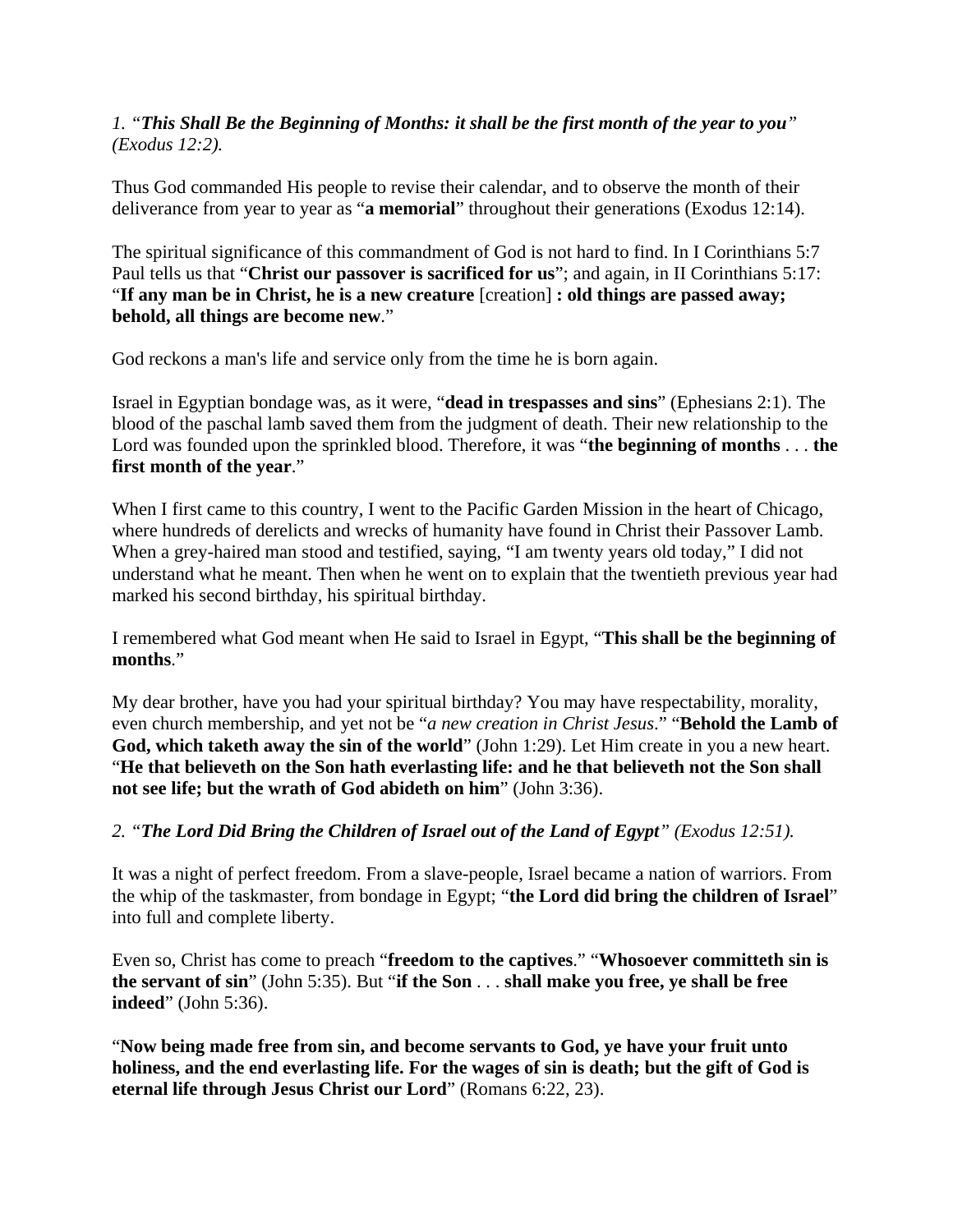In Pharaoh's household "**the wages of sin**" was death —the death of the firstborn and eternal separation from God; but in Israel, with her people sheltered behind the sprinkled blood, "**the gift of God**" was life—physical life to the firstborn and eternal life to all who put their trust in the promised Messiah and Saviour of the world.

My unsaved friend, Jesus is the Paschal Lamb; and He can set the captive free. He can deliver you from the power of Satan and from bondage to evil habits and secret sins. Then you will be able to sing, in the words of the hymn:

> "Out of my bondage, sorrow, and night, Jesus, I come; Jesus, I come; Into Thy freedom, gladness, and light, Jesus, I come to Thee.

"Out of my shameful failure and loss, Jesus, I come; Jesus, I come; Into the glorious gain of Thy cross, Jesus, I come to Thee."

#### *3. "Your Lamb Shall Be without Blemish, a male of the first year" (Exodus 12:5).*

The physical perfection of the paschal lamb was but a faint picture of the moral perfection of the Lamb of God!

Peter tells us in words not to be misunderstood: "**Ye know that ye were not redeemed with corruptible things, as silver and gold, from your vain conversation received by tradition from your fathers; but with the precious blood of Christ, as of a lamb without blemish and without spot**" (I Peter 1:18, 19).

"**Your lamb shall be without blemish, a male of the first year**," the Lord said to Israel in Egypt. And redeemed Israel put her faith in the sinless Lamb of God who was to come and suffer and die, in the full strength and vigor of His manhood—the sinless Saviour.

Satan tempted our Lord, but our Lord Jesus Christ is holy; He could not sin!

"**In that he himself hath suffered being tempted, he is able to succour them that are tempted**" (Hebrews 2:18).

He is "**touched with the feeling of our infirmities**," because He was "**in all points tempted like as we are, yet without sin** (or apart from sin)" (Hebrews 4:15). He is "**holy, harmless, undefiled, separate from sinners, and made higher than the heavens**" (Hebrews 7:26).

That is why He could be our Saviour; He was and is and ever shall be "**without blemish and without spot**."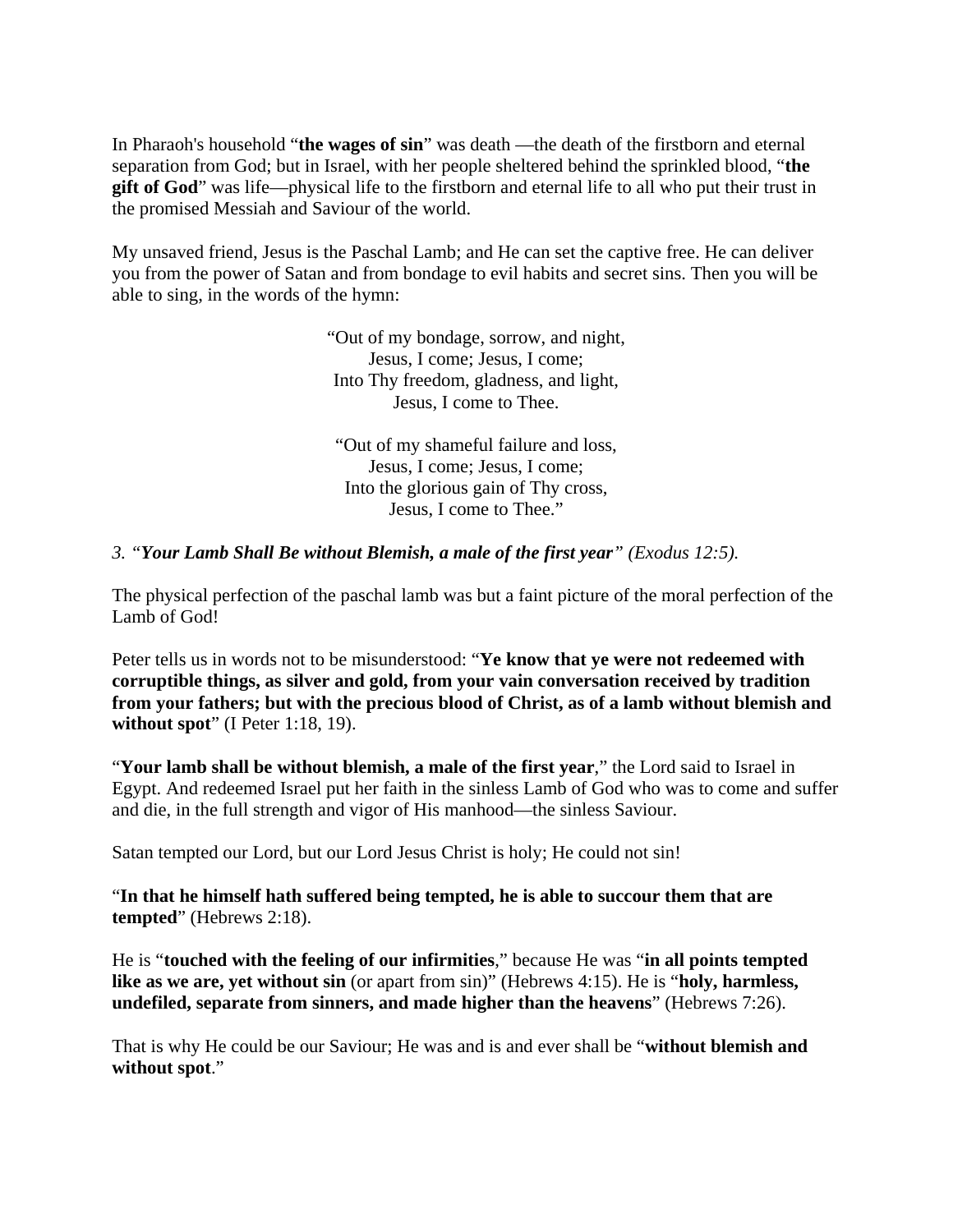#### *4. "Ye Shall Keep It Up until the Fourteenth Day" (Exodus 12:6).*

"**In the tenth day of the month**" (Exodus 12:3) Israel was to take the lamb, keeping it up, under observation, for four days. Why? In order to test it, to prove it, to see if it was really "**without blemish**."

Here again the type is very clear. Throughout His boyhood and early manhood and for three and one-half years of public ministry our Lord was closely, keenly, cruelly observed by wicked men who sought to find fault with Him. The Pharisees sent officers to take Him, but they did not take Him; and their only excuse was this: "**Never man spake like this man**" (John 7:46). Even Pilate was forced to make the declaration: "**I find no fault in him**" (John 19:6). He was the perfect Son of Man because He was also the eternal Son of God.

*5. "The Whole Assembly of the Congregation Shall Kill It," God said to Moses regarding the Passover lamb (Exodus 12:6).*

And every sinner of all the ages, from the time of Adam, had a part in crucifying the Son of God.

Your sins and mine and the sins of the whole world sent Jesus to the cross. "**He was wounded for our transgressions, he was bruised for our iniquities: the chastisement of our peace was upon him; and with his stripes we are healed. All we like sheep have gone astray; we have turned every one to his own way; and the Lord hath laid on him the iniquity of us all**" (Isaiah 53:5, 6).

That the paschal lamb was but a type of Christ in His death is seen in the fact that our Lord went to Calvary on the very day of the feast of the Passover.

Every one of the four evangelists, Matthew, Mark, Luke, and John, is careful to tell us this significant fact. Had you ever thought of that last Passover supper in the light of this "**memorial**" of the centuries, my friend? The Lord Jesus knew when He sat around that table with His disciples for "**the last supper**" that He was the true Passover Lamb!

In the light of this eternal truth how precious does the Lord's Supper become to the believer, instituted by Him on that night as a new memorial, by which to remember His death "**till he come**"! No longer do we observe the Old Testament ritualism; no longer do we kill the lamb and feed upon it; for the types and shadows were done away when Christ offered Himself "**once for all**."

Have you ever thanked Him, my dear brother, for bearing your sins on Calvary's cross? He loves you, and He is waiting to save you; but He does not force Himself upon you.

Listen to His words of invitation: "**Behold, I stand at the door, and knock: if any man hear my voice, and open the door, I will come in to him, and will sup with him, and he with me**" (Revelation 3:20).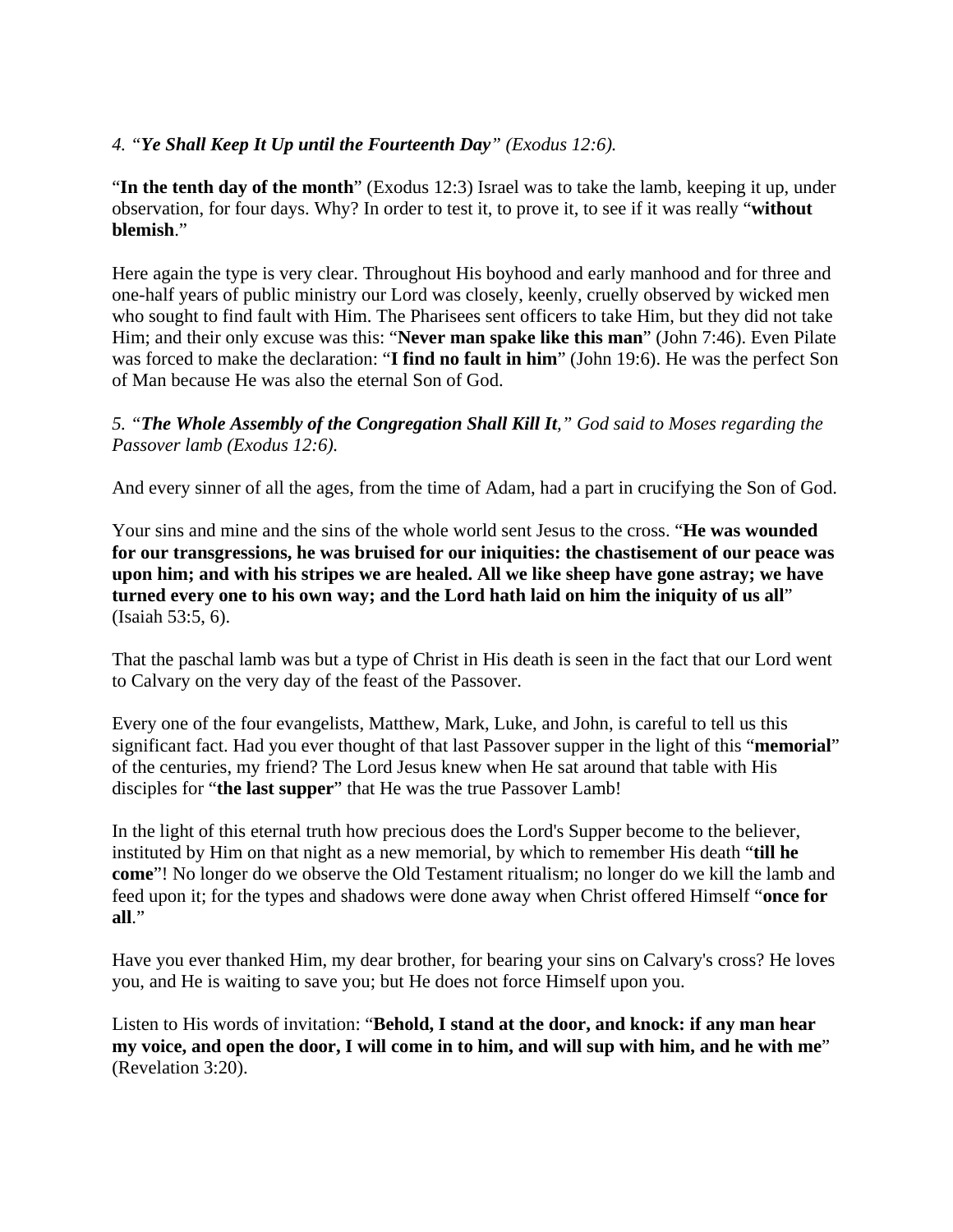#### *6. "When I See the Blood, I Will Pass Over You" (Exodus 12:13).*

These are remarkable words! The sinless life, the perfect example of the Lord Jesus could not save a lost world, any more than the lamb without blemish, unslain, could save the firstborn in Israel from the judgment of death in that fateful night.

The lamb had to be slain, and the blood applied. So also Christ had to die, and His precious blood must be applied to the sinful heart of him who would escape eternal condemnation. "**It is the blood that maketh an atonement for the soul**" (Leviticus 17:11).

"**Without shedding of blood is no remission**" (Hebrews 9:22). "**When I see the blood, I will pass over you.**" It would take pages and pages to quote the many passages from God's own Word which tell us that it is the blood of the Lord Jesus that atones for sin.

This is the message of the Gospel!

Will you note also where Israel was to sprinkle the shed blood of the innocent victim? It was to be applied "**on the two side posts and on the upper post of the houses**" (Exodus 12:7).

You see in this—the blood on the lintel and on the two side posts—the very sign of the cross, a foreshadowing of Calvary. Between the destroying angel and the Hebrew there stood the sprinkled blood in the form of a cross. It was not to be sprinkled on the threshold; for "**the blood of the covenant**," the shed blood of the Son of God, of which the sprinkled blood of the passover lamb was but a type, is not to be "**trodden under foot**" (Hebrews 10:29).

That precious blood is sacred, and woe be to that man who scorns it or rejects it or is indifferent to it! Christ died for the sins of the whole world; but the man is eternally lost who goes out of this life refusing to let the Holy Spirit apply the shed blood of the Lamb of God to his sinful heart.

Once it is sprinkled there, God says to the redeemed soul: "**I have blotted out, as a thick cloud, thy transgressions, and, as a cloud, thy sins: return unto me; for I have redeemed thee**" (Isaiah 44:22).

My unsaved friend, "though your sins be as scarlet, they shall be as white as snow; though they be red like crimson, they shall be as wool" (Isaiah 1:18).

#### *7. "Thus Shall Ye Eat It . . . It Is the Lord's Passover" (Exodus 12:11).*

God gave to Israel some very definite instructions as to how they should feed upon the paschal lamb, as they stayed indoors from evening until midnight. So we, too, have been left in this dark world for a little while—for communion with Him whose blood was shed for us, even as we witness to His name. It is our privilege, as well as our responsibility, to feed upon Christ, the Bread of Life. But let us look further at the definite commands God gave as to how Israel was to feed upon the paschal lamb.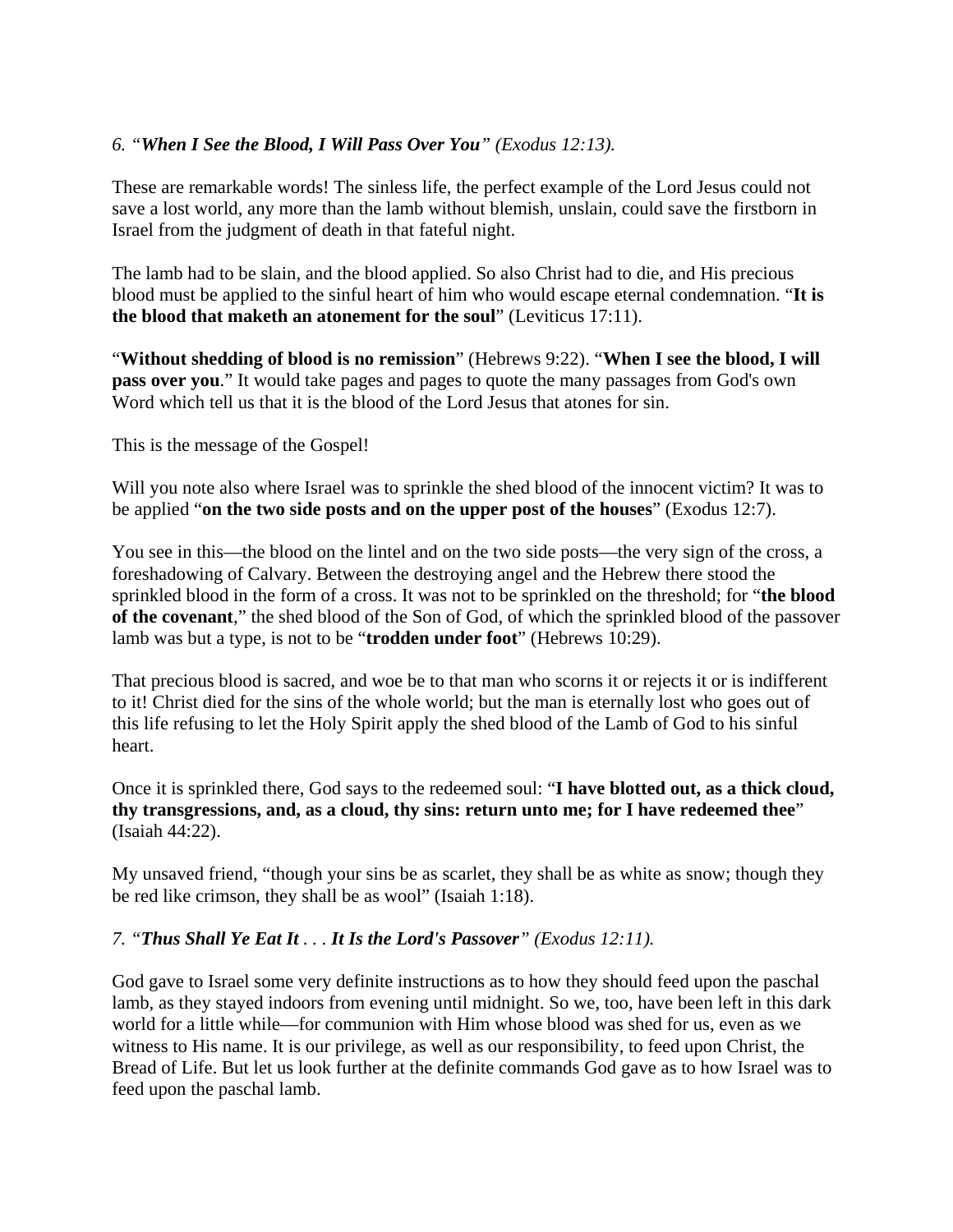#### (a) "**They shall eat the flesh in that night, roast with fire**" (Exodus 12:8).

What does it mean to "**eat the flesh**" of the Lamb? The Lord Jesus answered this question when He was on earth, and John has recorded His answer in the sixth chapter of the Gospel which bears his name. Turn to this record, and read every word of it carefully. There you will find that the unbelieving Jews raised the very question which we have just asked, when they "**strove among themselves, saying, How can this man give us his flesh to eat?**" (John 6:52).

Christ had miraculously fed the five thousand on the previous day; and when the multitudes continued to follow Him, He answered them and said: "**Verily, verily, I say unto you, Ye seek me, not because ye saw the miracles, but because ye did eat of the loaves, and were filled. Labour not for the meat which perisheth, but for that meat which endureth unto everlasting life, which the Son of man shall give you: for him hath the Father sealed**" (John 6:26, 27).

With these words the Lord Jesus began His great discourse on "**the bread of life**." "**I am the bread of life**," He said repeatedly; "**he that cometh to me shall never hunger; and he that believeth on me shall never thirst**" (John 6:35).

Then it was that Christ went on to say: "**The bread that I will give is my flesh, which I will give for the life of the world** . . . **Except ye eat the flesh of the Son of man, and drink his blood, ye have no life in you. Whoso eateth my flesh, and drinketh my blood, hath eternal life; and I will raise him up at the last day. For my flesh is meat indeed, and my blood is drink indeed . . . He that eateth of this bread shall live forever**" (John 6:51, 53-58).

Moreover, the Lord did not leave us in doubt as to what He meant by these words. When He "**knew in himself that his disciples murmured at it, he said unto them, Doth this offend you? What and if ye shall see the Son of man ascend up where he was before? It is the spirit that quickeneth; the flesh profiteth nothing: the words that I speak unto you, they are spirit, and they are life**" (John 6:61-63).

To "**eat the flesh**" of the Lamb, my brother, is to receive His Word into your heart by the Holy Spirit day by day. And Israel feeding upon the paschal lamb on the night of the first Passover is just a picture of what countless thousands have done throughout the ages, as they have fed their souls upon "**the bread of life**."

The Word of God is constantly compared to food.

- Job, under the fires of testing, said of it: "**I have esteemed the words of his mouth more than my necessary food**" (Job 23:12).

- The Psalmist also wrote, saying: "**How sweet are thy words unto my taste! yea, sweeter than honey to my mouth!**" (Psalm 119:103).

- The Lord Jesus rebuked Satan when He was being tempted with that familiar utterance: "**Man shall not live by bread alone, but by every word that proceedeth out of the mouth of God**" (Matthew 4:4).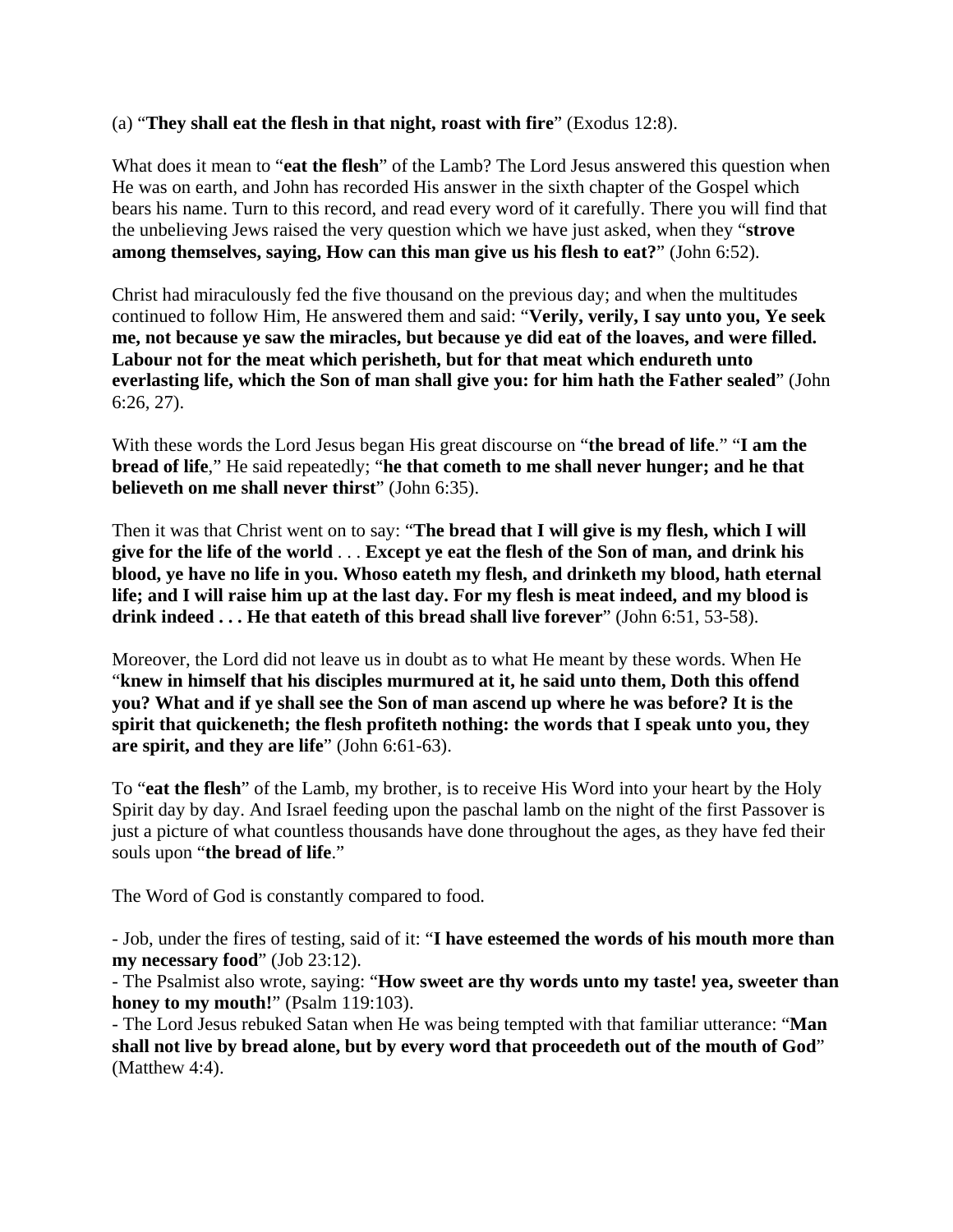May I ask you, my friend: Have you eaten of the flesh of the Lamb today? Before you went to your breakfast, did you feed upon "**the bread of life**"? "**Man shall not live by bread alone, but by every word that proceedeth out of the mouth of God**."

(b) "**Eat not of it raw, not sodden at all with water, but roast with fire**," God said to Moses concerning the Passover lamb (Exodus 12:9).

Our Lord Jesus suffered the fires of judgment for our sins when He died on the cross. And we cannot feed upon Him, the Bread of Life, unless we accept Him as the only Saviour from sin.

There can be no carnal communion with Him, no mere historical appreciation of His beautiful life. We must "**eat the flesh** . . . **roast with fire**."

If we are going to feed upon the Word of God, we must let it stand as it is!

We have no right to take out of it what we may not happen to like—the doctrine of the total depravity of the human soul, of an eternal hell for the wicked, of the need of the cross for the sinner who would escape the judgment he deserves. We have no right or authority to rob the eternal Son of God of His deity by relegating the teaching regarding His virgin birth and His bodily resurrection to the stock of myths and fables. Either He is eternal God and only Saviour, or we have no "**bread of life**," upon which to feed our hungry souls!

(c) "**With bitter herbs they shall eat it**" (Exodus 12:8).

We shall see the significance of the eating of "**unleavened bread**," which followed on the day after the Passover, when we come to the study of "**the feast of unleavened bread**." But here let us note that the lamb, "**roast with fire**," was to be eaten "**with bitter herbs**."

This reminds us not only of the bitter "**cup**" which our Lord drank when He became our Sin-Bearer; but it also takes our thoughts back to His own words: "**Whosoever will come after me, let him deny himself, and take up his cross, and follow me**" (Mark 8:34).

When you take Christ as your Saviour, my friend, so far as the world is concerned, it will mean eating the bitter herbs; that is, if your testimony is out-and-out for Him. You may be ridiculed or even persecuted, as Paul was, and as were all the martyrs of Jesus. Even those you love best may make your way hard because of your testimony for Christ.

#### "**In the world ye shall have tribulation**," the Saviour said; "**but be of good cheer; I have overcome the world**" (John 16:33).

And there will be no bitter herbs in heaven! Again our Lord's own words encourage our hearts: "**And every one that hath forsaken houses, or brethren, or sisters, or father, or mother, or wife, or children, or lands, for my name's sake, shall receive an hundredfold, and shall inherit everlasting life**" (Matthew 19:29).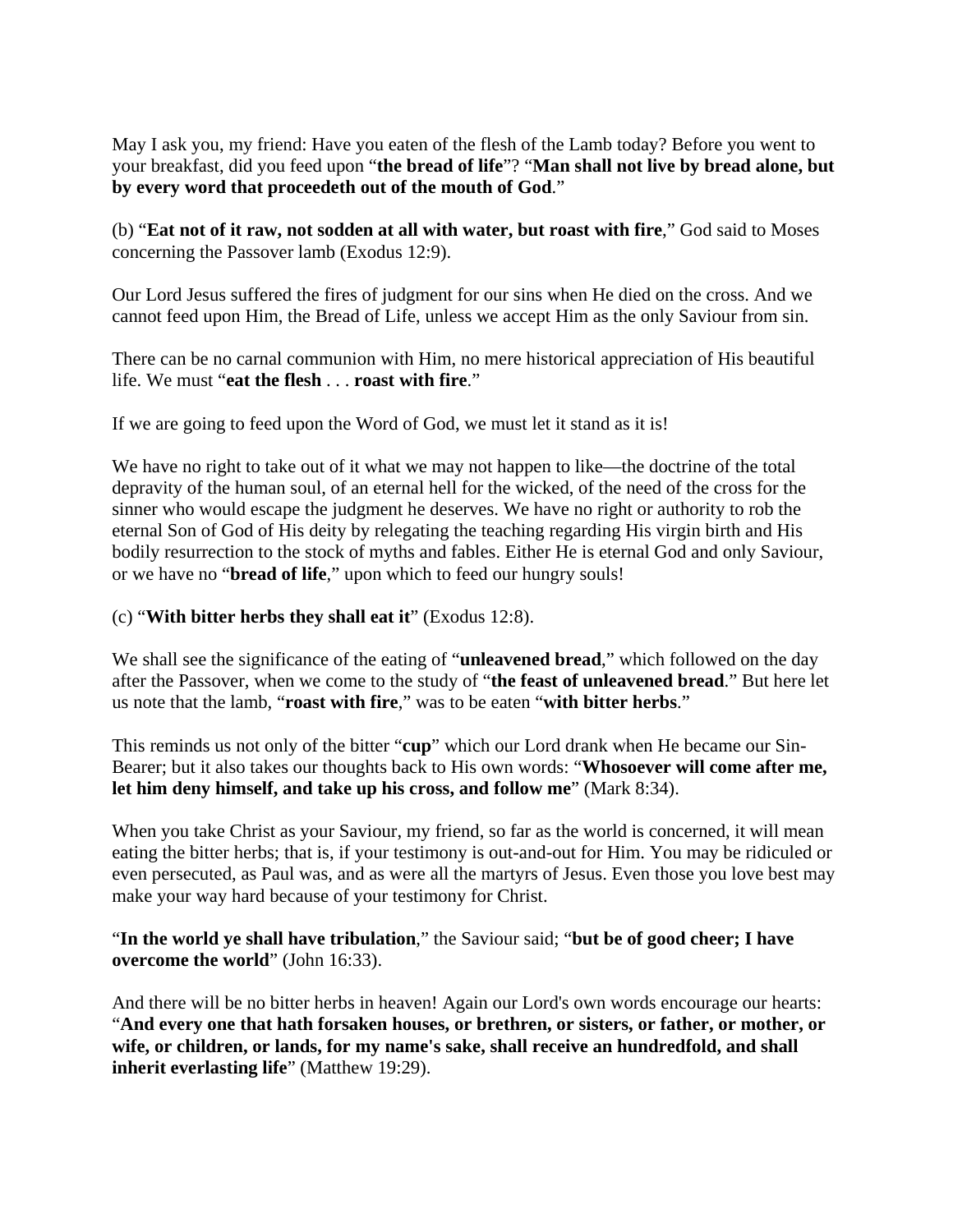(d) "**And they shall eat the flesh in that night** . . . **his head with his legs, and with the purtenance thereof. And ye shall let nothing of it remain until the morning; and that which remaineth of it until the morning ye shall burn with fire**" (Exodus 12:8-10).

Now "**the head**" represents the thoughts; "**the legs**" represent the walk; while "**the purtenance thereof**" speaks of the heart. We must know what our Lord taught, and act upon it in our conduct, even as we feed our souls upon that which filled His heart—the love and compassion and infinite tenderness of the Son of God.

We can know what He taught only as we study His Word. Then only can we "walk in the light, **as he is in the light**" (I John 1:7). And, in this daily fellowship with Him, we shall know in everincreasing measure of the meaning of the prayer:

> "Give me a heart like Thine; By Thy wonderful power, By Thy grace ev'ry hour, Give me a heart like Thine!"

If we want to tell the derelicts and the wrecks of humanity something of the love of God, my friend, we must feed upon the heart of the Lamb.

- He knew what it was to weep over His beloved city.

- He had sympathy for those who had missed the way.

- He was moved with compassion as He saw men and women rushing on to the judgment bar of God, unsaved and undone.

His love for sinners brought Him all the way from glory to die the most shameful of deaths. Do you know what it is to feed upon the heart of the Lamb, my Christian friend? If you do, then He can use you as a winner of souls.

None of the paschal lamb was to be left until the morning; all that remained was to be burned with fire. And all that our Lord is in His person, all His redemptive work for us—these things are precious and sacred. They are not to be lightly esteemed or discarded or despised.

#### (e) "**Thus shall ye eat it; with your loins girded, your shoes on your feet, and your staff in your hand; and ye shall eat it in haste: it is the Lord's Passover**" (Exodus 12:11).

Four distinct commands given in this statement tell us that God is not pleased with idle, careless Christians. Israel was to eat the lamb:

(1) with girded loins; (2) with their shoes on their feet; (3) with staff in hand; (4) in haste.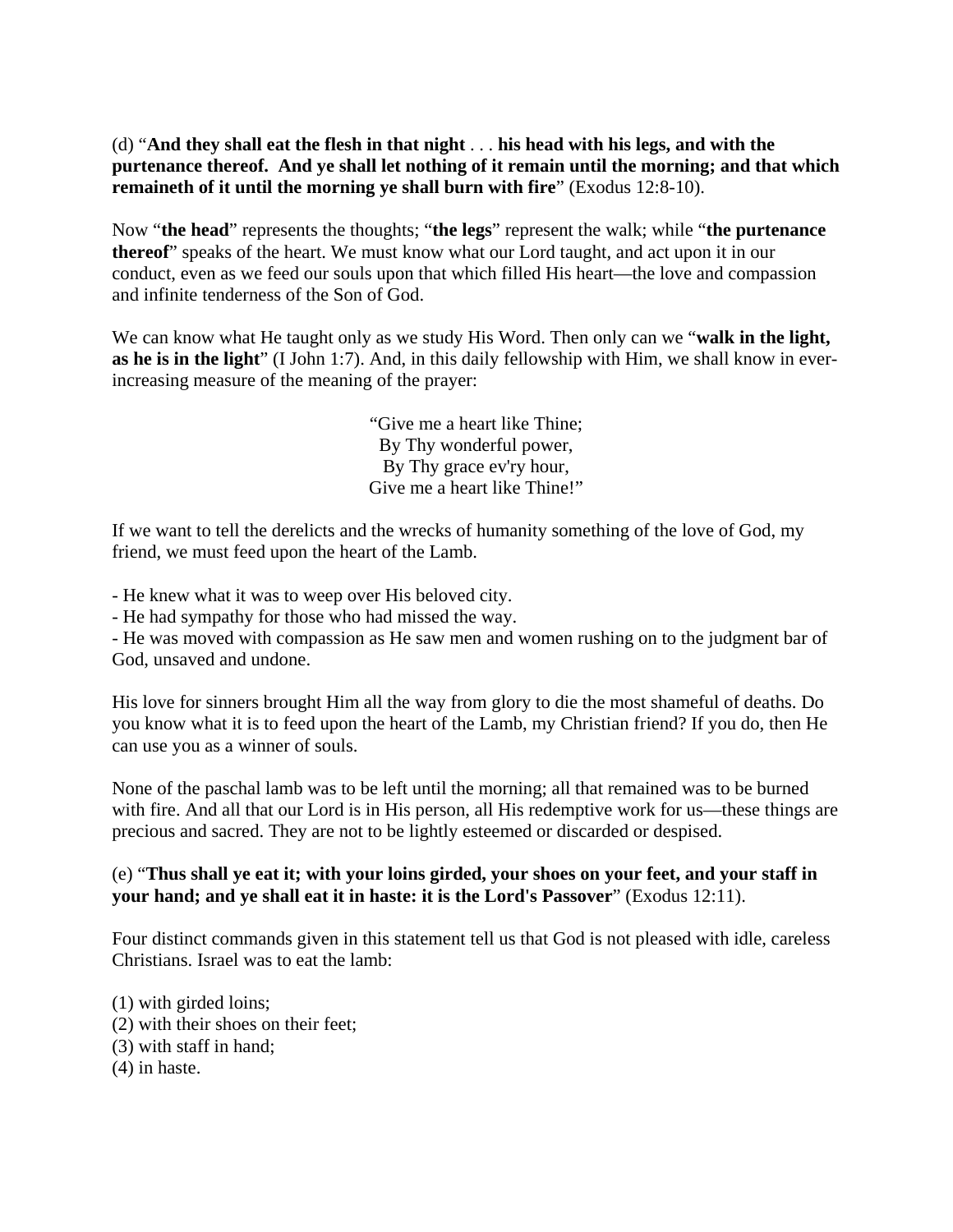God knew that He would deliver them from Egyptian bondage that night, and that a long pilgrimage was before them. He knew that Egypt was doomed, and that His people must be up and away. Therefore, He told them to be ready for the march.

What a lesson this should be to every one of us today! Paul tells us to put on the whole armour of God, having our "**loins girt about with truth**" (Ephesians 6:14). And Peter adds: "**Gird up the**  loins of your mind" (I Peter 1:13). With a belt of Scripture around the desires that emanate from the mind and heart, we shall then set our affections "**on things above**" (Colossians 3:1, 2).

We are living in a day when looseness of character, like a flabby garment, is seen, even in many who profess the name of Christ. Let us gird up the loins of our minds with the truth of God's eternal Word.

Again, God told Israel to be ready for the march, with shoes on their feet and with staff in hand.

Their whole attitude showed that they were no longer at home in Egypt. They were to be ready for the pilgrim journey. Likewise, we are told to have our "**feet shod with the preparation of the gospel of peace**" (Ephesians 6:15), to be ready to speak for Christ, ready to go for Him, or ready to stay for Him.

Paul said, "**I am ready**." Are we? Are we ready to serve Him in His own appointed place, even if that means on a bed of suffering—as an intercessor for the lost and as a living witness to His sustaining grace? Are we ready for His coming? The Christ-rejecting world is doomed to swift and certain judgment. We must feed upon the Lamb "**in haste**," to snatch the souls of men as brands from the burning.

Our walk here—from the evening till the morning—is that of a pilgrim; for "**here have we no continuing city, but we seek one to come**" (Hebrews 13:14).

Thank God! There will be a morning! And in the meantime, we are sheltered behind the blood of the "**Lamb of God, which taketh away the sin of the world**"! We "**shall not come into judgment**."

No wonder Israel was told to remember the feast of the Passover every year, as "**a memorial**" throughout their generations. No matter how profound we may become in spiritual things, no matter how much we may fathom the depths of the love of God, we can never forget Calvary!

And throughout the endless ages we shall remember "**Christ our passover, who is sacrificed for us**," because we "*shall know Him by the print of the nails in His hands*."

**~ end of chapter 4 ~**

**<http://www.baptistbiblebelievers.com/>**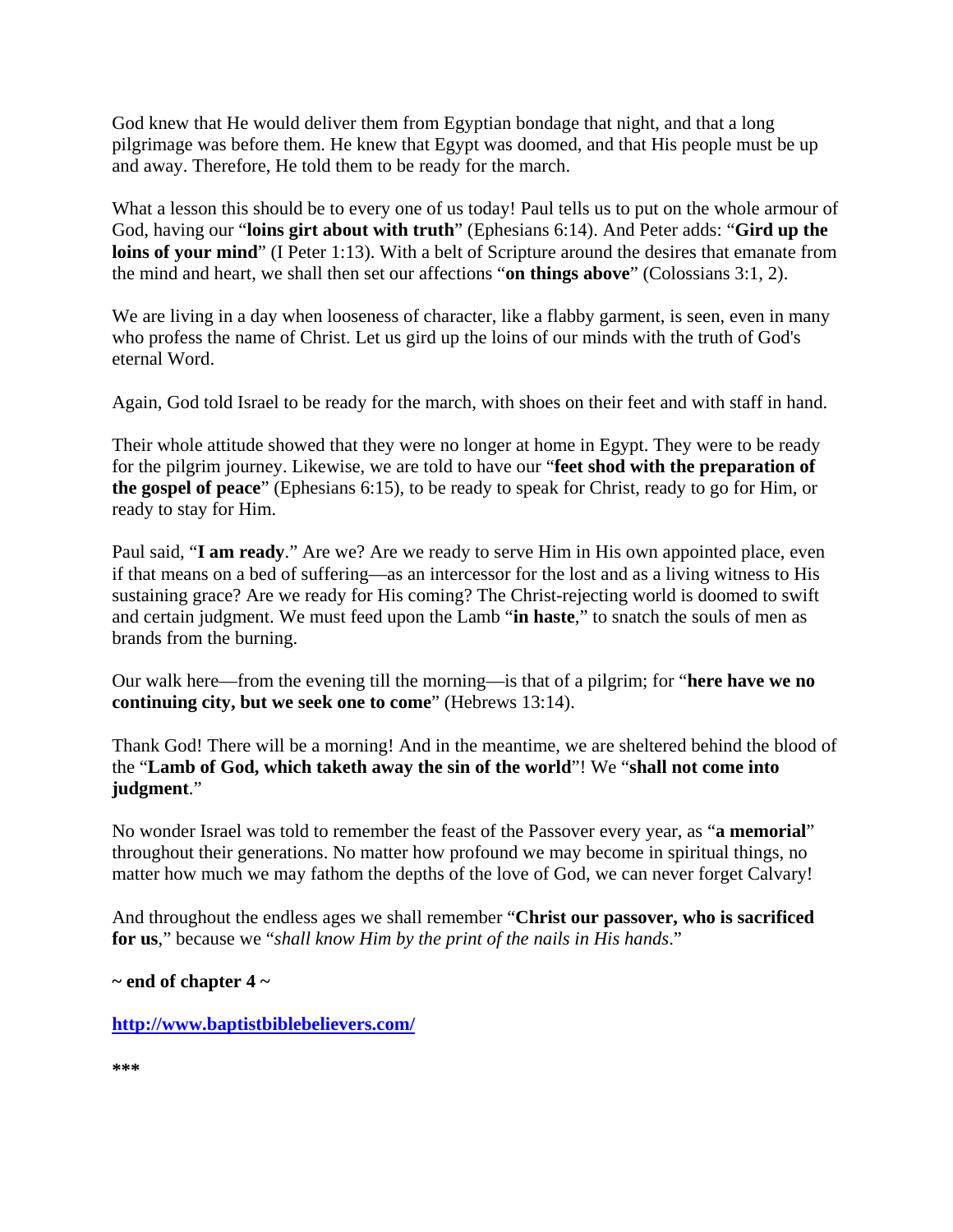Leviticus 23:1-44

Foreshadowing God's plan of the ages from the past eternity to the future eternity

by

Louis T. Talbot

Copyright @ 1943

### **CHAPTER FIVE**

#### **THE FEAST OF UNLEAVENED BREAD**

(Leviticus 23:6-8; Exodus 12:14-20)

Immediately following the feast of the Passover Israel was commanded to keep the feast of unleavened bread. The lamb was slain "**on the fourteenth day of the first month at even**." Then God said to Moses: "**On the fifteenth day of the same month is the feast of unleavened bread unto the Lord: seven days ye must eat unleavened bread**" (Leviticus 23:6).

Again we turn back to Exodus 12:14-20 to find other details concerning the manner in which this "**memorial**" was to be observed every year—from the night of the first Passover even unto the coming of the Messiah and His death on the cross. There are some searching lessons for us in this feast. Let us examine the Scripture carefully.

*1. A Holy Walk*.

#### **The feast of unleavened bread represents the walk of the believer in separation from sin, from the time he accepts Christ as his Paschal Lamb even until heaven is reached**.

In this connection we note, first of all, that there was no interval of time between the feast of the Passover and the feast of unleavened bread; the one followed the other immediately; and the two were ever linked together. Herein we see foreshadowed the fundamental truth that only the redeemed child of God can walk with Him; Calvary must precede a holy walk; and a holy walk should follow Calvary. This is what Paul meant when he wrote: "**They that are in the flesh cannot please God**" (Romans 8:8). It is not enough to be kind and philanthropic and moral, as the world judges. God says, "**Ye must be born again!**"

Moreover, the believer's walk with the crucified and risen Lord, beginning at Calvary, extends throughout this earthly life. The Passover was a one-day feast, and represented a single act of God in offering Himself on the cross; but the feast of unleavened bread continued for seven days, and showed the outcome of the Passover. As seven is the number which represents a complete circle of time, so it speaks of the believer's whole life of witness on earth to Him who gave His life "**a ransom for many**."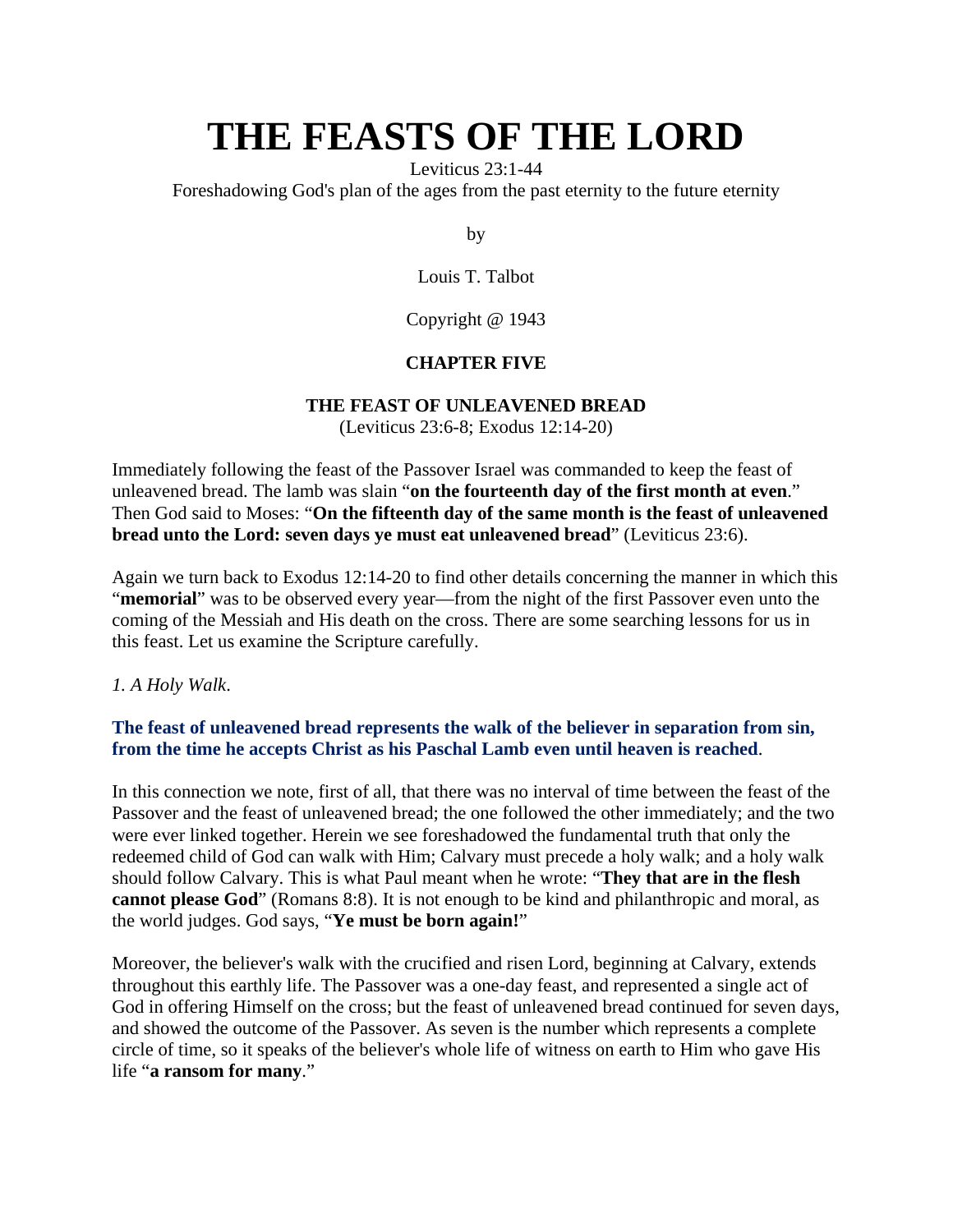And the whole Christian life is the outgrowth of the transaction that takes place when the sinner is saved by the regenerating, quickening power of the Holy Spirit of God.

This close relationship between the feast of the Passover and the feast of unleavened bread is seen in Paul's words to the Corinthians, where he sets forth the typical significance as outlined above: "**Know ye not that a little leaven leaveneth the whole lump? Purge out therefore the old leaven, that ye may be a new lump, as ye are unleavened. For even Christ our Passover is sacrificed for us: therefore let us keep the feast, not with the old leaven, neither with the leaven of malice and wickedness; but with the unleavened bread of sincerity and truth**" (I Corinthians 5:6-8).

#### *2. The Unleavened Bread.*

These words of Paul, written by inspiration of God, bring us to another important lesson to be learned here. Already in this study we have referred to the fact that leaven, in the Bible, is always a type of sin. In the keeping of the feast of unleavened bread no leaven was to be eaten; no leaven was to be seen; no leaven was to be in the house of an Israelite. And to make sure that none was there, a most diligent search for it was to be made. Leaven is a corrupt thing, produced by fermentation; and as a symbol of sin, it was to be purged from every home in Israel. As God's redeemed people, feeding upon the lamb "**without blemish**," they were to feed upon the unleavened bread.

Again, in the New Testament leaven is always a symbol of sin. The Lord Jesus used it to represent the evil doctrines of the Pharisees and Sadducees and the wicked life of Herod, when He said to His disciples: "**Take heed and beware of the leaven of the Pharisees and of the Sadducees** . . . **and of the leaven of Herod**" (Matthew 16:6, 12; Mark 8:15).

In our study of Matthew we saw that the parable of the leaven (Matthew 13:33) teaches that professing Christendom will more and more be filled with false doctrine as the Church Age draws to a close. And yet again, Paul speaks of the "**leaven of malice and wickedness**" in contrast with "**the unleavened bread of sincerity and truth**" (I Corinthians 5:8).

Do you not see, my friend, that if we are to "**keep the feast**," we must "**purge out** . . . **the old leaven**"; we must hold communion with God, walking with Him in separation from sin? This does not mean that in this life we can ever hope to be sinless. Only the Son of God lived without sin. We still have the old nature, and shall have as long as we live in this world. But the same apostle who wrote, saying, "**If we say that we have no sin, we deceive ourselves, and the truth is not in us**" (I John 1:8), wrote also saying, "**My little children, these things write I unto you, that ye sin not**" (I John 2:1).

The child of God who walks with Him will not continue in sin; he will confess it and forsake it by the power of the Holy Spirit. It is a tragedy to see Christians bound by the old things—old habits and associations that degrade. And it is a tragedy to see Christians bound by what we might call the new leaven of conceit in spiritual things, boasting, envy, jealousy, "**malice and wickedness**." These things not only break our communion with God; they also mar our usefulness.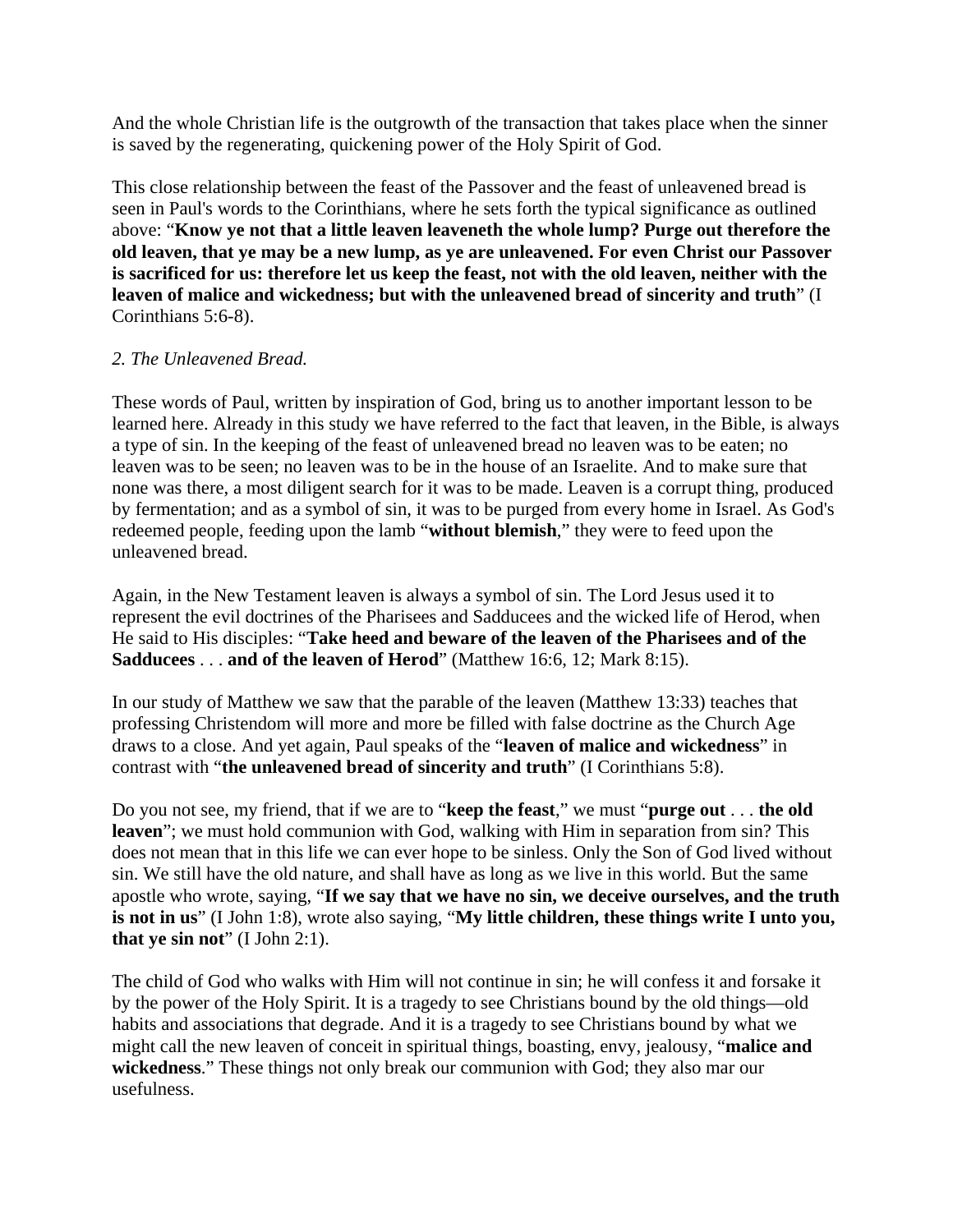"**Therefore let us keep the feast** . . . **with the unleavened bread of sincerity and truth**."

### *3. Fellowship with Christ.*

This is the price of fellowship with God—to "**purge out** . . . **the old leaven**." "**If we say that we have fellowship with him, and walk in darkness, we lie, and do not the truth: but if we walk in the light, as he is in the light, we have fellowship one with another, and the blood of Jesus Christ his Son cleanseth us from all sin**" (I John 1:6, 7).

We might represent the "**communion of saints**" by the walk of the two disciples on their way to Emmaus with the risen Lord. Little wonder "**they said one to another, Did not our heart burn within us, while he talked with us by the way, and while he opened to us the scriptures?**" (Luke 24:32).

His death on the cross, His bodily resurrection, and His coming glory were the theme of their conversation.

When "**they constrained him, saying, Abide with us**," He "**went in to tarry with them**." This was fellowship, indeed, with the crucified and risen Son of God, feeding upon His Word, walking and talking with Him by the way. And we may enter into it today as fully as did those two disciples of old; for we have dwelling in us the Holy Spirit of God to "**take the things of Christ**," and show them unto us!

Enoch and Noah and Abraham knew what it was to walk with God. Paul made it the burden of his prayer that he might "**keep the feast** . . . **with the unleavened bread of sincerity and truth**."

These were his words: "**That I may know him, and the power of his resurrection, and the fellowship of his sufferings, being made conformable unto his death**" (Philippians 3:10).

Is that your prayer, my Christian friend?

It is possible for you to know Him as your Passover Lamb, and yet not know Him as the Unleavened Bread—in that intimate, satisfying fellowship that only a close walk with Him can give. But "**if we walk in the light, as he is in the light, we have fellowship with one another, and the blood of Jesus Christ his Son cleanseth us from all sin**."

**~ end of chapter 5 ~**

**<http://www.baptistbiblebelievers.com/>**

**\*\*\***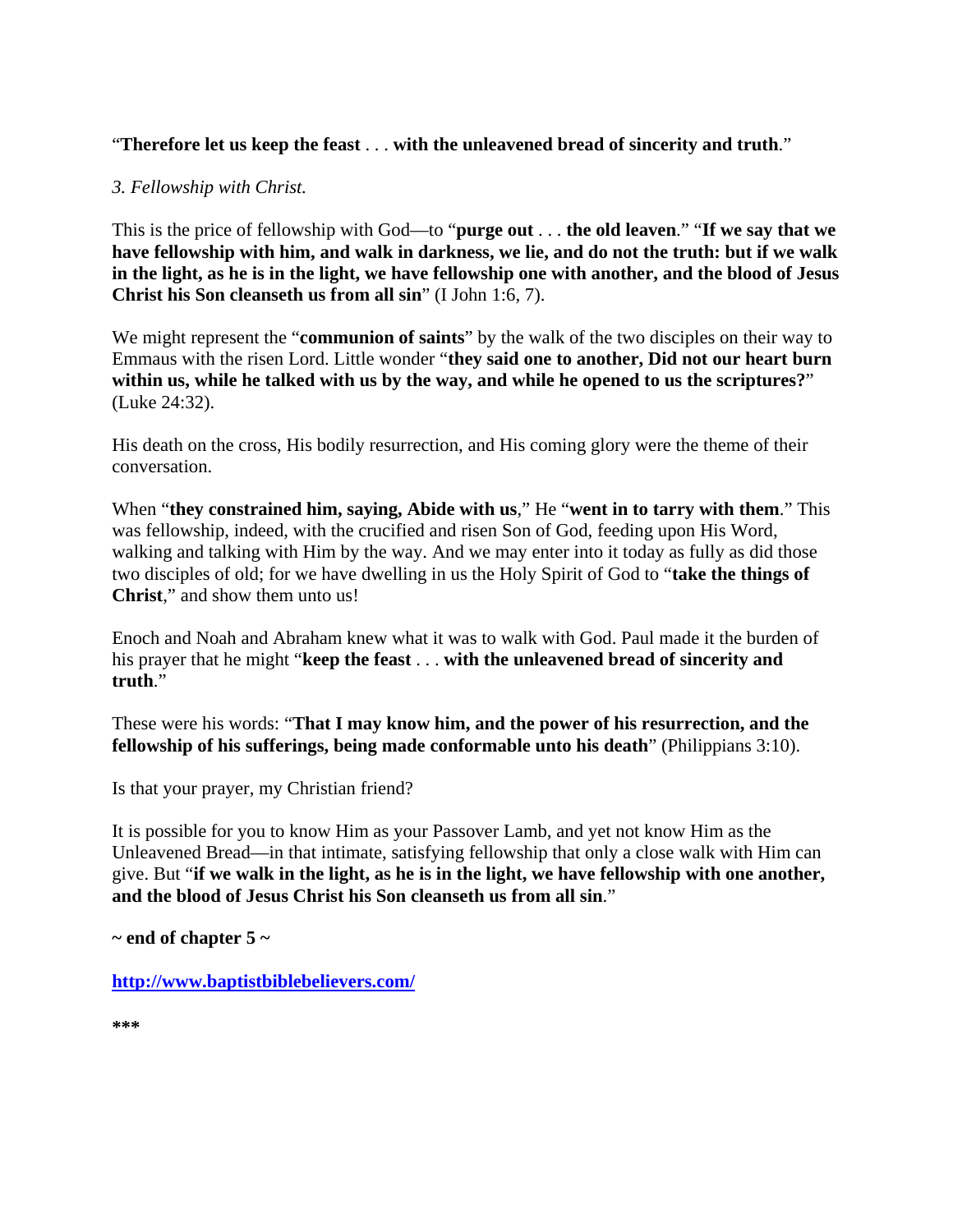Leviticus 23:1-44

Foreshadowing God's plan of the ages from the past eternity to the future eternity

by

Louis T. Talbot

Copyright @ 1943

## **CHAPTER SIX**

#### **THE FEAST OF THE FIRSTFRUITS**

(Leviticus 23:9-14)

*1. A Memorial of Victory and Rest*.

"**And the Lord spake unto Moses, saying, Speak unto the children of Israel, and say unto them, When ye be come into the land which I give unto you, and shall reap the harvest thereof, then ye shall bring a sheaf of the firstfruits of your harvest unto the priest: and he shall wave the sheaf before the Lord**" (Leviticus 23:9-11).

We have seen in our outline glance at the seven feasts of the Lord that the feast of the first fruits foreshadowed the resurrection of Christ, whom the Holy Spirit calls "**the firstfruits of them that slept**" (I Corinthians 15:20). That this is not mere fancy, we shall see as we look carefully at the details of the type and its fulfillment, considering them in the order in which they are presented to us in Leviticus 23:9-14.

And first of all we read that this feast was not to be observed by Israel until they reached the land of promise. Not so the feasts of the Passover and unleavened bread; they were to be kept in the wilderness. Every year for forty years, throughout the long, weary pilgrimage, God's people remembered their redemption from bondage on that first Passover night, and ate the unleavened bread.

But God told Moses that they were not to observe the feast of the firstfruits until they were in the land, whither they were journeying.

Now the sheaf of the firstfruits was a pledge or guarantee of a greater harvest; so "**Christ**" is "**the firstfruits; afterward they that are Christ's at his coming**" (I Corinthians 15:23). And His triumph over death and the grave is a guarantee or pledge that we, too, shall enter fully into His eternal rest and victory when we "**be come into the land**," even heaven itself. Then there will be no more weary journeying; the full harvest will be gathered in; and we shall be forever with Christ in our glorious, resurrection bodies.

It will be a day of victory and rest—an eternal day.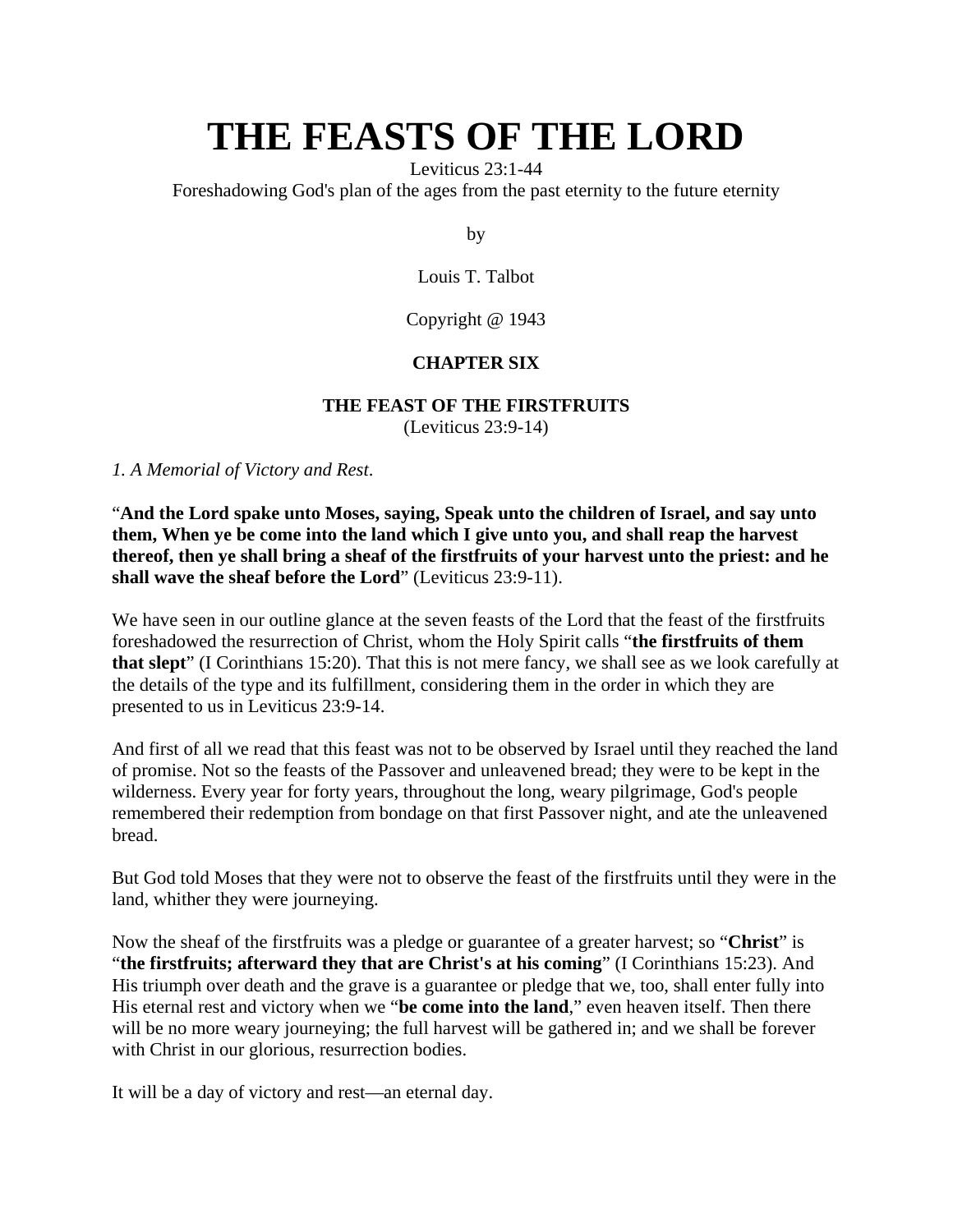#### *2. "Christ the Firstfruits*" (I Corinthians 15:23).

#### "**Ye shall bring a sheaf of the firstfruits of your harvest unto the priest: and he shall wave the sheaf before the Lord, to be accepted for you**" (Leviticus 23:10, 11).

This was a single sheaf, even as Christ was the firstborn from among the dead. Moreover, the very name given to the risen Lord identifies Him as the fulfillment of the type: "Christ the firstfruits."

The priest waved the single sheaf before the Lord as a pledge of a greater harvest; and Christ, in His bodily resurrection, is the guarantee that all who put their faith in Him as Saviour and Lord will be gathered unto Him "**at his coming**." Nothing can prevent the resurrection of His saints; He is the firstfruits, the pledge! And even as the single sheaf was waved "**before the Lord**" and laid up, as it were, to remind Israel that the harvest was sure to follow, so the risen Christ is at the right hand of the throne of God; and because He lives, we too shall live!

#### *3. The Very Day of Christ's Resurrection was also foreshadowed in the feast of the firstfruits.*

Every one of the Gospel writers is careful to tell us plainly that He arose "**upon the first day of the week, very early in the morning**," "**when the sabbath was fully past**."

He was crucified on the Passover; and when the sabbath following the Passover was ended, "**Christ the firstfruits**" arose from the grave, in exact fulfillment of the type. "**On the morrow after the sabbath**" following the Passover, God had said to Moses, "**the priest shall wave** . . . **a sheaf of the firstfruits**." And Jesus arose from the grave "**on the morrow after the sabbath**."

On that Passover day nearly two thousand years ago the spiritually blind priest in Jerusalem killed the lamb and sprinkled the blood, not knowing that Calvary was God's altar, upon which the Lamb of God was offered "**once for all**." (See Hebrews 13:10-13.)

And on that feast of the firstfruits which followed, the spiritually blind priest stood before the rent veil of the temple at Jerusalem, and waved a sheaf of the firstfruits, not knowing that The Great Reaper was waving the One Sheaf before Joseph's empty tomb! When the women found the stone rolled away, the first sheaf had already been reaped! And that is why the angel of the Lord could say unto them: "**Fear not ye: for I know that ye seek Jesus, which was crucified. He is not here: for he is risen, as he said**" (Matthew 28:5, 6). How wonderfully Christ fulfilled the type, even to the very day!

#### *4. The Significance of the Two Offerings*.

We have seen earlier in this study that the burnt offering and the meal offering speak to us of the perfections and excellencies of the person of the Lord Jesus; and these two offerings were made on the day of the feast of the firstfruits. We have seen that even as the whole burnt offering went up to God as a sweet savour, so the Father was "well pleased" in the glories and excellencies of the Son throughout His earthly ministry—"**even unto death**."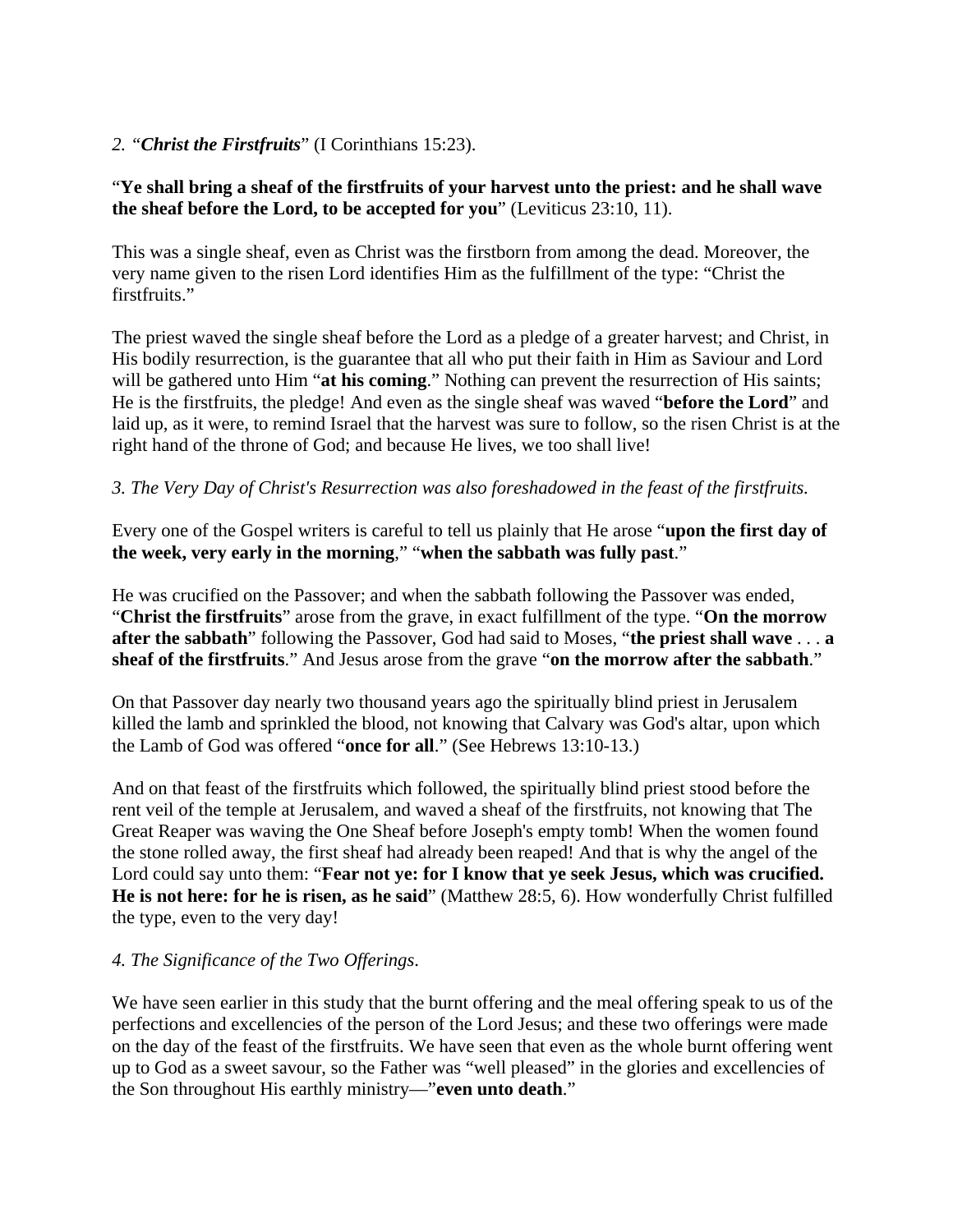And we have seen that the mingling of the fine flour with the oil—without leaven—was a type of the perfect humanity of our Lord, lived in the power of the Holy Spirit. In other words, He was "**God manifest in the flesh**"—perfect Man and eternal God.

A careful reading of the first two chapters of Leviticus will show us yet other significant lessons to be learned from these two offerings. The frankincense used in connection with the meal offering speaks to us of the fragrance of the life of the Lord Jesus as He "**came not to be ministered unto, but to minister, and to give his life a ransom for many**" (Mark 10:45).

Part of the meal offering was burned upon the altar; part, "**baken in the oven**." Here we are reminded of the sufferings of Christ which were known to the world, and of those sufferings known only to the Father and to the Son. The world knew it when He was weary and hungry and despised and crucified; but "**in an oven**," as it were—beyond the sight of human gaze—there was that bitter "**cup**" which only the Father could understand. Not even the holy angels could enter into His agony when He said, "**My soul is exceeding sorrowful, even unto death**" (Matthew 26:38).

As the whole burnt offering foreshadowed the sacrifice of our Lord on the cross—in His whole personality, body, mind, and spirit—so the meal offering speaks to us of His humanity. And these two offerings were made on the feast of the firstfruits, by the express command of the Lord. Why? Because the same Lord who died as the Paschal Lamb arose in His glorified body on the very feast of the firstfruits nearly two thousand years ago.

Moreover, He is in the presence of the Father today in His resurrection body, not on the ground of His atoning work; we shall stand before Him unashamed on that basis alone; but He is there on the ground of His own person, on the ground of His moral excellencies. We have no excellencies of our own; but our crucified and risen Lord was and is and ever shall be the very embodiment of all that is "**true**" and "**honest**" and "**just**" and "**pure**" and "**lovely**" and "**of good report**" (Philippians 4:8).

In this connection, it is highly significant that the non-sweet savour offerings were not made on the feast of the firstfruits; for they speak to us of Christ as our Sin-Bearer, in His work for us on the cross. In the feast of the firstfruits we see, rather, His own beauty and glory as the sinless Son of Man, offering Himself without spot or blemish as the whole burnt offering, and raised again from the dead in His uncreated glory.

5. A Pledge of the Harvest.

"**Now is Christ risen from the dead, and become the firstfruits of them that slept** . . . **Christ the firstfruits; afterward they that are Christ's at his coming**" (I Corinthians 15:20, 23).

In His Incarnation Christ stood alone; but in His death and resurrection He is not alone. "**Except a corn of wheat fall into the ground and die, it abideth alone: but if it die, it bringeth forth much fruit**" (John 12:24).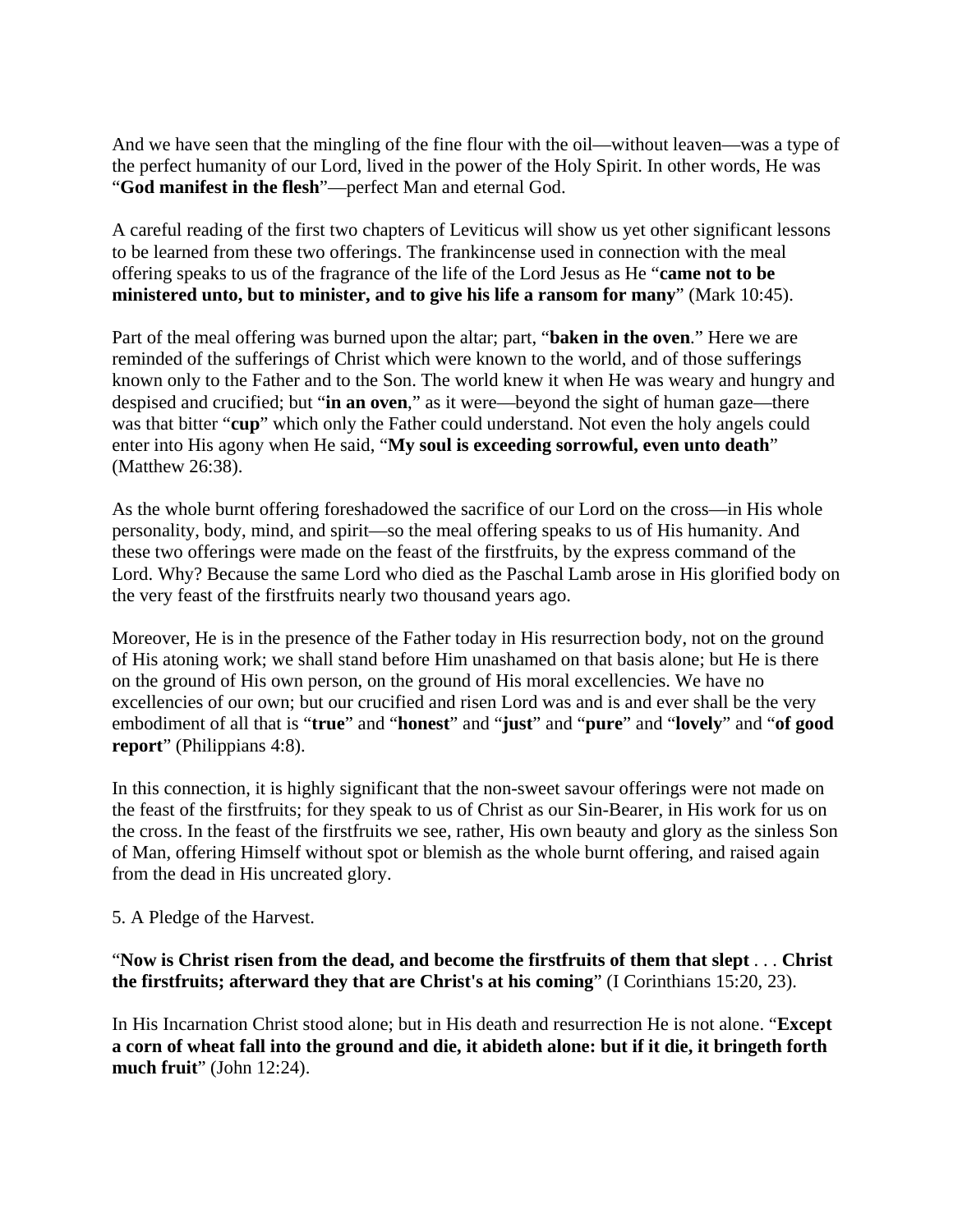"**A corn of wheat**" perfect in itself, if put in the ground, produces a whole ear— many grains, yet all united in the one ear. So also Christ, in His death and resurrection is the firstborn from among many brethren, all united into the one Body, which is His Church! He did not call His disciples His "**brethren**" until after He arose from the dead; but in His resurrection body He said to Mary: "**Go to my brethren, and say unto them, I ascend unto my Father, and your**  Father; and to my God, and your God" (John 20:17). And these words are a pledge of the welcome which every true believer receives when he enters the presence of God.

Martin Luther once stood by the bedside of a dying reformer. "What are your plans?" Luther asked him, to which the saint replied, "I'm going on a long journey." Again the questioner asked, "And what is your passport?" Once more the answer came, "My Forerunner has gone before me." And then Luther said to him, "Go on your way; a warm welcome awaits you."

My Christian friend, we have a "**hope** . . . **both sure and stedfast**," for our "**forerunner** . . . **even Jesus**" has gone on before us. (See Hebrews 6:18-20). He is the "**firstfruits**." "**Afterward**"— because of His own bodily resurrection—"**they that are his at his coming**" shall arise, forever to be with Him. The spirits of the saints who "**sleep in Jesus**" are even now in His presence, but their bodies are in the grave. When He comes for His Church, "**the dead in Christ shall rise first: then we which are alive and remain shall be caught up together with them in the clouds, to meet the Lord in the air: and so shall we ever be with the Lord**" (I Thessalonians 4:16, 17).

My unsaved friend, Christ is risen from the dead. You must stand before Him one day. Shall you meet Him as your Saviour, or shall you meet Him as your Judge? In your "**flesh**" you shall "**see God**." It will be a time of rejoicing, or it will be a time of terrible anguish and eternal woe. Will you not trust Him now as your Passover Lamb and your risen Lord? Then only can you share with the Lord now and forever the feast of the firstfruits— His feast, and yours for the taking. Then only you may say with Paul, "**O death, where is thy sting? O grave, where is thy**  victory?" (I Corinthians 15:55).

Some years ago two men lived in this country. They were born in the same year; they died in the same year. One was a leader of infidels; the other was the greatest evangelist of his day. One was Robert Ingersoll; the other was D. L. Moody. And each spoke at the funeral of a brother.

Robert Ingersoll loved his brother; his voice choked, and the tears came. He gave an eloquent oration, saying in part: "Life is a narrow veil between the dark, barren peaks of two eternities. We try to look beyond the heights. We cry aloud. But the only answer to our cry is the echo of our wail."

D. L. Moody loved his brother also. He, too, shed tears. But he looked up by faith into the face of the Great Wave-Sheaf, "**Christ the firstfruits**" of a coming harvest, and said, in part: "'**O death, where is thy sting? O grave, where is thy victory?**' Goodbye, my brother. I'll meet you in the morning."

When Ingersoll died, his family was distracted.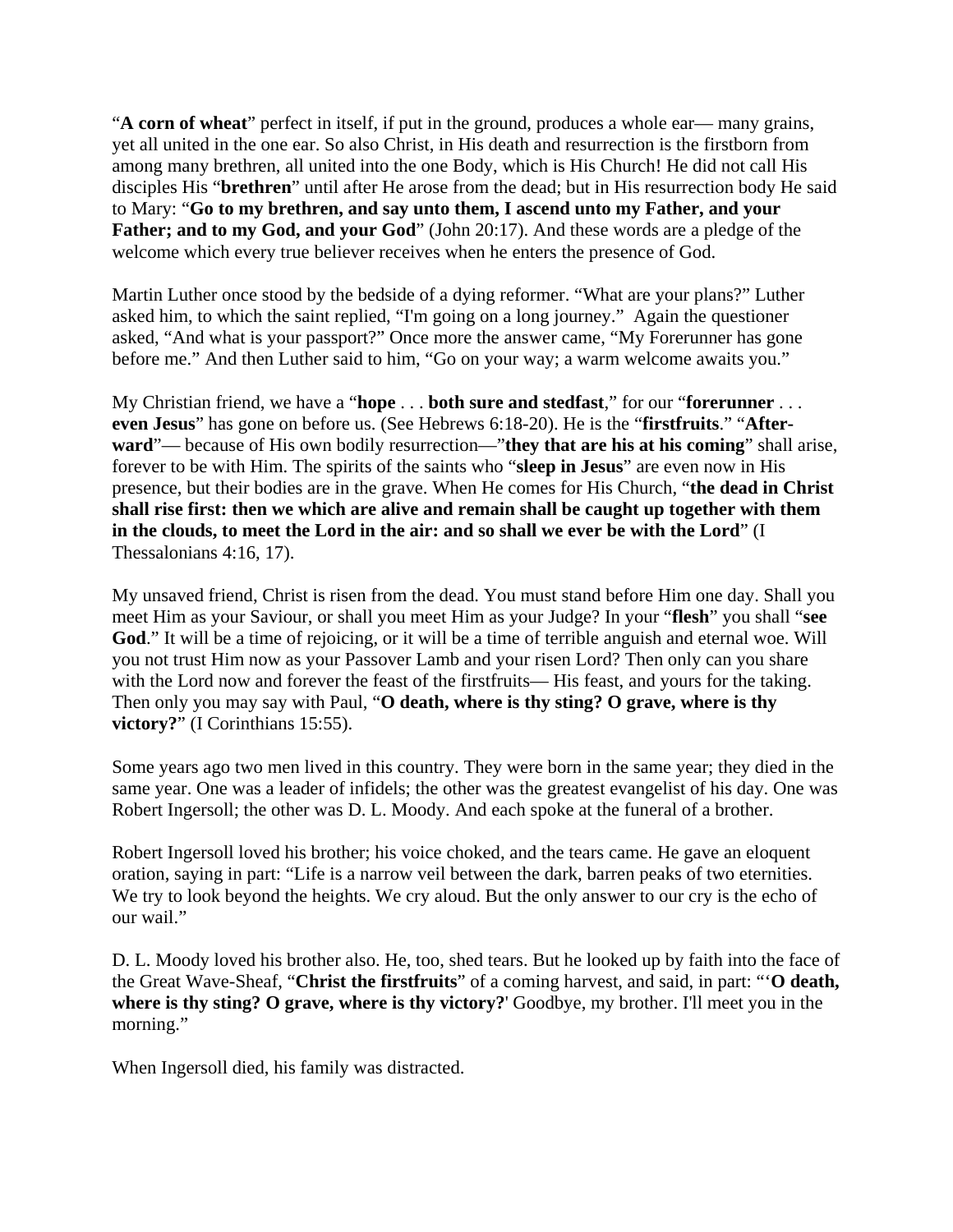But when Moody went to be with the Lord, his Christian friends and relatives could say of him, "**He that doeth the will of God abideth for ever**" (I John 2:17). And his last words were the expression of a "**desire to depart, and to be with Christ, which is far better**" (Philippians 1:23) ; for this is what he said: "Heaven is opening; earth is receding; God is calling; I must be away."

#### "**If a man die, shall he live again?**" (Job 14:14).

Yes, my brother; God's eternal Word says that there will be a "**resurrection of life**" and a "**resurrection of condemnation**" (John 5:29). Take Christ as your personal Saviour, and then you will be able to say with Job: "**I know that my redeemer liveth, and that he shall stand at the latter day upon the earth: and though after my skin worms destroy this body, yet in my flesh shall I see God: whom I shall see for myself, and mine eyes shall behold, and not another**" (Job 19:25-27).

**~ end of chapter 6 ~**

**<http://www.baptistbiblebelievers.com/>**

**\*\*\***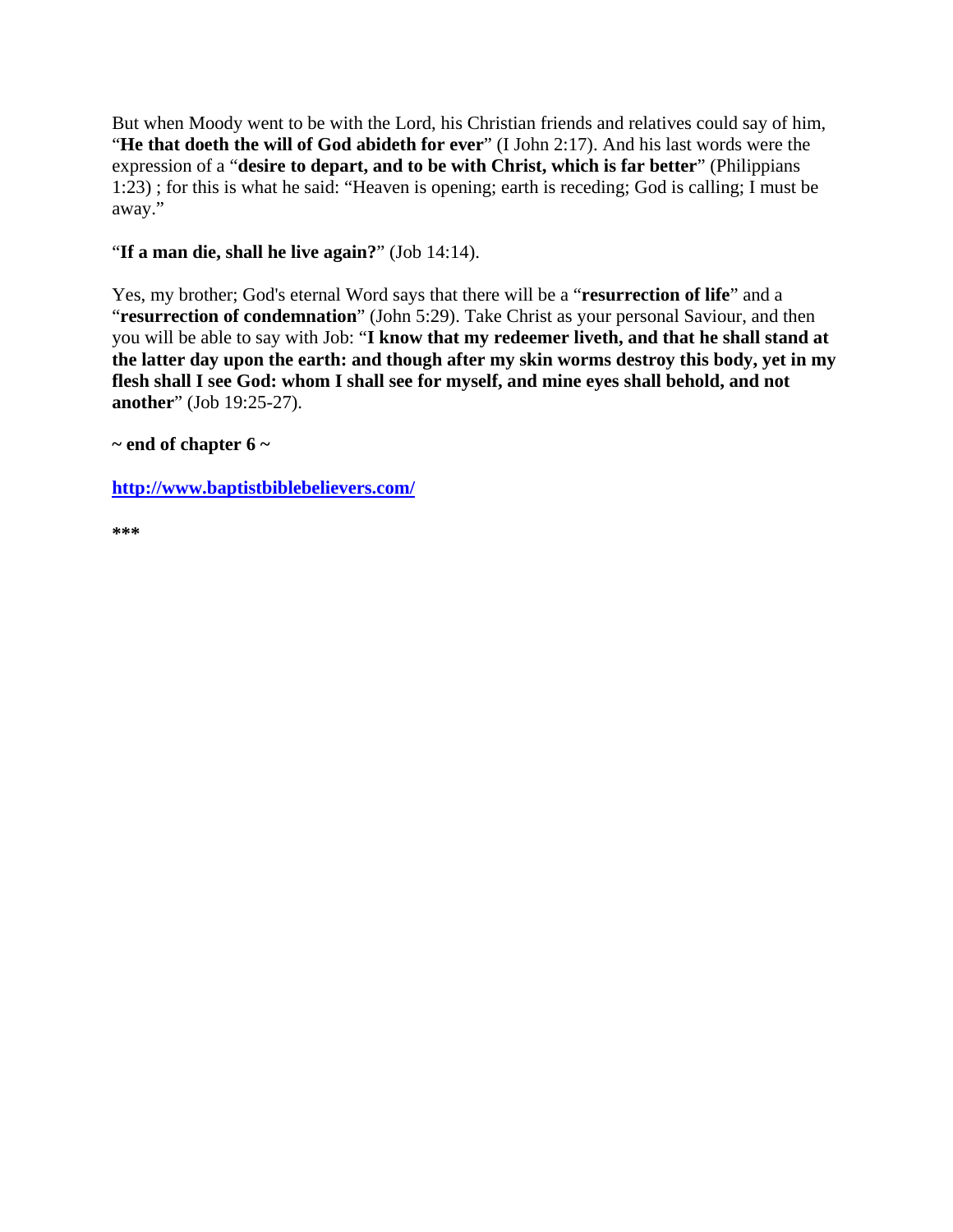Leviticus 23:1-44

Foreshadowing God's plan of the ages from the past eternity to the future eternity

by

Louis T. Talbot

Copyright @ 1943

#### **CHAPTER SEVEN**

#### **THE FEAST OF PENTECOST**

(Leviticus 23:15-21)

*1. The Time*.

Fifty days after the feast of the firstfruits, on the first day of the week, Israel kept the feast of Pentecost, according to God's commandment:

"**And ye shall count unto you from the morrow after the sabbath, from the day that ye brought the sheaf of the wave offering; seven sabbaths shall be complete: even unto the morrow after the seventh sabbath shall ye number fifty days**" (Leviticus 23:15, 16).

We have already seen that this "**holy convocation**" was called the feast of Pentecost because "**Pentecost**" means "*fiftieth*." It was also called the "**feast of the weeks**" because seven weeks elapsed between the feast of the first-fruits and Pentecost. Therefore, these two feasts were intimately linked together; this is an important fact for us to note.

Christ had honored the Passover by becoming the Paschal Lamb on the very day of the feast. God the Father had honored the feast of the firstfruits by raising His Son from the dead on the very day when the Jews were observing this "**holy convocation**."

"**And when the day of Pentecost was fully come**" (Acts 2:1)—fifty days after the resurrection of Christ—the Holy Spirit honored that feast by descending in great power upon the "**devout Jews**" assembled in the temple in Jerusalem—to keep the feast and to obey the Lord Jesus in His express command that they "**tarry in Jerusalem**" to wait for "**the promise of the Father**."

This exact fulfillment of the types, even unto the very day, could not have been mere chance. On the contrary, it reveals how marvelously God had foretold His great purpose and plan through these "**shadows of good things to come**." While He was on earth, immediately following Peter's confession, "**Thou are the Christ, the Son of the living God**," the Lord Jesus had said to His disciples, "**Upon this rock I will build my church**" (Matthew 16:18). Upon this rock of eternal truth He had said He would build His Church—a then future work of grace.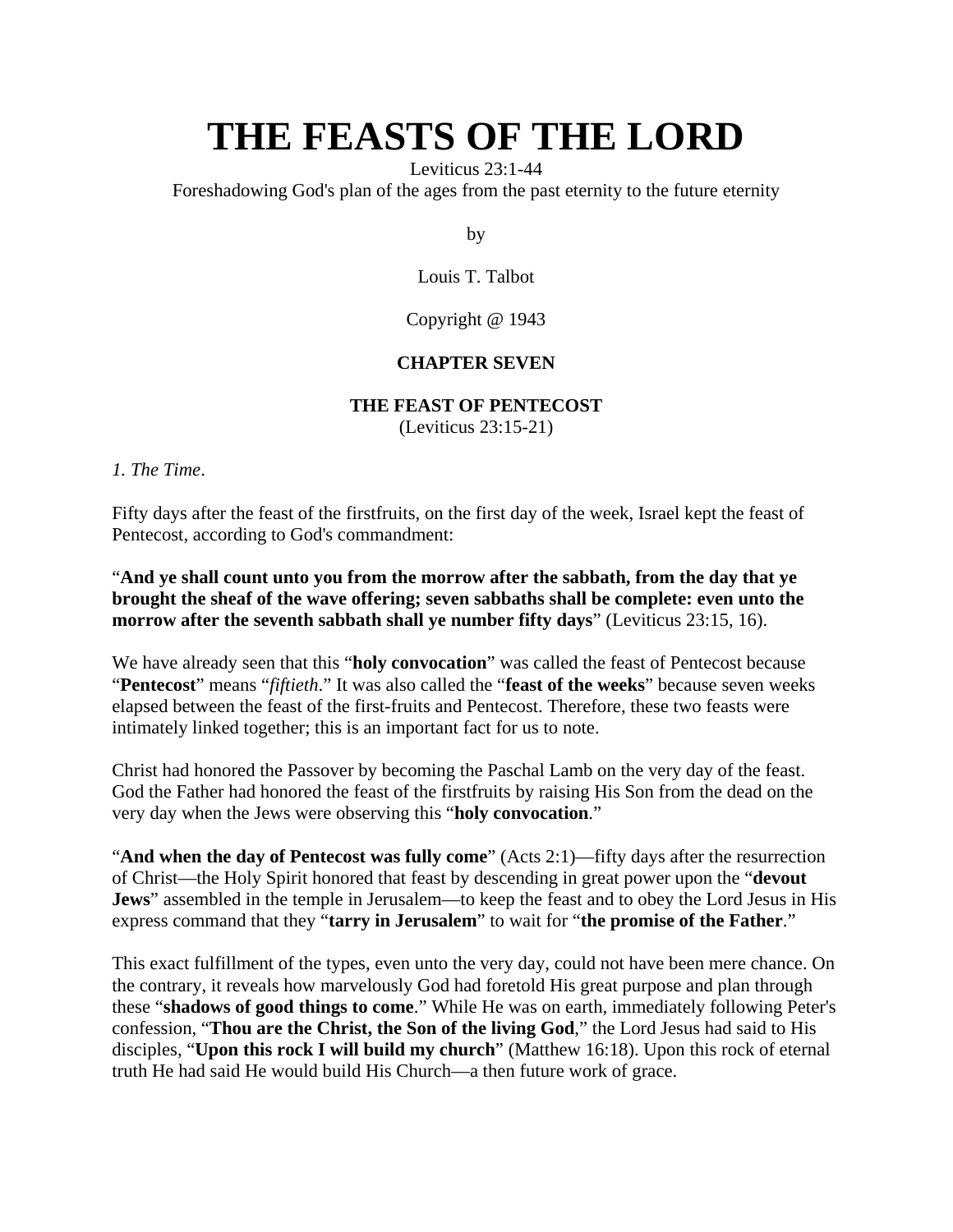Before He went to the cross, He told His disciples repeatedly that it was "**expedient**" for Him to go away, in order that the Comforter, even the Holy Spirit, might come unto them. (See John 14:16, 17, 26; 15:26; 16:7-15). And after He rose from the dead, He told them further:

"**Behold, I send the promise of my Father upon you: but tarry ye in the city of Jerusalem, until ye be endued with power from on high**" (Luke 24:49).

"**And, being assembled together with them**" after His resurrection, He "**commanded them that they should not depart from Jerusalem, but wait for the promise of the Father, which, saith he, ye have heard of me. For John truly baptized with water; but ye shall be baptized with the Holy Ghost not many days hence** . . .

**"Ye shall receive power, after that the Holy Ghost is come upon you: and ye shall be witnesses unto me both in Jerusalem, and in all Judea, and in Samaria, and unto the uttermost part of the earth**" (Acts 1:4, 5, 8).

It was in obedience to this express command that the disciples, having seen the risen Lord ascend into heaven, "**returned** . . . **unto Jerusalem**" and "**continued with one accord in prayer and supplication**" (Acts 1:12, 14). Then "**when the day of Pentecost was fully come, they were all with one accord in one place**" (Acts 2:1).

They were in the temple to keep the feast of Pentecost, and with them were other Jews who did not accept Jesus as their Messiah. They were there to observe the empty form and ritualism of the feast; and blinded as they were by sin, they "**mocked**," and said that the disciples, filled with the Holy Spirit, were "**full of new wine**" (Acts 2:13). But their mocking and their unbelief did not alter the fact that "**the promise of the Father**" was given in that day, which marked the beginning of the Church. "**I will build my church**," the Lord had said.

And from Pentecost till the translation of the Church, He has been fulfilling His promise, and will continue to fulfill it until His Bride is complete!

The Church of the Lord Jesus is a New Testament organism, my friend. Until you get this fact clearly in mind, you will not be able rightly to divide the Word of Truth. In Old Testament times God dealt first with the whole race, then especially with one particular nation, through whom He promised to send the Redeemer, and through whom He gave to the world the Bible. The word "**church**," which means "*the called-out ones*," is not an Old Testament term.

Stephen rightly refers to Israel as "**the church in the wilderness**" (Acts 7:38), in the sense that Israel was "**called out of Egypt**." And Psalm 22:22 is a definite prophecy concerning Christ and the Church, as the Holy Spirit distinctly explains in Hebrews 2:12.

But otherwise, the word "**church**" is strictly a New Testament term.

Paul bore testimony to the fact that the Church is a New Testament body when he wrote to the Ephesian Christians, saying: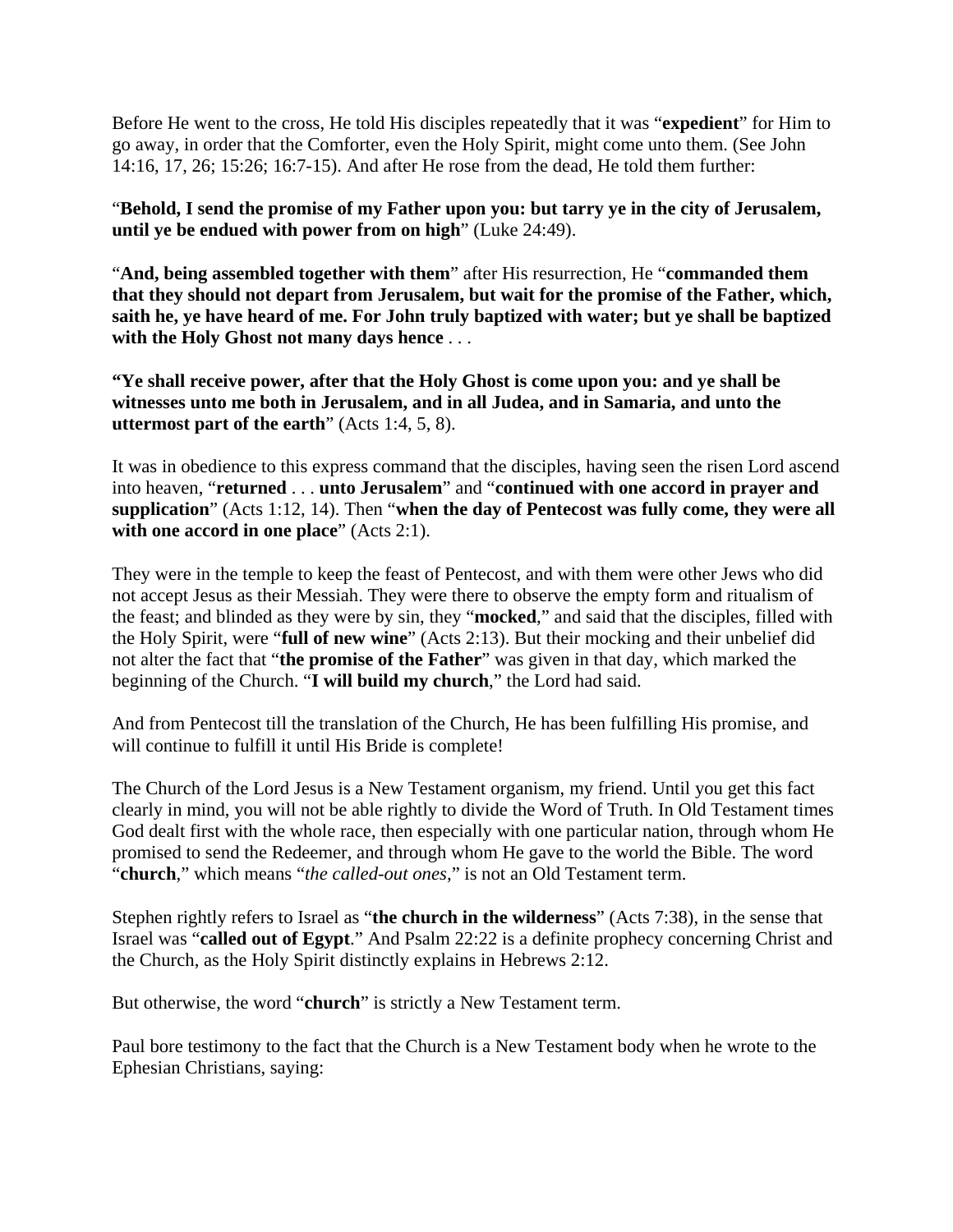"**Ye have heard of the dispensation of the grace of God which is given me to you-ward: how that by revelation he made known unto me the mystery** (something not hitherto revealed, not something 'mysterious') . . . **which in other ages was not made known unto the sons of men, as it is now revealed unto his holy apostles and prophets by the Spirit; that the Gentiles should be fellowheirs, and of the same body, and partakers of his promise in Christ by the gospel** . . . **to make all men see what is the fellowship of the mystery, which from the beginning of the world hath been hid in God, who created all things by Jesus Christ: to the intent that now unto the principalities and powers in heavenly places might be known by the church the manifold wisdom of God, according to the eternal purpose which he purposed in Christ Jesus our Lord**" (Ephesians 3:2-6, 9-11).

#### *2. One Offering—Two Wave-Loaves*.

The truth declared in the words just quoted from Paul, saying that Jew and Gentile should be "**fellowheirs, and of the same body**" in the Church, was set forth in type by the one offering, yet with two wave-loaves, on the feast of Pentecost.

The two loaves represent Jew and Gentile; the one offering speaks of the one Body in Christ. "**Ye shall offer a new meal offering unto the Lord**" (one offering), God said to Moses as He called to him out of the tabernacle at the foot of Mount Sinai. And further, the Lord said, "**Ye shall bring out of your habitations two wave-loaves of two tenth deals**" (Leviticus 23:16, 17).

Many New Testament references throw a flood of light on this typical teaching. Space here permits us to look only at a few:

"**For as the body is one, and hath many members, and all the members of that one body, being many, are one body: so also is Christ. For by one Spirit are we all baptized into one body, whether we be Jews or Gentiles, whether we be bond or free; and have been all made to drink into one Spirit**" (I Corinthians 12:12, 13; compare Gal. 3:27, 28).

"**For he is our peace, who hath made both one** (Jew and Gentile)**, and hath broken down the middle wall of partition between us** . . . **to make in himself of twain one new man, so making peace**" (Ephesians 2:14, 15; compare Ephesians 2:11-18).

The disciples gathered in the temple on the day of Pentecost, and baptized with the Holy Spirit, were Jews (Acts 2:5).

Gentiles did not keep the feasts of the Lord; these were a part of the Jewish worship.

And when the Holy Spirit came upon that assembly in Jerusalem nearly two thousand years ago, it was as though the Lord presented one of the two wave-loaves, in fulfillment of the type.

It was not until sometime later that the second loaf was "**waved**," when in the house of Cornelius, a Gentile and a Roman soldier, the Holy Spirit came in the same demonstration of power. (See Acts 10:1-11:18).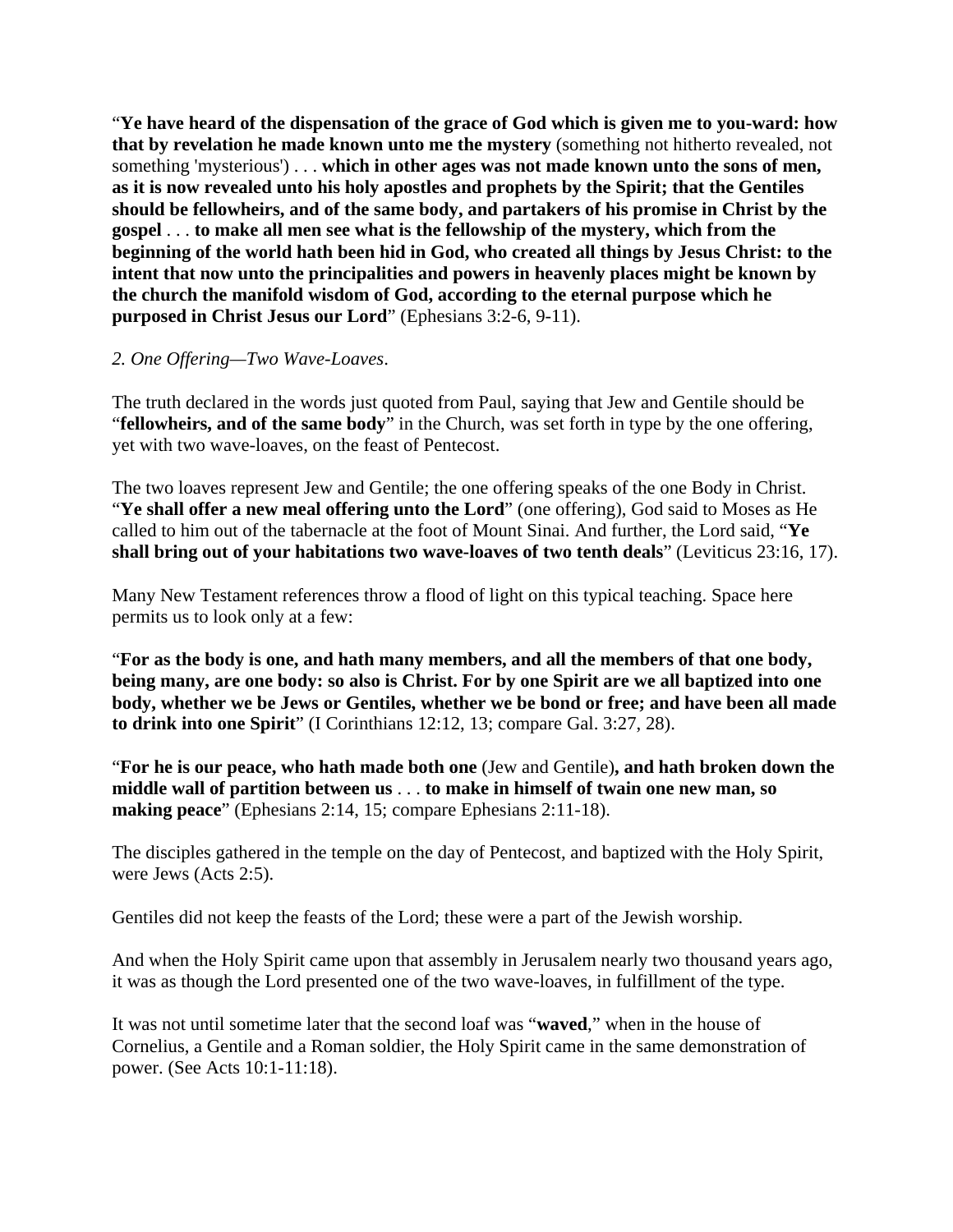Then Gentile, as well as Jew, was filled with the Holy Spirit.

God chose Peter to be His mouthpiece on both occasions; and the two sermons preached by this disciple, first in the temple on the day of Pentecost, and then in the house of Cornelius some time later, are well worth our prayerful study. They were uttered by inspiration of the Holy Spirit of God; and it is about Him that they speak—His coming into the world to lead men to a saving knowledge of Christ crucified, Christ risen, interceding, and coming again in great power and great glory.

Throughout the centuries every true believer has rejoiced that in the Body of Christ there is no color or class, no kindred or tongue, that all are "**one in Christ Jesus**." It is easy for us— Gentiles—in our day to accept this beautiful truth, as a part of our heritage received from Christian forefathers; but, humanly speaking, it was not easy for Peter and his Jewish brethren to have fellowship with Gentiles. Only a miracle could break down "**the middle wall of partition**," and only a miracle did bring this very thing to pass.

#### Two wave-loaves—one offering!

What a significant type of the unity of Jew and Gentile in the one Body, which is the Church of our Lord and Saviour Jesus Christ! This is a searching truth, and it carries with it the grave responsibility of manifesting Christian unity and love!

Just here let us recall what we said at the beginning of this study of Pentecost: This feast is intimately linked with the feast of firstfruits, coming fifty days after that "**holy convocation**." The single sheaf was waved before the Lord first; then the wave-loaves. We have seen that Christ is "**the firstfruits; afterward they that are Christ's at his coming**."

There could be no life for the sinner until Christ died and rose again. But there is yet another wonderful truth for us here.

In the economy of God we are even now, from the moment we are born again, "**quickened**," "**raised**" to "**walk**" with Him "**in newness of life**" (Ephesians 2:1-10; Romans 6:4; Colossians 3:l-3). God sees us in this present life seated "**in heavenly places in Christ Jesus**"—not as separate sheaves, but bound together in a union that is real and abiding. This also is a searching truth, and it carries with it the grave responsibility of walking in purity of life, keeping our garments "**unspotted from the world**"!

#### *3. The Fine Flour and the Leaven*

#### "**Ye shall bring out of your habitations two wave-loaves of two tenth deals: they shall be of fine flour; they shall be baken with leaven**" (Leviticus 23:17).

Just as the fine flour without leaven in the feast of unleavened bread speaks to us of the sinless humanity of the Lord Jesus, with all the excellencies and glories of His person, so here in the two wave-loaves of Pentecost we see the believer's two natures: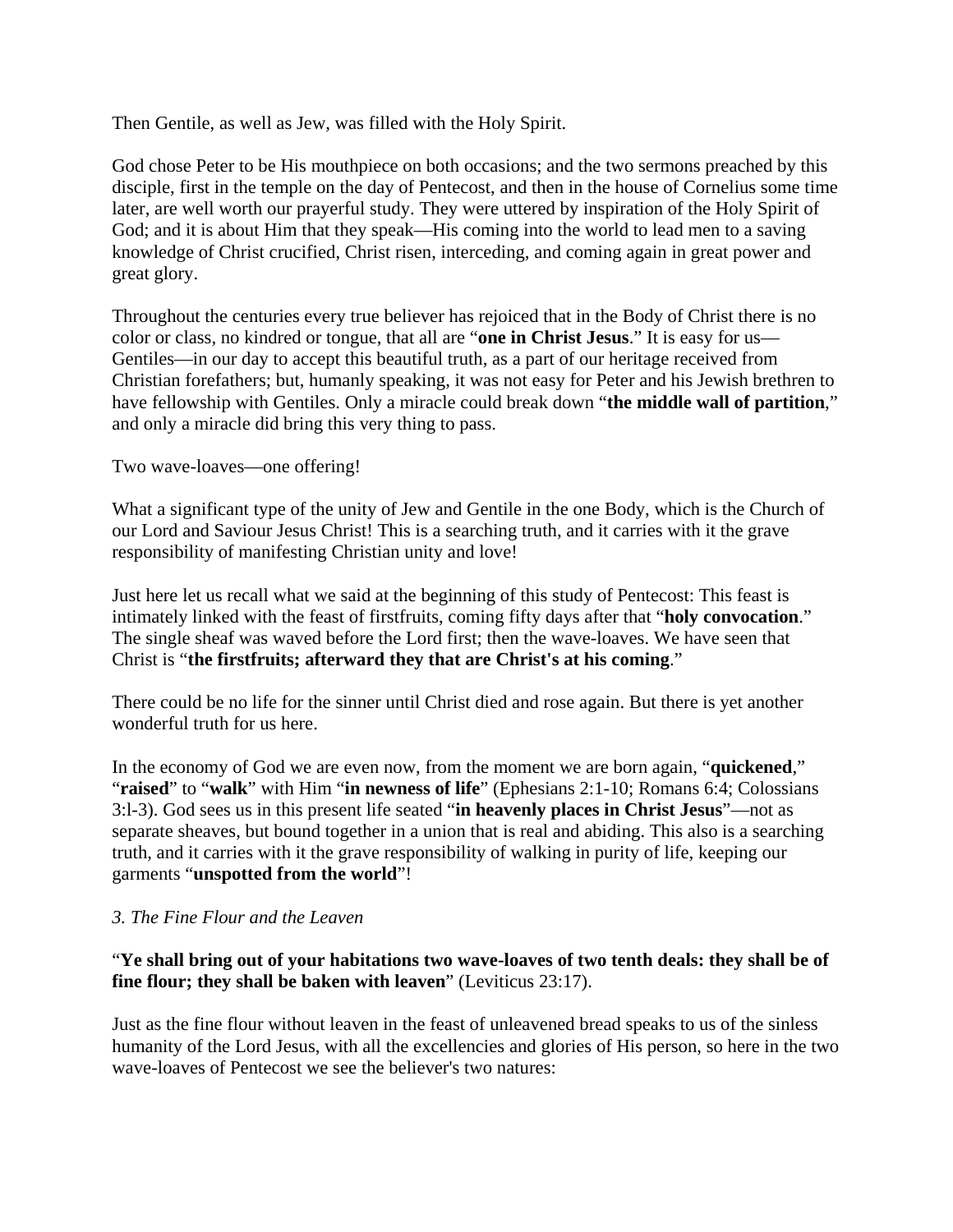- A new nature in Christ Jesus, of which the fine flour is a shadow;
- The old nature ever present with us in the flesh, of which the leaven is a type.

Paul was constantly teaching this two-fold truth throughout his letters; hence the struggle he described between the old nature and the new in the sixth and seventh chapters of Romans.

John recognized the same truth when he wrote to Christians, saying: "**If we say that we have no sin, we deceive ourselves, and the truth is not in us**" (I John 1:8). Here he was talking about the old, Adamic nature. But in the same epistle he wrote: "**My little children, these things write I unto you, that ye sin not**" (I John 2:1). We cannot live without sin in the flesh, but we can and we should live without sin on the conscience; for "**if any man sin, we have an advocate with the Father, Jesus Christ the righteous**" (I John 2:1). We must confess and forsake the sinful acts which give expression to the sinful nature, or our fellowship with God will be broken, and our testimony before the world will be marred.

We are not talking about our standing before God; that is perfect, because the Father sees us identified with the Son in His death and resurrection. But the Bible does not teach the eradication or the suppression of the old nature; it does teach the counteraction of it by the power of the Holy Spirit in the life.

By God's grace the old nature need not be dominant; but even Paul said: "**I know that in me** (that is, in my flesh)**, dwelleth no good thing**" (Romans 7:18). And the leaven in the two loaves of Pentecost typified this very truth, for leaven in the Word of God is always a symbol of sin.

"**That which is born of the flesh is flesh; and that which is born of the Spirit is spirit**" (John 3:6). These are the words of the Lord Jesus!

#### *4. A Holy Sacrifice*.

The two wave-loaves were accepted by God, even though they contained leaven, because they were presented with the burnt offering, the sin offering and the peace offering.

"**They shall be holy to the Lord**," God said to Moses (Leviticus 23:20). And we are "**accepted in the beloved**" (Ephesians 1:6) —accepted in the beloved Son, because "Calvary covers it all!" It covers all the old nature, and we are complete in Him. He has reckoned all that He is to us, and "**the iniquity of us all**" was laid upon Him when He became our Sin offering. The "**seven lambs**  without blemish" (Leviticus 23:18) pointed on to Christ. And His shed blood covers all our sins.

Some years ago, after I had preached one evening at the Pacific Garden Mission in Chicago, I was riding home on the elevated train when my attention was attracted to a group of people on the car who were looking intently at one of the advertisements. The placard was printed in red letters; and as these people looked at it through a red-stained glass, they were exclaiming over the strange thing they saw. All the red letters appeared to be wiped away, blotted out.

Why? Because the glass through which they looked was red also.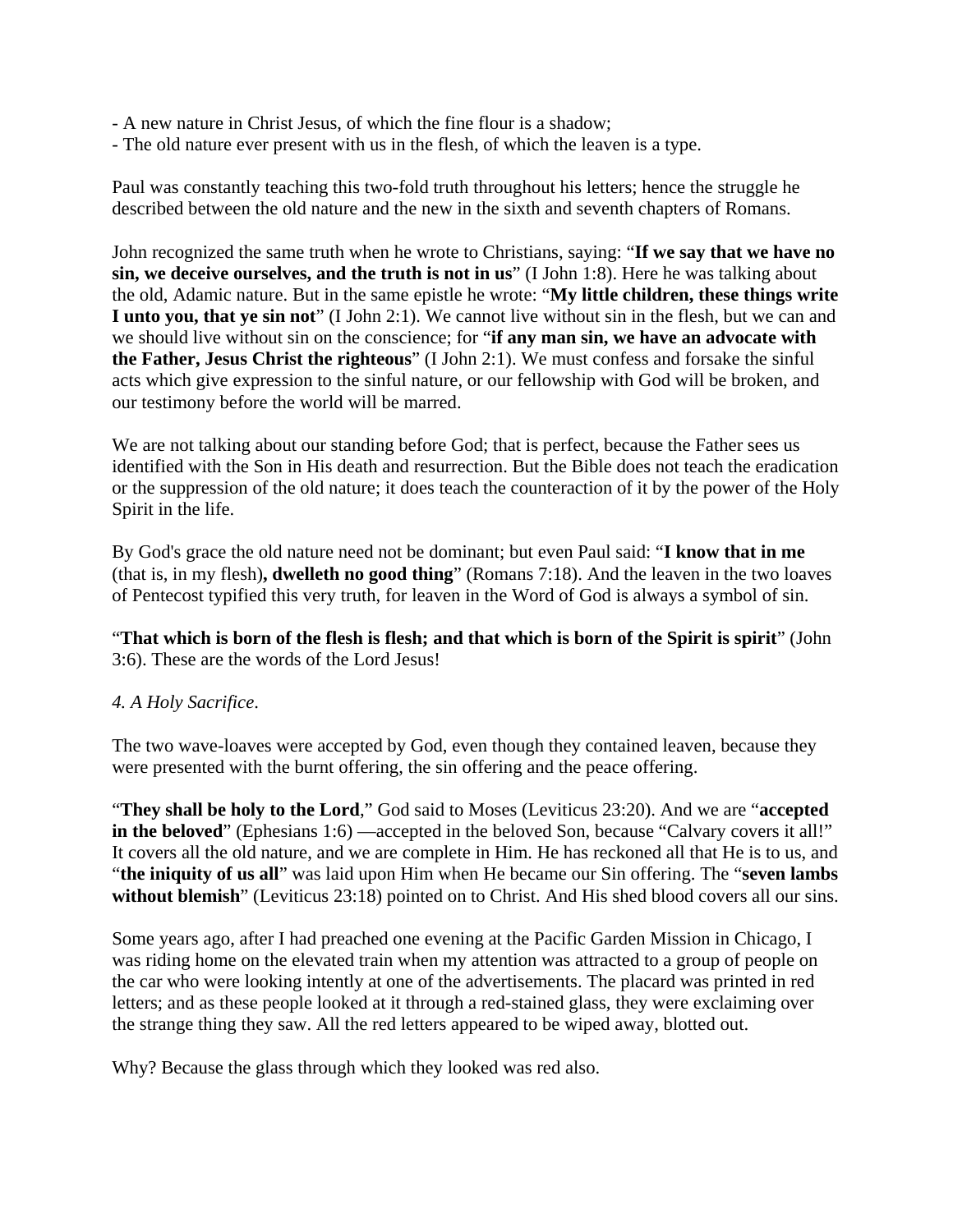Something like this God has done for you and me, my friend. Our sins are crimson, but washed in the blood of His Son, they become "**as white as snow**" (Isaiah 1:18). We are "**accepted in the beloved**," because "**God was in Christ, reconciling the world unto himself**" (II Corinthians 5:19). Therefore, He says to us, through the pen of the inspired writer: "**I beseech you therefore, brethren, by the mercies of God, that ye present your bodies a living sacrifice, holy, acceptable unto God, which is your reasonable** (or 'spiritual') **service**" (Romans 12:1).

#### *5. The Baptism of the Holy Spirit*.

And now we have come to that truth regarding Pentecost, about which there is so much confusion and fanaticism; that is, the baptism of the Holy Spirit. This is not an experience to be sought and prayed for after conversion; it is a dispensational act, and takes place at conversion. There is no such thing as being born again, and yet not having the baptism of the Holy Spirit. To be born again is to be made "**a new creature in Christ Jesus**" by the regenerating power of the Holy Spirit of God. The Lord Jesus said plainly that it is the Holy Spirit who convicts men of sin and who regenerates the sinner. (See John 16:7-l 1; compare John 3:3-8).

But some will ask: Were the twelve disciples and those other "**devout Jews**" who received the Holy Spirit on the day of Pentecost not born again before that memorable day? Yes; they were; but we must remember that they lived during two dispensations— before the cross and after the cross.

To the disciples the Lord said, "**I will build my church**." They were among the faithful remnant in Israel who, during His earthly ministry, believed Him to be their Messiah. Therefore, when the time came for the Church to be formed, to them was granted the added experience of being baptized with the Holy Spirit, and of being among the first "**living stones**" to be built into the Body of Christ.

But, my friend, you and I do not belong to that small group who lived when Christ was on earth. You and I were born nearly two thousand years too late for that experience—of living in two dispensations. We live on this side of the cross; and ever since the day of Pentecost, all sinners who have accepted the finished work of Christ on Calvary have, from the very moment they believed, been baptized with the Holy Spirit. To be a Christian is to be baptized with the Spirit of God.

Moreover, the miracle that accompanied the descent of the Holy Spirit was for a testimony to the fact that this was a work of God.

The "**rushing mighty wind**," the "**cloven tongues like as of fire**," and the speaking in "**other tongues**" were enough to convince the most skeptical that this demonstration of power was from the Lord God. And some such signs and wonders were needed to mark the new thing which God was about to do in the earth— in calling out "**a people for his name**" (Acts 15:14).

The beginning of the Church of the crucified and risen Lord was thus made known by this mighty demonstration of "**power from on high**."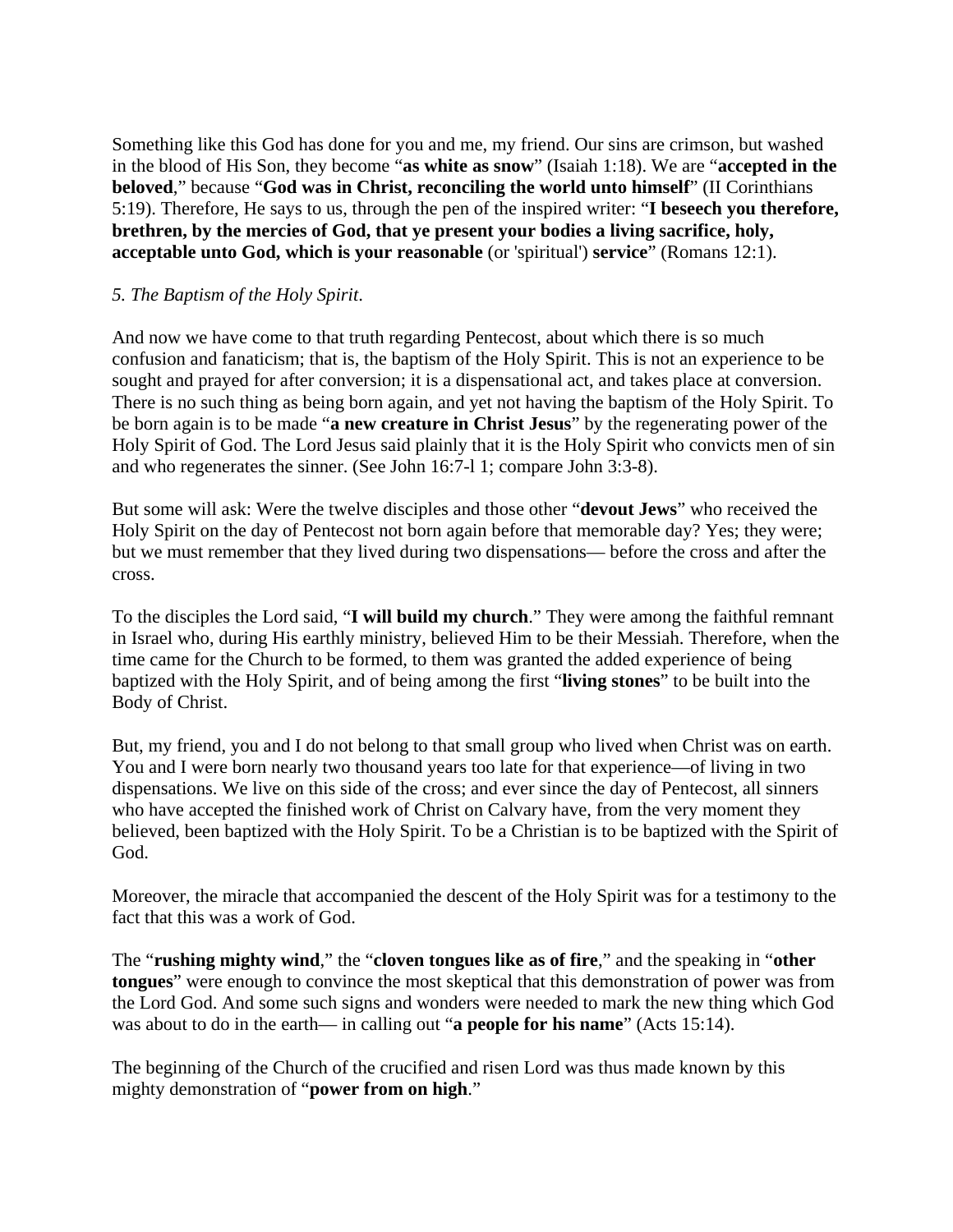But nowhere in the Word of God are we told that the gift of tongues accompanies salvation in this age. On the contrary, Paul expressly stated: "**Whether there be tongues, they shall cease**" (I Corinthians 13:8).

It is very clear that, in this Church Age, the Holy Spirit is working silently in the hearts of men, convicting them of sin, and creating in them new life in Christ Jesus. And His power is just as mighty, just as efficacious, in this quiet work of grace as it was on the day of Pentecost! He is able to quicken those who are dead in trespasses and in sin; and He is able to empower the sinner saved by grace for a holy walk and a true testimony before a Christ-rejecting world.

The believer's body is the temple of the Holy Spirit. It is possible for the Christian to grieve Him; and it is equally possible for the child of God to be "**filled with the Spirit**." But at conversion He enters the heart to stay. (See John 14:16, 17.)

Peter testified to the meaning of the miracle that took place on the day of Pentecost, when he said:

"**This is that which was spoken by the prophet Joel: And it shall come to pass in the last days, saith God, I will pour out of my Spirit upon all flesh: and your sons and your daughters shall prophesy, and your young men shall see visions, and your old men shall dream dreams** . . . **And it shall come to pass, that whosoever shall call on the name of the Lord shall be saved**" (Acts 2:16-18, 21).

Now in Old Testament times the Holy Spirit had come upon individuals for special services. He came upon Saul, upon David, and upon all the prophets. But not until Pentecost did He come into the world to dwell among men—in the Body of Christ.

Let me ask you the all-important question, my unsaved friend: Will you let the Holy Spirit of God work a miracle of grace in your heart, giving you new life in Christ Jesus? If you will, then He will be your Comforter and Teacher and Guide. He will take the things of Christ, and show them unto you. He will never leave you or forsake you. And by His power you can walk in fellowship with the eternal Son of God. This is the gift of everlasting life. And it is yours for the taking!

#### **~ end of chapter 7 ~**

#### **<http://www.baptistbiblebelievers.com/>**

**\*\*\***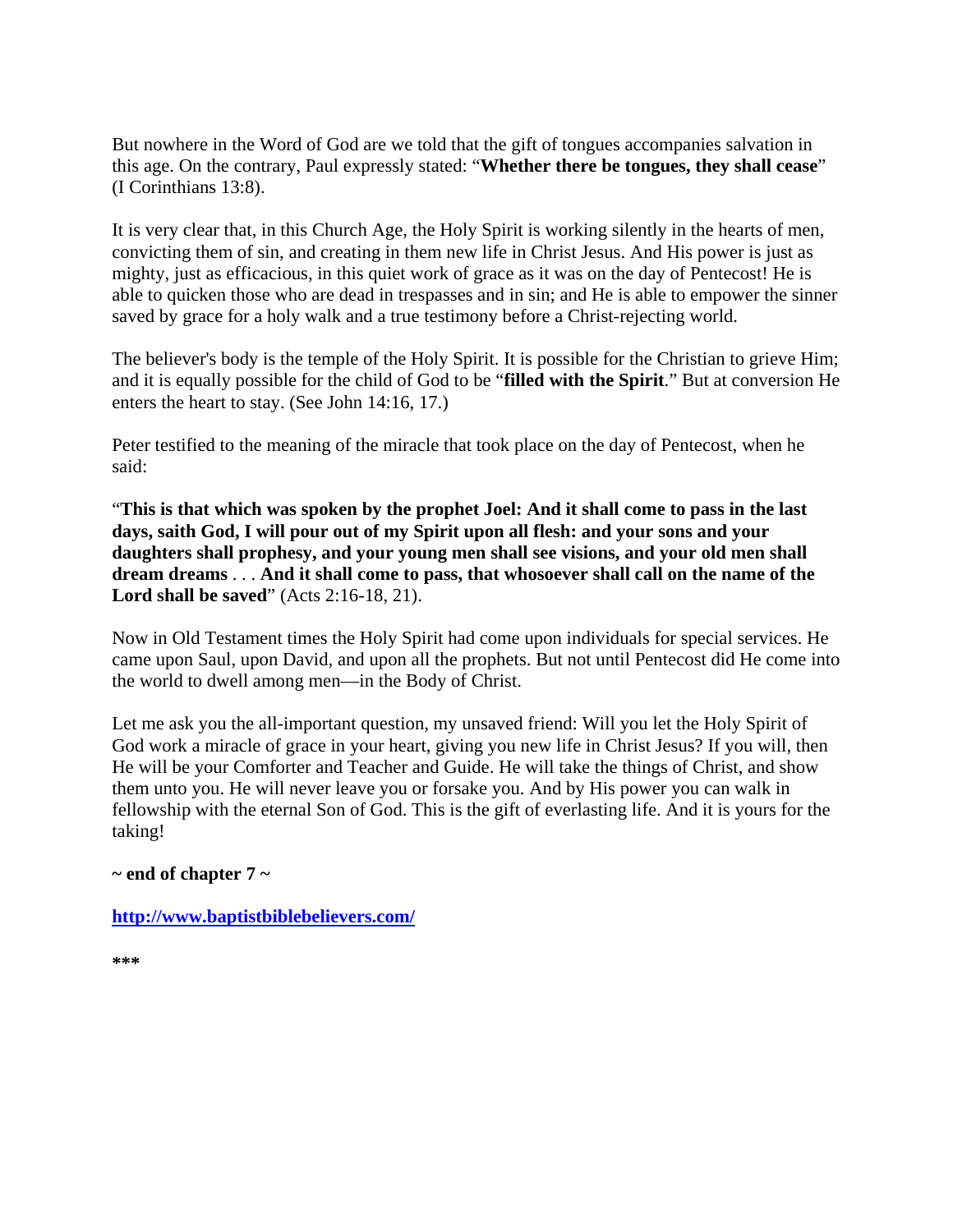Leviticus 23:1-44

Foreshadowing God's plan of the ages from the past eternity to the future eternity

by

Louis T. Talbot

Copyright @ 1943

## **CHAPTER EIGHT**

### **A LONG INTERVAL**

(Leviticus 23:22)

Between the feast of Pentecost and the feast of trumpets there was a long interval of several months, during which time Israel observed no feast. Her people were scattered throughout the harvest field, gleaning and reaping. This was according to the Word of God:

"**And when ye reap the harvest of your land, thou shalt not make clean riddance of the corners of thy field when thou reapest, neither shalt thou gather any gleaning of thy harvest: thou shalt leave them unto the poor, and to the stranger: I am the Lord your God**" (Leviticus 23:22).

This long interval is highly suggestive of the fact that between the beginning of the Church at Pentecost and God's dealing again with Israel as a nation, there comes this present Church Age. His chosen people are scattered throughout the earth; but from Jew and Gentile the Holy Spirit is gleaning a great harvest of souls, uniting them into the Body of Christ. "**The stranger**," sharing with the Jew in the fruits of the harvest, represents the Gentile in the Bride of Christ. No longer "**aliens** . . . **and strangers from the covenants of promise, having no hope, and without God in the world**" (Ephesians 2:12), the Gentiles are heirs of God.

We have already seen that the Church period was not revealed to the Old Testament saints; it was given by special revelation to the Apostle Paul. God did not tell Israel in Old Testament times what He was going to do during this long interval between the feasts of Pentecost and trumpets. He did tell them that He would re-gather their nation before Christ returns in glory to establish His millennial kingdom.

As we shall see, the feast of the trumpets foreshadowed this reassembling of God's people, Israel, in their own land. But between Pentecost and the feast of the trumpets, He is calling out "**a people for his name**"—the two wave-loaves, as it were, composed of Jew and Gentile, yet one Body in Christ Jesus.

You and I are living in this long interval, my friend. It has already lasted nearly two thousand years. And God alone knows when it will come to a close.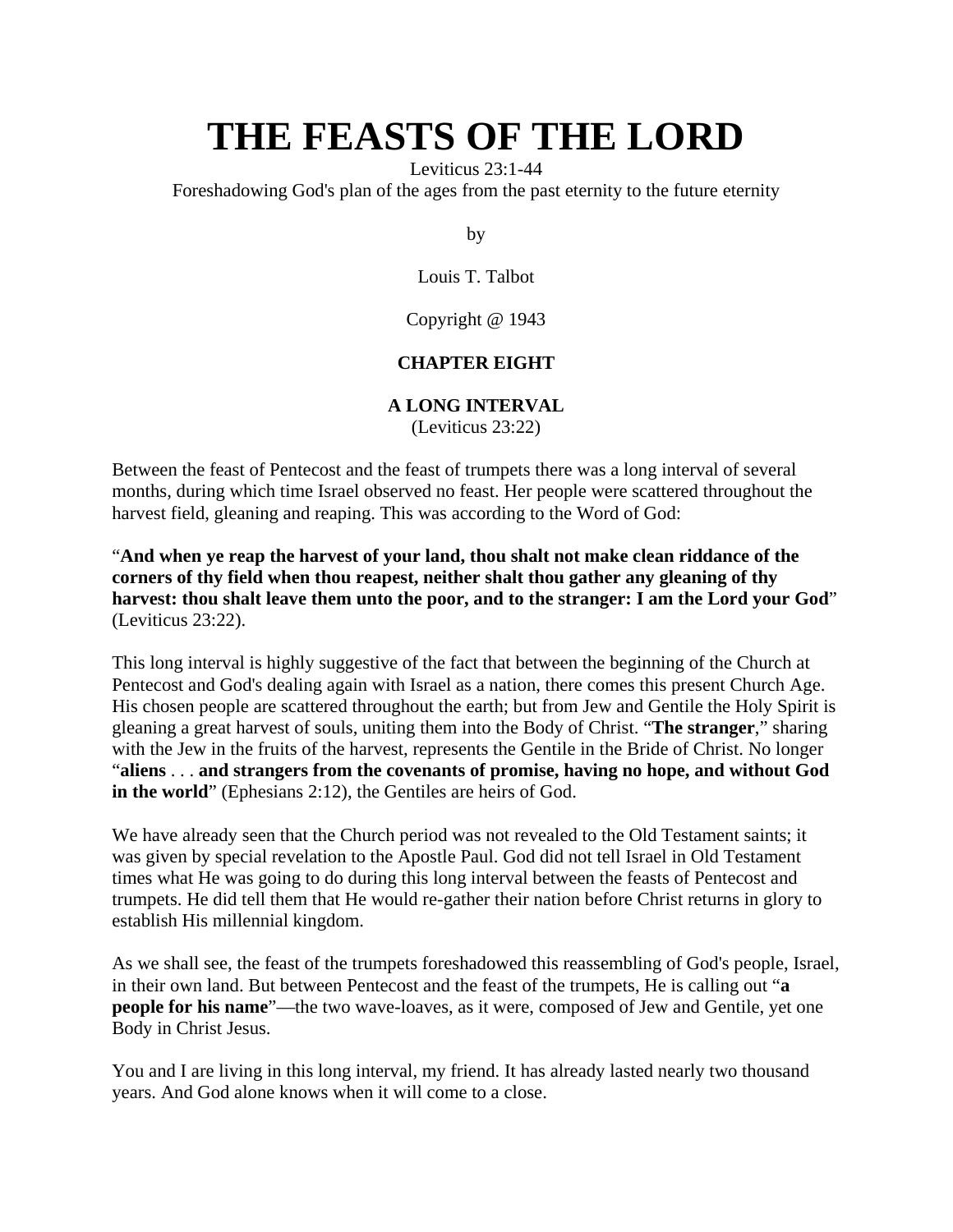In the meantime, He has told us to go out into the field and gather in the harvest. It is an individual, personal responsibility that each of us has, to cooperate with the Holy Spirit of God in reaping the harvest: "**Go ye into all the world, and preach the gospel to every creature . . .**  Lift up your eyes, and look on the fields; for they are white already to harvest" (Mark 16:15; John 4:35).

There is no joy like that of winning a lost soul! When the harvest has been fully brought in, and we stand before "**the judgment seat of Christ**," we shall want to be able to say: "There are the sheaves which I gathered in for the Lord." How many sheaves have we gleaned today?

Passover—Unleavened Bread—Firstfruits—Pentecost! How perfect is the divine order!

As the last three feasts which we are now to consider, are closely related one to another, so also are these first four feasts bound together in a real way.

"**Christ our Passover**" had to be sacrificed for us first, before there could be fellowship with Him as the Bread of Life; and He had to rise from the dead before the Church could be formed, to receive new life in Him. The death and resurrection of Christ had to be accomplished before the Church could be built upon His finished work of redemption.

Again, even as the inspired record concerning the feasts of the Passover and unleavened bread was marked by the usual introductory words, "**And the Lord spake unto Moses, saying**" (Leviticus 23:1), so also the feasts of the firstfruits and Pentecost were introduced by the same words (Leviticus 23:9), which do not occur again until verse 23, where the Holy Spirit begins to tell about the feast of the trumpets.

Thus we see that, as the Passover and the feast of unleavened bread are associated together, so are the feasts of the firstfruits and Pentecost. And even while the feast of unleavened bread was running its course, the feast of the firstfruits was observed.

Only because Christ died and rose again can there be a Church —His Church. And only on the basis of His death and resurrection can the members of His Body walk in communion and fellowship with Him. What "**a shadow of good things to come**" were these feasts of the Lord!

No wonder the Lord Jesus said, in substance, more than once, "**Moses** . . . **wrote of me**"!

#### **~ end of chapter 8 ~**

**<http://www.baptistbiblebelievers.com/>**

**\*\*\***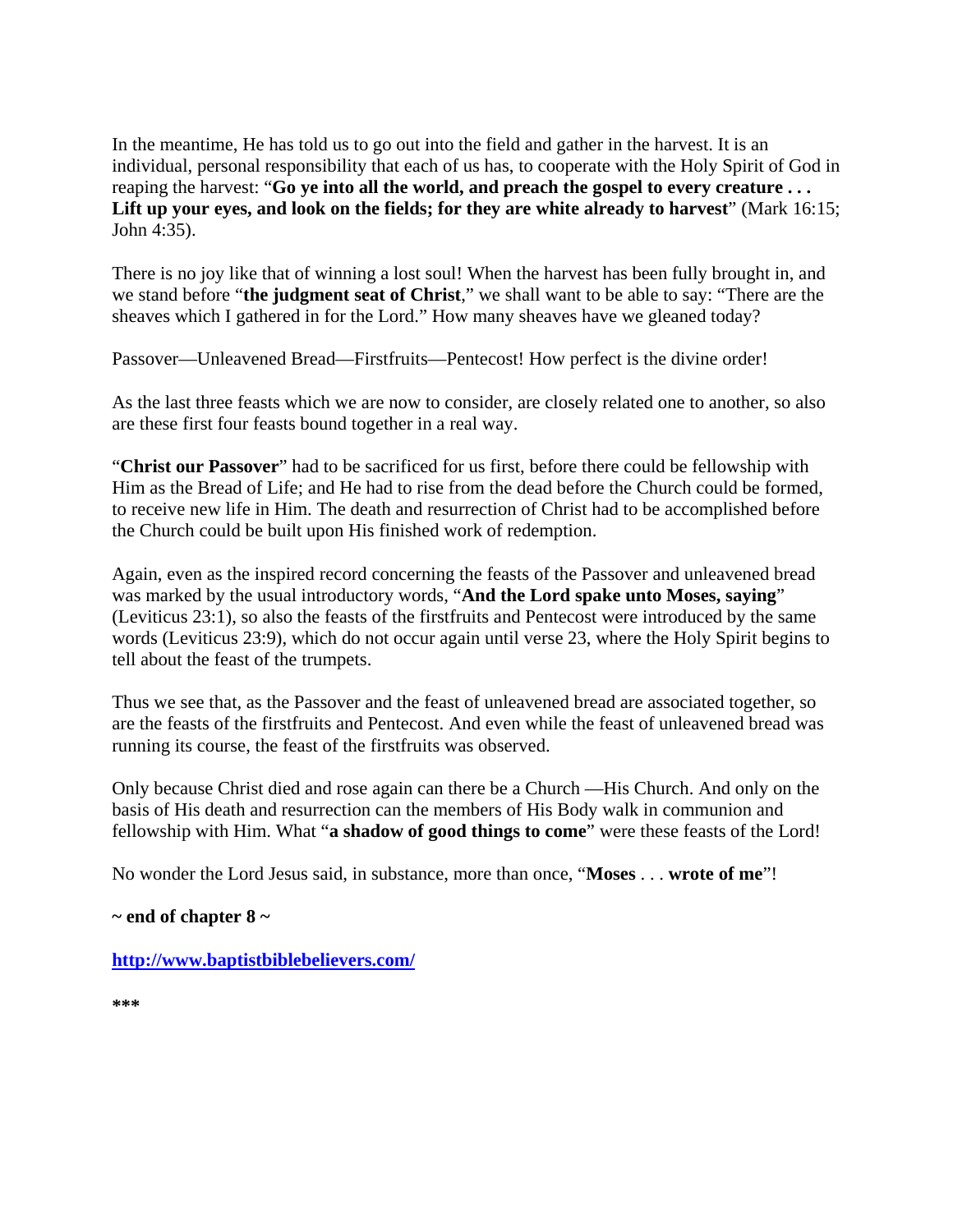Leviticus 23:1-44

Foreshadowing God's plan of the ages from the past eternity to the future eternity

by

Louis T. Talbot

Copyright @ 1943

### **CHAPTER NINE**

#### **THE FEAST OF TRUMPETS**

(Leviticus 23:23-25)

The last three feasts of the Lord, yet to be fulfilled, have to do primarily with Israel's future.

- The feast of trumpets is prophetic of the re-gathering of Israel in the land of Palestine;

- The feast of atonement will find its fulfillment in the return of Christ in glory, to be received by Israel as her Messiah;

- The feast of tabernacles speaks to us of the millennial reign of the Lord Jesus over the house of David.

These three "**holy convocations**" will follow one another in rapid succession after the long interval of this Church Age comes to a close.

As has already been stated, this present dispensation of grace and the translation of the Church were not revealed in Old Testament times; but the prophets wrote often and fully concerning the re-gathering of Israel and the return of Christ in glory.

Let us see how these prophecies regarding the reassembling of God's chosen people in their own land were foreshadowed in the feast of trumpets.

Little ceremony was connected with this feast, about which we read in Leviticus 23:23-25. For several months there had been no holy convocation in Israel; then the priests blew a loud blast on the silver trumpets to call the people together for worship.

The Day of Atonement followed almost immediately; and without a doubt the assembling of the people was only preparatory to that remarkably significant day, the feast of atonement.

That was the one day in the year when the high priest went into the Holy of Holies and came out again unto the people, symbolically making an atonement for the sins of the year that had passed. It points on to the day when Christ, the Great High Priest, will come out of the Holy of Holies, even heaven itself, and appear unto Israel—having made a full atonement for their sins.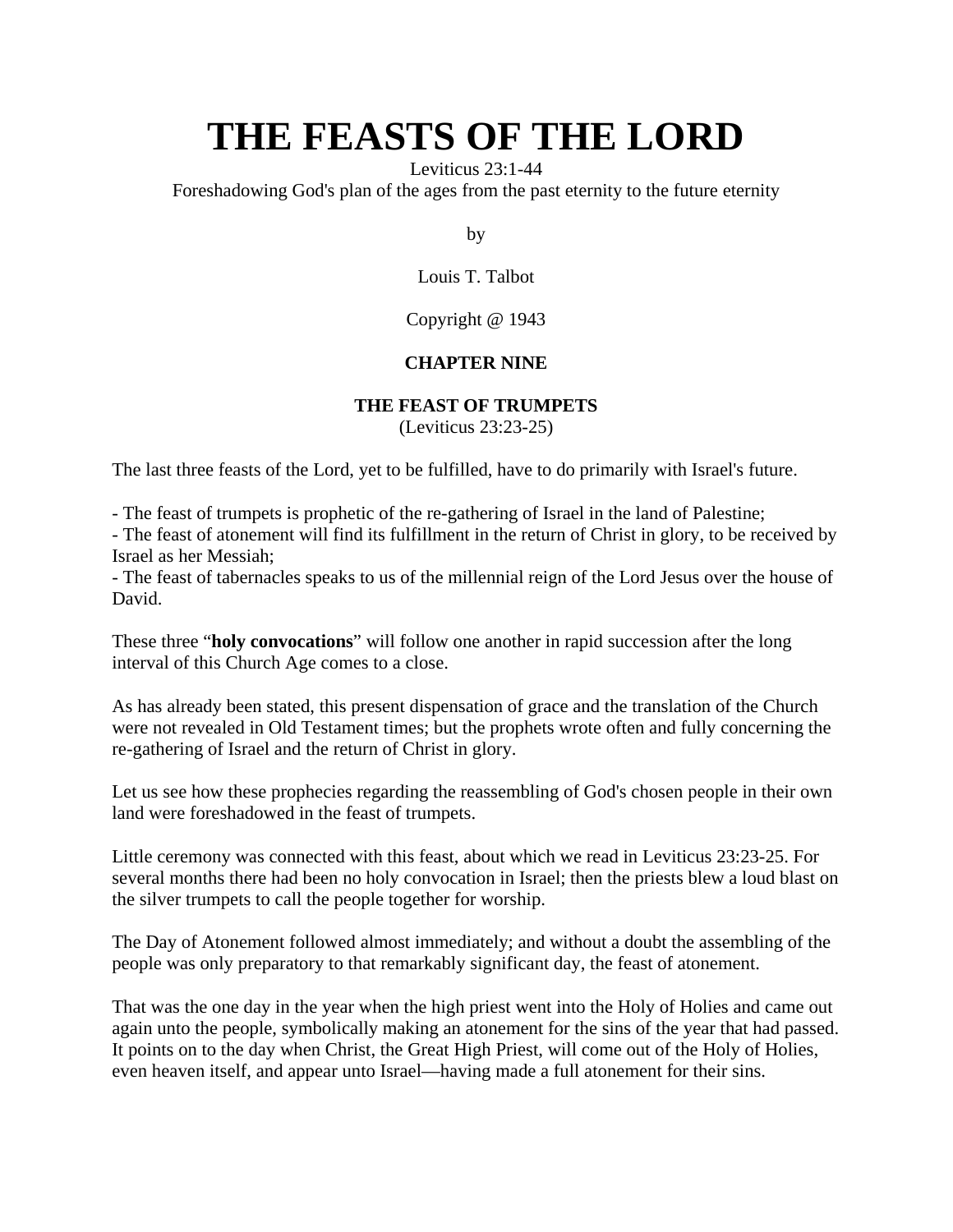God has not told us the day or the hour of His appearing; but "**the signs of the times**" seem to indicate that He is getting His ancient people ready for the blowing of the trumpets. But let us keep in mind this important fact: What we see coming to pass in Israel today is only preparatory to that great event. Before the feast of the trumpets is fulfilled, the Church must be translated; this long interval must come to a close. Then God will begin to deal again with Israel as a nation.

We see the Jew turning his face toward Palestine today; but the real re-gathering that will take place at the feast of the trumpets will excel and eclipse everything which we see now coming to pass. After the Church has been translated, the Antichrist will be revealed; and the covenant which he will make with Israel will cause the nation to seek her own land as never before. Then Ezekiel's vision of the valley of dry bones will begin to find its real fulfillment. (See Ezek. 37:1- 14.) For centuries Israel has been buried nationally; but even in our own day God seems to be preparing His ancient people for the blowing of the silver trumpets, as it were—just prior to the appearing of her Messiah and Great High Priest, even Jesus. Let us consider, for a moment, Israel's future in the light of current events.

*1. The Zionist Movement*, the beginning of which our own generation has seen, is a literal fulfillment of the prophecy of Jeremiah concerning Israel: "**They shall ask the way to Zion, with their faces thitherward**" (Jeremiah 50:5).

Zionist societies have been formed all over the earth. The organizations have been legally incorporated, and vast sums of money have been subscribed for the carrying out of their objectives. Children are being taught that the glory of Israel is at hand, and are taking upon their lips once again the ancient name "**Zion**."

This movement was begun by Dr. Theodore Herzel, an Austrian Jew. Its objects are two-fold:

- (1) To foster the national idea in Israel;
- (2) to promote the colonization of Palestine by Jews.

It was given a tremendous impetus by the Balfour Declaration made in 1917, which declared "that the British government looks with favor upon making Palestine a national home for the Jew."

A hundred years ago there were not more than six thousand Jews in Palestine; today there are over a hundred and fifty thousand. And so great has been Jewish immigration toward the land of promise that the British government has found it necessary to restrict it. The Jew is already the preeminent factor in Jerusalem. He controls its business, and his synagogues are rising within the shadows of the Mohammedan mosque. At the close of the World War the British government appointed Sir Herbert Samuels to be the first Governor-general.

It is interesting to know that he was the first Jew to have jurisdiction of life and death in Palestine since the days of Nebuchadnezzar. So eager is the Jew to reestablish himself in Palestine, and so assured is he that Zionism will become a political fact, that he has created his own national flag, which has in its center the Star of David.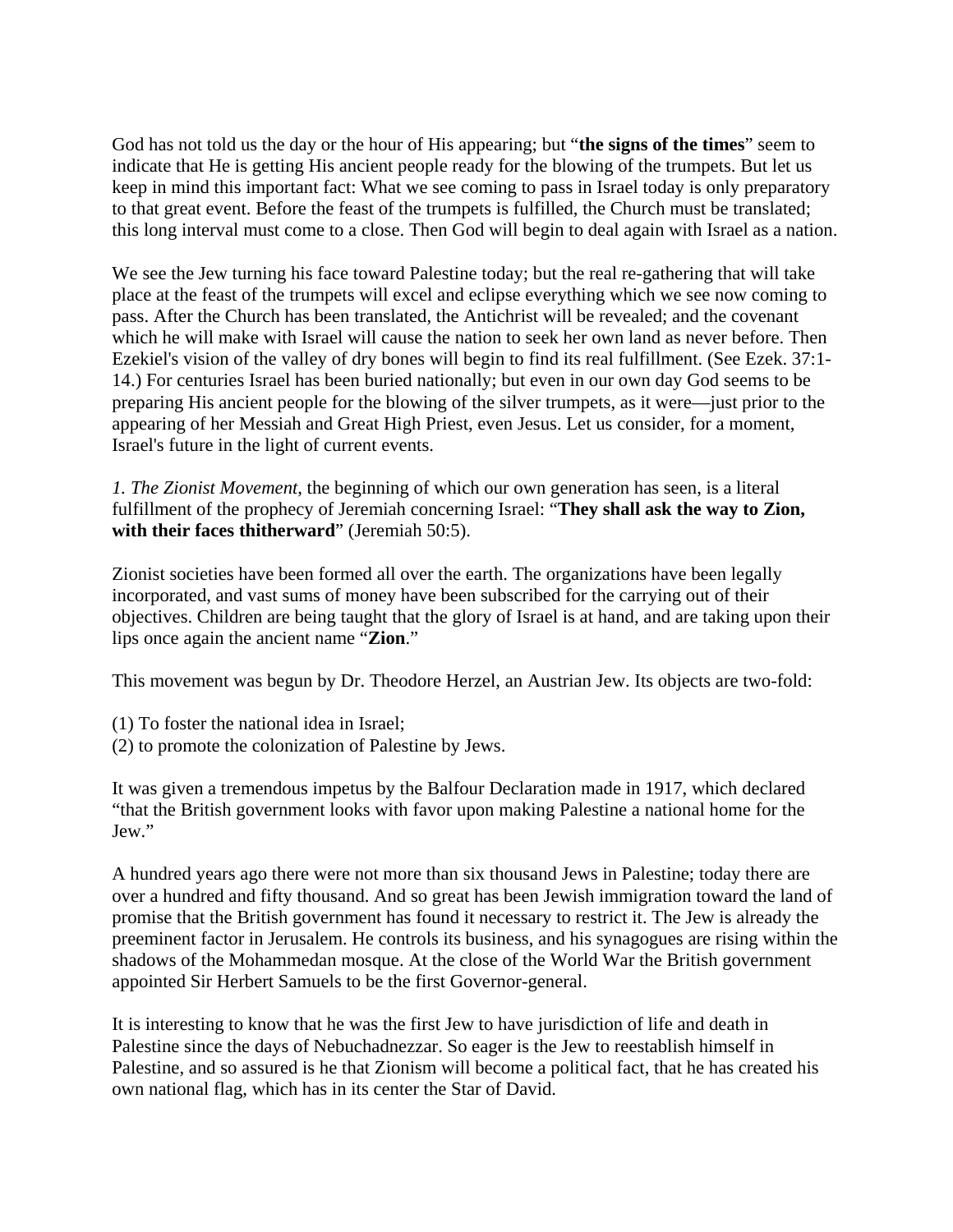Some time ago I was asked to attend a Zionist meeting, held in a large synagogue in a southern city. The building was crowded and on the platform were seated Zionist representatives, who addressed the gathered company on Zionism and the Jewish colonization of Palestine.

In the middle of one of the messages an old Jew stood to his feet and, raising his hands, he cried, "Blessed be the God of Abraham, Isaac, and Jacob, who has permitted me to see this day!"

While I sat there, watching "**the fig tree**" once again putting forth her leaves, a friend who was with me turned to me and asked, "What do you think a meeting like this means to the average Christian?"

My reply was, "You can get your answer by looking around to see how many Gentiles are in this gathering."

We looked and saw that we two were probably the only Gentiles there. When we came out of that synagogue with our hearts solemnized, we saw throngs of people coming and going, on business or in search of pleasure, seemingly unaware of and indifferent to, the fact that right in their midst the "**fig tree**" was beginning to bud—the sign the Lord gave of the nearness of His return to the earth.

#### *2. The Prominent Place of Jews in the World Today*.

The leading business men in our great commercial cities are Jews. The Jew is in control of New York's Broadway. Most of the signs in the business establishments on New York's White Way bear Jewish names. The greater number of bankers in the world-at-large are Jews. The Jew has also excelled in music, science, philosophy, statesmanship. In spite of every attempt made by the nations of the earth to shackle him, he comes to the forefront unshackled. He is playing today an important role in every nation of the world.

In England there are only 215,000 Jews! And yet they control the clothing business, the tobacco, fruit, oil, wine, and lumber industries; and a great number are connected with banks and the stock exchange. Not so many months ago five Jews held positions in the Cabinet; one had served as Lord Chief Justice of England and leader of jurisprudence. One was viceroy of India; five were privy counsellors; five, members of the House of Lords; sixteen, baronets; eighteen, Knights of the Garter; and thirty, members of Parliament. Sir Matthew Nathan served England during the World War as the Secretary for Ireland. And at the outbreak of the war Sir E. Goshen, G. C. B., was the British ambassador to Germany. All of these were Jews.

The Jew occupies just as important a place in France, Belgium, Russia, Austria, and America, and Germany, which is now trying to get rid of the Jew, has given to the world some of its most brilliant leaders— sons of Abraham. The total Jewish population of France is a little over one hundred thousand. During the World War in the regular army there were eight Jewish generals, fourteen colonels, twenty-one lieutenants, sixty-eight majors, and one hundred and seven captains, while over ten thousand served in the ranks.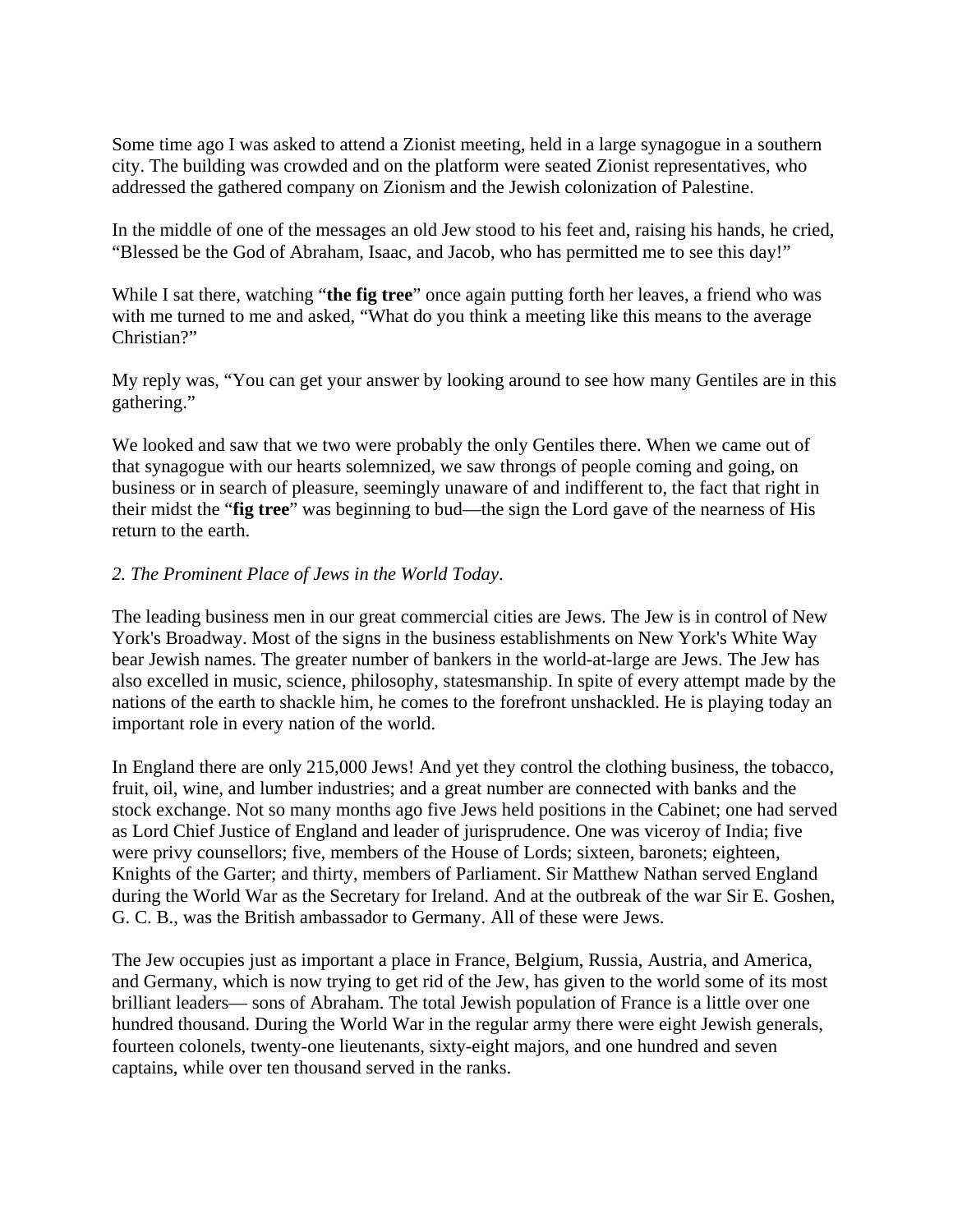General Heimans, a Jew, was in charge of one of the army corps; five Jews held important positions in the Cabinet; and the Rothschilds are among the prominent families of that nation. Today in every department of French life the Jew is altogether out of proportion to his number. This is especially true in politics, in the press, and in finance. Over two hundred French Jews occupy chairs in the leading universities.

In Belgium there are 15,000 Jews, many of whom rendered invaluable service to the country in her crisis period. Her ambassador to the Court of St. James during that period was M. Hymans, a Jew.

In Italy it is impossible to get the present status of the Jew. The total Jewish population there, however, is 45,000; and in recent years this ancient people has provided Italy with a Prime Minister, Signor Luigi Luzzatti, who previously served as Minister of Finance on six occasions.

During the war sixteen members of Parliament and fourteen senators were Jews. It was Baron Sidney Sonnieo, a Jew, Minister of Foreign Affairs, who influenced Italy at the beginning of the war to withdraw from the Teutonic powers and cast her lot with the allies.

In spite of all the nefarious propaganda to stimulate anti-Semitism in Germany, the Jew has played a great part in the affairs of that nation. Karl Marx laid the scientific foundation to Socialism, and La Salle founded the German Social Democratic Party. Both these men were Jews. Dr. Von Dernberg served as ambassador to the United States. The secret measure of success achieved by the German army lay in the wonderful organization of transportation. To pick up an army of a million men and transplant them from one scene of war to another was an undertaking of tremendous responsibility. The Kaiser entrusted this responsibility to Herr Arthur Ballin, a Jew.

And so the story continues all through the social and political life of every nation under heaven. During 1914 to 1918, the most tragic period the world has ever known, the Jews were especially prominent.

It is interesting to note that here in the United States the Jew controls 45% of the boot, shoe, and clothing business; 85% of the tobacco business; 90% of the amusements; 80% of the liquor; and that he plays a great part in the control of national railroads; namely, the Baltimore and Ohio, the Southern Pacific, the Illinois Central, and the New York Central. Some of our largest newspapers are also controlled by the Jew. In every trade, profession, and department of human genius he is at the forefront.

#### *3. The Restoration of Palestine as a Jewish National Home*.

We hear a great deal about patriotism in these days. But there is no patriotism that can excel that of an orthodox Jew.

For almost two thousand years these people of the wandering feet have been out of their land, but ever longing for home. The personal sacrifices on the part of some Jews for their nation are unparalleled.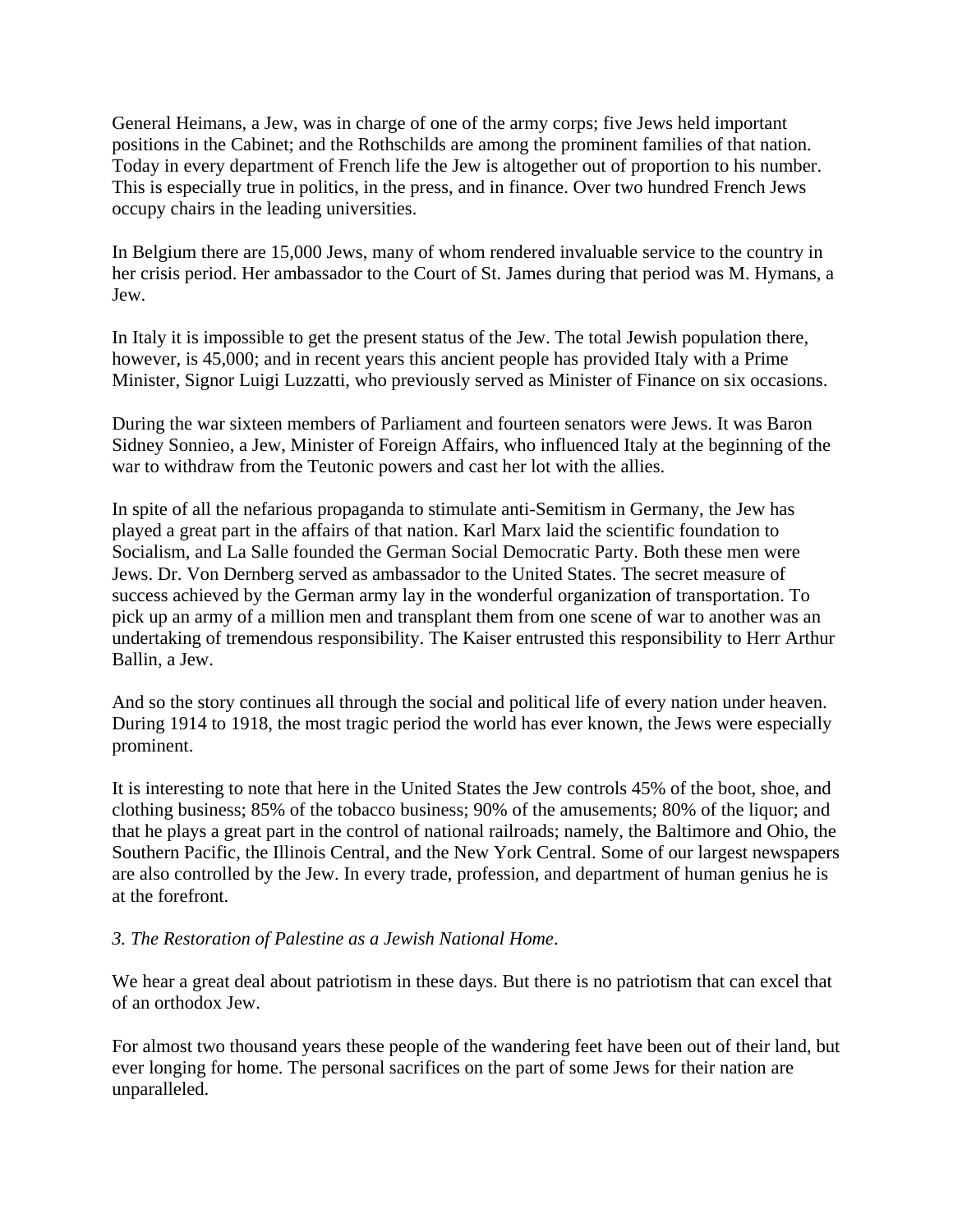The large hearted millionaire, Baron De Hirsch, laid on the altar his whole fortune of seventyfive million dollars to transplant Jewish people from Russia to Palestine. In 1916 Dr. W. E. Weizmann, a Russian Jew, discovered a chemical for the manufacture of the highest explosive known—T. N. T.—for which formula the British government would have been glad to give him millions of dollars. But Dr. Weizmann gave it, and then gave himself to oversee its manufacture, asking but one thing: that the British government favor the reestablishment of his people in the land of Palestine. The Jew loves his money, but there is proof that he loves his nation and the city of Jerusalem more than he does his gold!

Great schemes are under way, not only to increase the number of Jews returning to Palestine, but also to develop the land by building new cities and restoring the old ones. The city of Tel-Aviv is a thrilling illustration of the new life that everywhere is in evidence throughout the land of Palestine.

Until recently its site was desert sand. Now there is a modern city of nearly 50,000 inhabitants, all of them Jews. Should you visit Tel-Aviv, you would see concrete streets, electric light and power, beautiful boulevards, modern homes, and up-to-date hotels. Thriving cities are also springing up in other parts of the land. Millions of vine cuttings have been planted on the hills, and territories that have been for years desert waste are being turned into beautiful gardens.

The harbor at Haifa is being constructed so that large steamers may soon be able to moor alongside its docks. A syndicate of Jewish capitalists under the leadership of such men as Lord Reading and Baron De Rothschild, have secured concessions in regard to the Dead Sea. As a result of their efforts, the extraction of its enormous wealth will soon be an established fact.

Many other things might be said concerning the marvelous transformations that are taking place in Palestine under Jewish leadership. Surely "**the fig tree**" is beginning to bud. God is allowing the anti-Semitic movements in all parts of the world today, in order that the Zionist Movement may be accelerated.

The one thing that was clearly settled as a result of the recent World War was that Turkish and Mohammedan rule ended in Palestine, and plans were set afoot for the turning of that country to its rightful owner.

#### *4. Israel's Changing Attitude toward Christ*.

As a nation the Jews will not accept the Lord Jesus as their Messiah until He comes again—in fulfillment of the feast of atonement; but proportionately more Jews are accepting Him as Saviour and Lord today than in any other nation. Evangelism among God's ancient people has for many centuries been a slow and difficult task, but the many Hebrew Christians in the world today bear witness to a changing attitude toward their Messiah and Lord.

Again, and possibly more significant, is the fact that orthodox Jews are taking a decidedly different attitude toward Christ.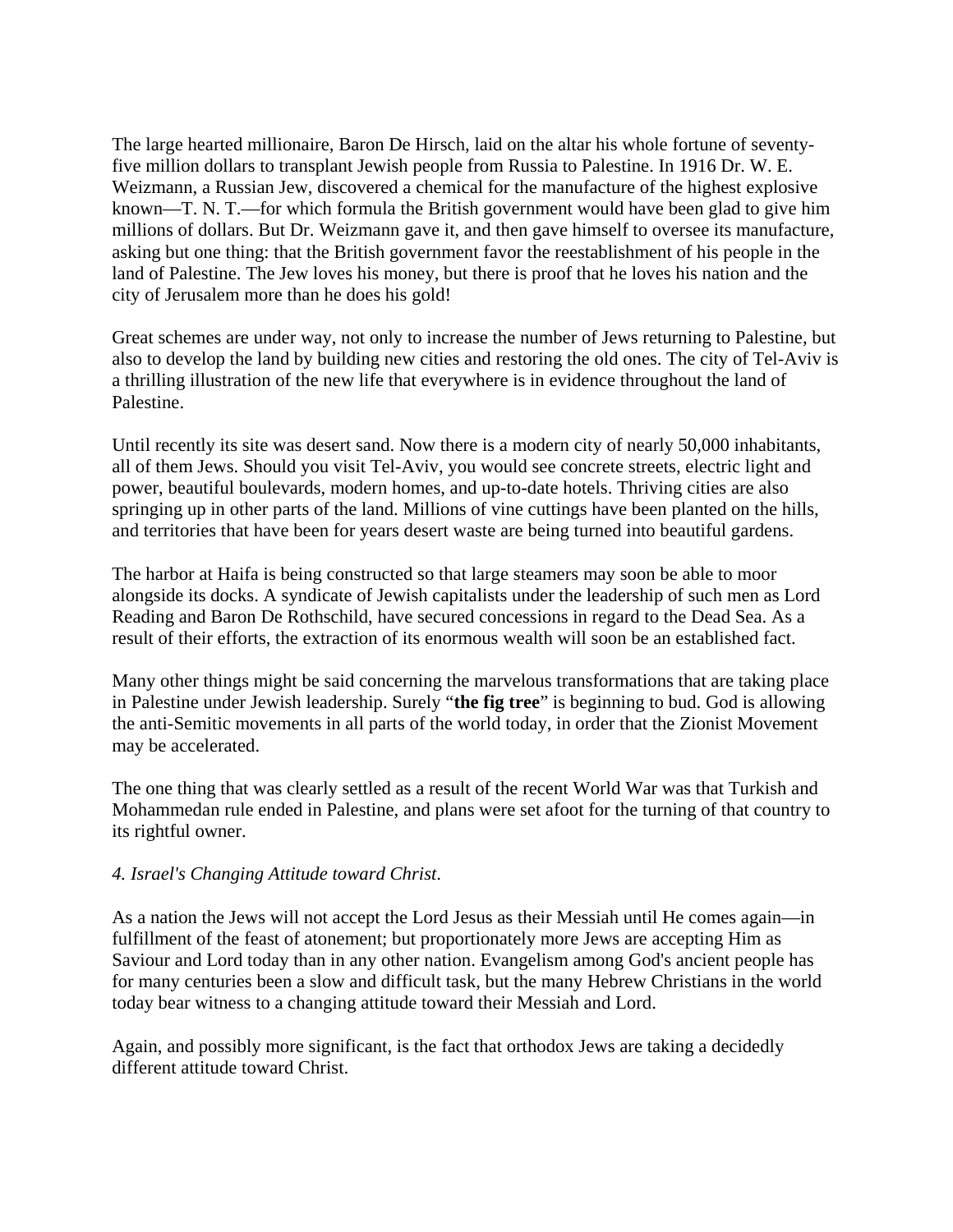Once bitter and relentless in their hatred of Jesus, many of their leading rabbis are now admitting that He was not only one of their prophets, but the greatest of them all. Our current newspapers and magazines are announcing the assembling together of influential Jews in France to re-try the case of Jesus, reserving judgment until they consider it anew.

Think of it! In comparison with the bitterness of Israel toward her Messiah for nearly two thousand years, this is nothing short of a miracle! And while the prophetic Word of God plainly states that the nation will return to Palestine in unbelief, yet God is surely preparing their hearts, unrealized by them, for the great Day of Atonement, when they shall look upon Him whom they have pierced!

There are fifteen million Jews in the world today—scattered among the nations, yet marvelously preserved as a separate people by their God.

And what He is doing for them in our own generation is an infallible sign that "**the times of the Gentiles**" will soon come to a close, and the times of the Jews will begin once more.

In fulfillment of the feast of the trumpets, ancient Israel will go back to her own land; her Great High Priest, even Jesus, will appear; and then He will establish His kingdom, sitting upon the throne of His father, David, to rule over the house of Jacob forever.

If the Zionist Movement is a sign of the nearness of the Lord's return to the earth, how much more is it a sign of the nearness of the translation of the Church; for the rapture of the Church must precede the revelation of the Antichrist, the great tribulation, and the return of our Lord in glory!

Let me ask you this question, my friend: Are you ready for His coming? "**Believe on the Lord Jesus Christ, and thou shalt be saved**" (Acts 16:31).

**~ end of chapter 9 ~**

**<http://www.baptistbiblebelievers.com/>**

**\*\*\***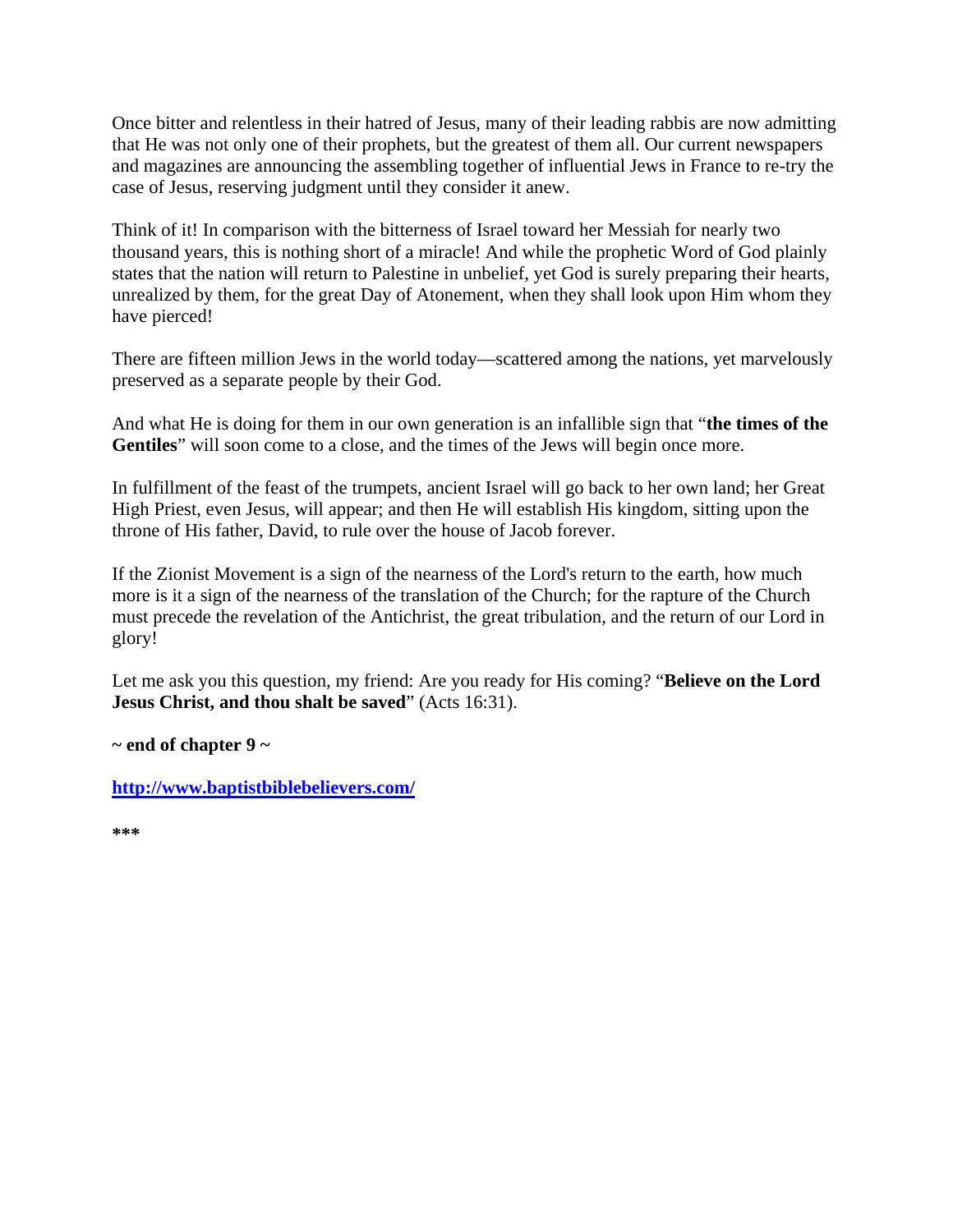Leviticus 23:1-44

Foreshadowing God's plan of the ages from the past eternity to the future eternity

by

Louis T. Talbot

Copyright @ 1943

## **CHAPTER TEN**

### **THE DAY OF ATONEMENT**

(Leviticus 23:26-32; 16:1-34)

The last three feasts of the year—the feast of trumpets, the Day of Atonement and the feast of tabernacles—came in the seventh month. Seven is the number that speaks of completion; and these seven feasts of the Lord, observed in the first seven months of the year, set forth, as we have seen, God's great plan of the ages—from the past eternity to the future eternity.

The feast of the trumpets fell upon the first day of the seventh month; the day of atonement, on the tenth day; and the feast of tabernacles, on the fifteenth day, continuing for seven days. Thus we see how closely related they were, even as they pointed on to God's yet future dealings with Israel in a rapid succession of events:

- (1) The re-gathering of His people;
- (2) His appearing unto them as their Great High Priest and King of Kings;
- (3) His millennial reign over the house of Jacob.

The feast of atonement was observed in a single day, while the feast of tabernacles covered seven days, and was the outcome of the single act of the Day of Atonement. So also Israel's Great High Priest will appear in a moment, "**as the lightning cometh out of the east, and shineth even unto the west**" (Matthew 24:27).

And the outcome of His glorious appearing will be His millennial reign, covering a complete period of time, typified by the seven days of the feast of tabernacles.

Not only do we read about the day of atonement in Leviticus 23:26-32, where its relation to the other feasts of the Lord is set forth; but all of the sixteenth chapter of Leviticus is given over to the details of the ritual of this most memorable day in the year.

As we read these two chapters carefully, we see certain wonderful truths, unmistakable "**shadows of good things to come**."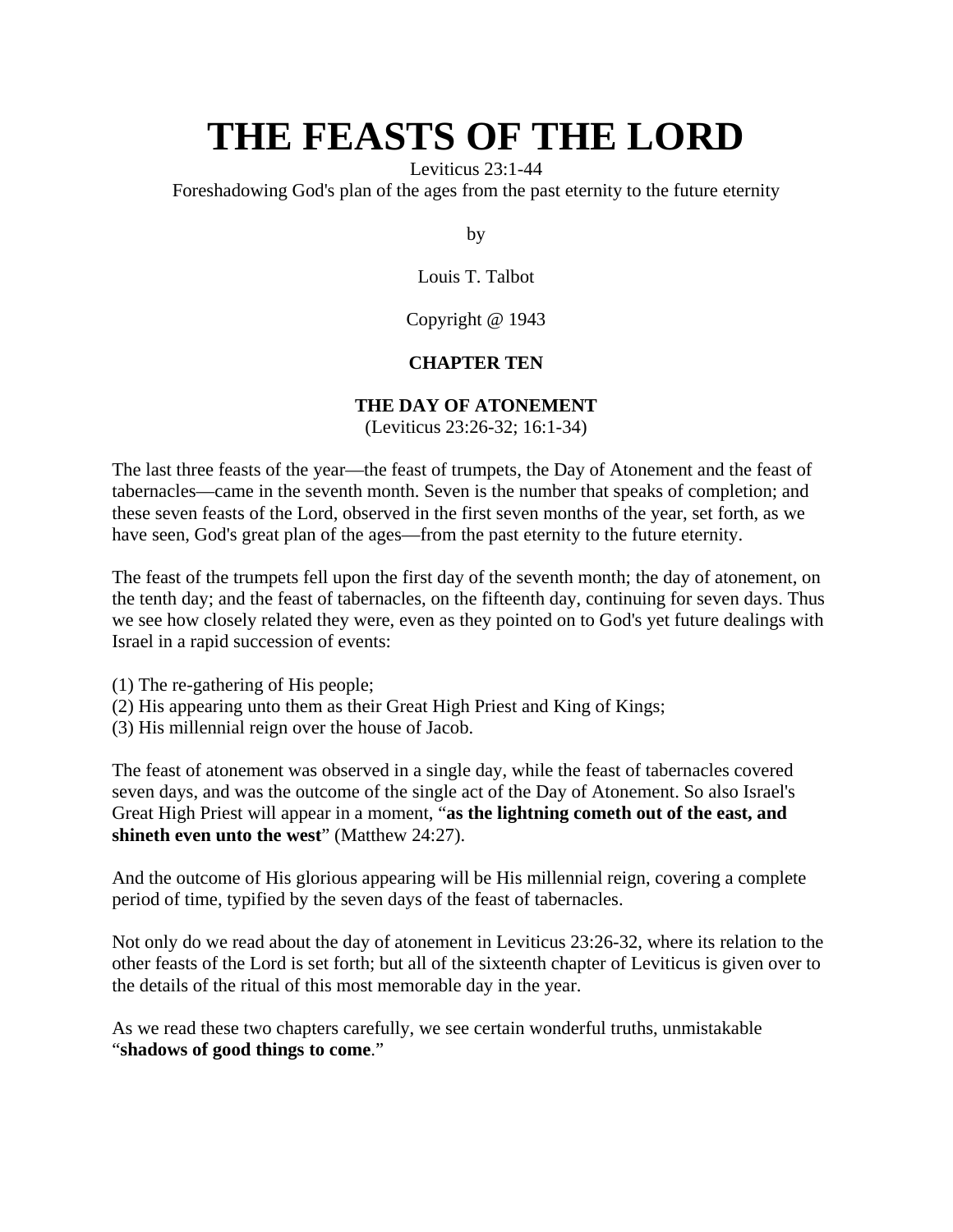### *1. A Day of Mourning*.

The feast of atonement was possibly the most solemn of all the feasts of the Lord.

Three times in the twenty-third chapter of Leviticus and twice in the sixteenth chapter we read God's commandment to Moses: "**Ye shall afflict your souls** . . . **whatsoever soul it be that shall not be afflicted in that same day, he shall be cut off from among his people**." It was a time of weeping and mourning in Israel, a time of sorrow for their sins.

Israel's bitterness and grief on the day of atonement was but a shadow of the still future affliction of their souls when "**they shall look upon**" Him "**whom they have pierced, and they shall mourn for him, as one mourneth for his only son, and shall be in bitterness for him, as one that is in bitterness for his firstborn**" (Zechariah 12:10)

"**His feet shall stand in that day upon the mount of Olives**" (Zechariah 14:4).

"**And one shall say unto him, What are these wounds in thine hands? Then he shall answer, Those with which I was wounded in the house of my friends**" (Zechariah 13:6).

"**Behold, he cometh with clouds; and every eye shall see him, and they also which pierced him: and all kindreds of the earth shall wail because of him**" (Revelation 1:7).

In that coming day, of which the feast of atonement was a type, Israel's Great High Priest, even Jesus, will come out of the Holy of Holies, which is heaven itself, to deliver His people from the terrible persecution of the Antichrist.

In great tribulation they will cry unto God, and their God will come down to deliver them. When they see the nail prints in His hands and feet and the print of the wounded side, they will remember the mocking, angry mob who cried out, saying: "**Crucify him, crucify him** . . . **His blood be on us, and on our children**."

And their penitential prayer will be the fifty-third chapter of Isaiah, a marvelous prophecy of the sufferings of their Messiah and the Saviour of the world. In the affliction of their souls, His ancient people will say:

"**We hid as it were our faces from him; he was despised, and we esteemed him not. Surely he hath borne our griefs, and carried our sorrows, yet we did esteem him stricken, smitten of God, and afflicted. But he was wounded for our transgressions, he was bruised for our iniquities: the chastisement of our peace was upon him; and with his stripes we are healed. All we like sheep have gone astray; we have turned everyone to his own way; and the Lord hath laid on him the iniquity of us all**" (Isaiah 53:3-6).

But Israel's mourning will be turned into joy when Jesus comes!

For He will deliver His people, and usher in His long-promised kingdom of peace and righteousness!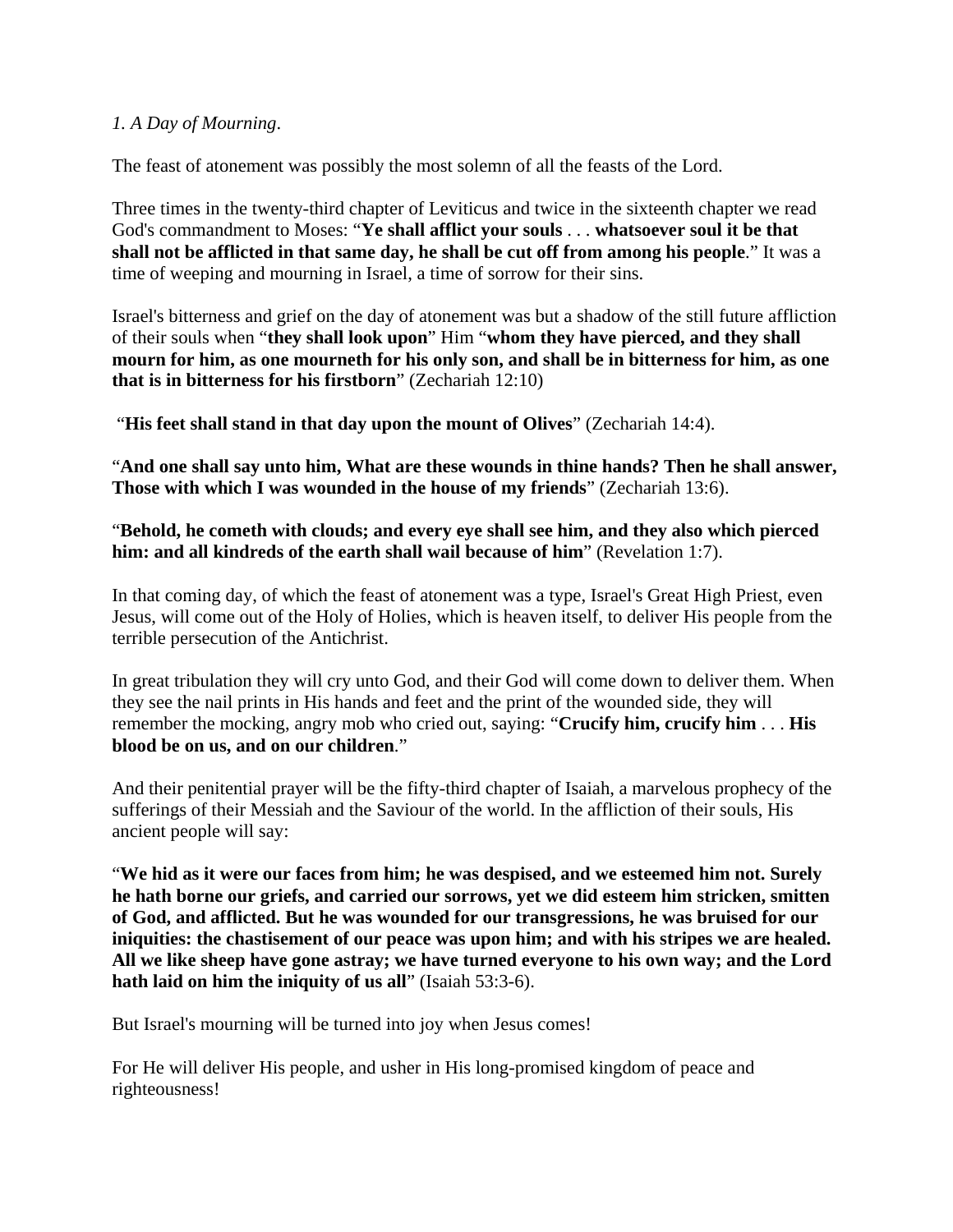#### *2. A Day of Rest*.

The feast of atonement was "**a sabbath of rest**." "**Ye shall do no work in that same day**," God said to Moses, "**and whatsoever soul it be that doeth any work in that same day, the same soul will I destroy from among his people**" (Leviticus 23:28, 30, 32).

Wherever we find the atoning work of Christ referred to in the Word of God, it is always plainly set forth as a work of grace. Man can only remain passive, and accept the finished work of Christ.

It is "**not by works of righteousness which we have done, but according to his mercy he saved us, by the washing of regeneration, and renewing of the Holy Ghost**" (Titus 3:5).

"**By grace are ye saved through faith; and that not of yourselves: it is the gift of God: not of works, lest any man should boast**" (Ephesians 2:8, 9).

You cannot do one thing to save yourself, my brother; you must accept what Christ has done for you in His death and resurrection. You must rest in His finished work of redemption!

#### *3. "Once a Year."*

"**And the Lord said unto Moses, Speak unto Aaron thy brother, that he come not at all times into the holy place within the vail before the mercy seat, which is upon the ark; that he die not: for I will appear in the cloud upon the mercy seat** . . . **And this shall be an everlasting statute unto you, to make an atonement for the children of Israel for all their sins once a year**" (Leviticus 16:2, 34).

Let us turn now to the ninth chapter of Hebrews, and read the first fourteen verses. These words explain the "**shadow**" of the Old Testament ritual:

"**When these things were thus ordained, the priests went always into the first tabernacle** (i.e., the Holy Place)**, accomplishing the service of God. But into the second** (the Holy of Holies) **went the high priest alone once every year, not without blood, which he offered for himself, and for the errors** (sins of ignorance) **of the people: the Holy Ghost this signifying, that the way into the holiest of all was not yet made manifest, while as the first tabernacle was yet standing: which was a figure for the time then present** . . . **But Christ being come an high priest of good things to come, by a greater and more perfect tabernacle, not made with hands, that is to say, not of this building; neither by the blood of goats and calves, but by his own blood he entered in once into the holy place, having obtained eternal redemption for us**" (Hebrews 9:6-9, 11, 12).

In quoting the book of Hebrews in this connection, it is difficult to know where to stop; for the whole epistle is a marvelous explanation of the meaning of the ritualism of Judaism and of the Old Testament prophecies concerning the coming Messiah.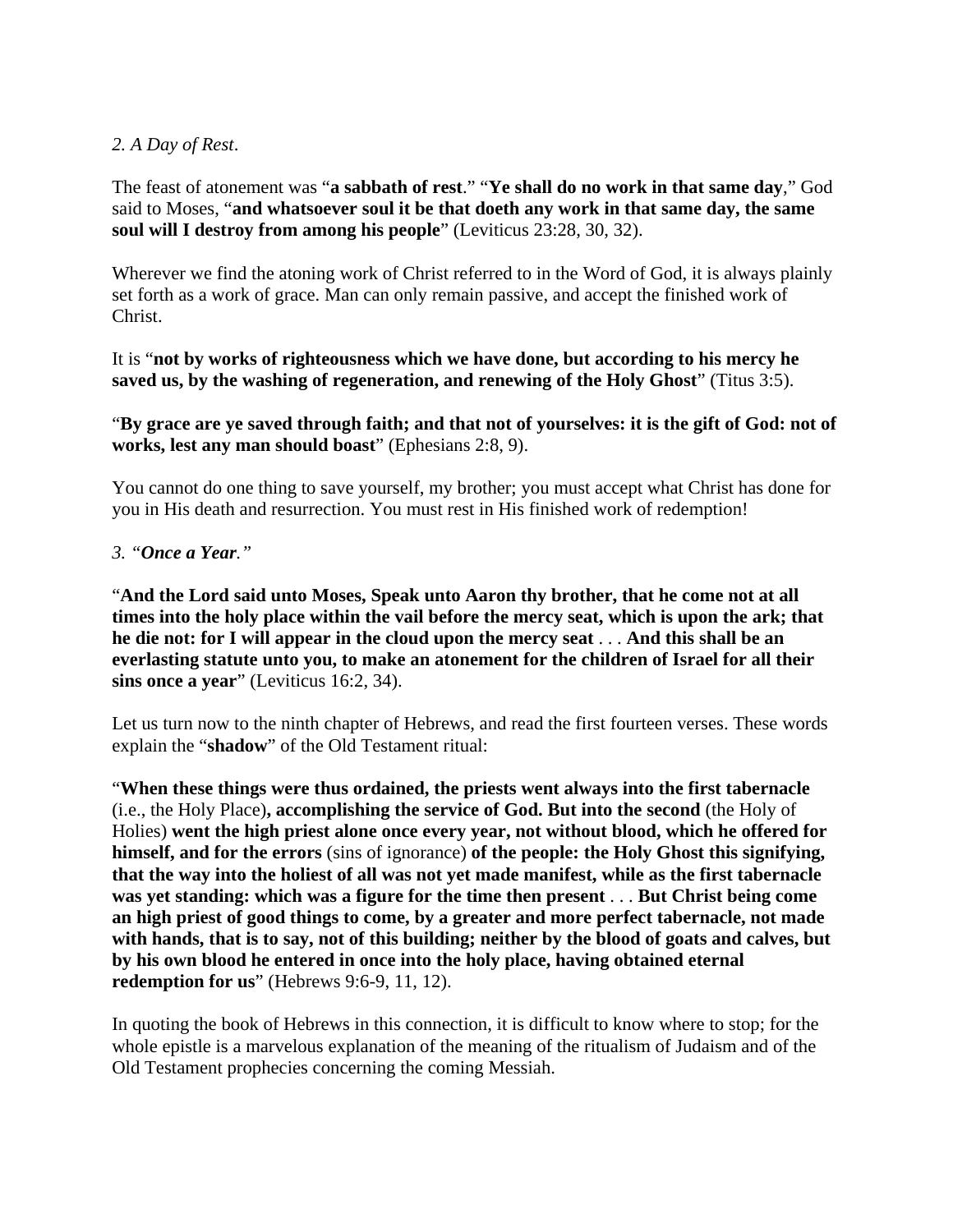But the passage quoted above is one of the priceless gems from this portion of the Word of God. (Read the entire epistle carefully, if you would understand the books of Moses).

In these unmistakable words from the New Testament, the Holy Spirit throws a flood of light upon the Old Testament ritual of the Day of Atonement!

Day after day the morning and evening sacrifices were made in Israel, but only on this one day in the year could the high priest enter the Holy of Holies where God dwelt in the pillar of cloud and fire.

Now a year is a full period of time; and typically the Day of Atonement covers all human history. Christ died "**once for all**," in fulfillment of the types and shadows set forth in every animal sacrifice of Old Testament days.

What a mighty grandeur this gives to the cross of our Lord! There all the ages met! Every other day of the past and future was pressed into that one atoning day. The cross linked the past eternity with the future eternity. Verily, Calvary's cross does tower

> ". . . o'er the wrecks of time; All the light of sacred story Gathers 'round its head sublime!"

"**Such an high priest became us, who is holy, harmless, undefiled, separate from sinners, and made higher than the heavens; who needeth not daily, as those high priests, to offer up sacrifice, first for his own sins, and then for the people's: for this he did once, when he offered up himself**" (Hebrews 7:26, 27).

"**Now once in the end of the world** (or 'age') **hath he appeared to put away sin by the sacrifice of himself** . . . **Christ was once offered to bear the sins of many**" (Hebrews 9:26, 28).

"**This man, after he had offered one sacrifice for sins forever, sat down on the right hand of God** . . . **Now where remission of these is, there-is no more offering for sin**" (Hebrews 10:12, 18).

*4. The Affliction and Humiliation of the High Priest*.

Seven days prior to the feast of atonement the high priest in Israel had to be separated from family and home; and on the day of the feast he had to divest himself of his robes of "**glory and beauty**," putting on a simple linen robe such as that worn by one of the common priests.

How marvelously this speaks to us of how our Great High Priest was for thirty-three and onehalf years separated from His Father and Home—a self-denying Servant!

He laid aside His garments of glory and beauty—not His deity—and was "**fashioned**" like unto his brethren, "**that he might be a merciful and faithful high priest in things pertaining to God, to make reconciliation for the sins of the people**" (Hebrews 2:17).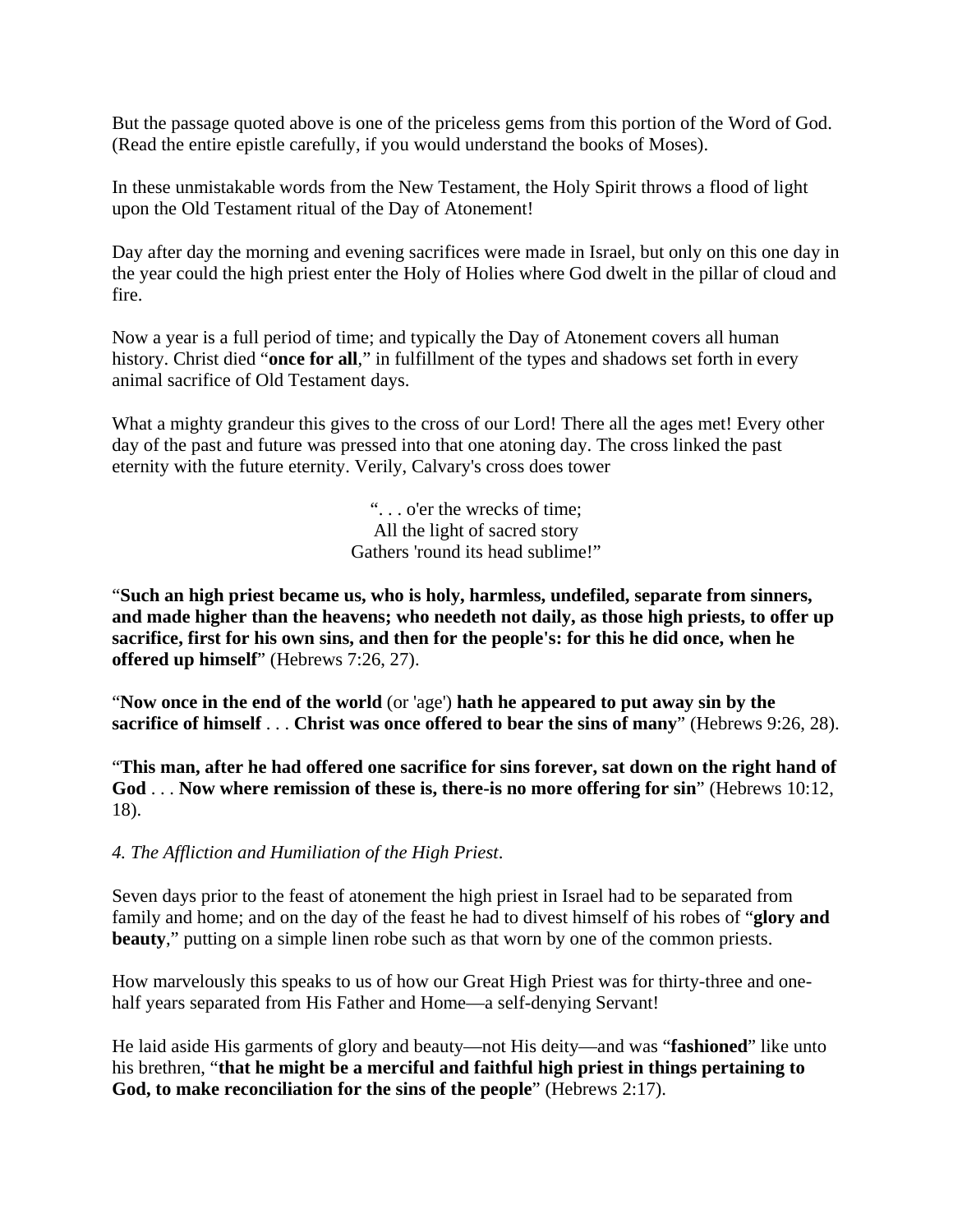"**Being in the form of God**," He "**thought it not robbery to be equal with God: but made himself of no reputation, and took upon him the form of a servant, and was made in the likeness of men: and being found in fashion as a man, he humbled himself, and became obedient unto death, even the death of the cross**" (Philippians 2:6-8).

#### "**Ye know the grace of our Lord Jesus Christ, that, though he was rich, yet for your sakes he became poor, that ye through his poverty might be rich**" (II Corinthians 8:9).

For us He wore the crown of thorns and the purple robe, put upon Him in derision and mockery by wicked men. The affliction and humiliation of the high priest in Israel on the Day of Atonement was but a faint "**shadow**" of the affliction and humiliation of Jesus, our Great High Priest, when He made atonement for our sins on the cross!

### *5. "The High Priest Alone once every year" went into the Holy of Holies (Hebrews 9:7).*

For God had said to Moses: "**There shall be no man in the tabernacle of the congregation when he goeth in to make an atonement in the holy place, until he come out, and have made an atonement for himself, and for his household, and for all the congregation of Israel**" (Leviticus 16:17).

When Christ drank the bitter "**cup**," He drank it alone! There was none to help! His disciples "**forsook him, and fled**." Even His Father in heaven had to turn His face away in that dark moment; for a holy God cannot look upon sin—and in His death the holy Son of God took upon Himself the sins of the whole world! "**My God, my God, why hast thou forsaken me?**" He cried. And yet, knowing beforehand that this would be, still He had prayed: "**O my Father, if it be possible, let this cup pass from me: nevertheless not as I will, but as thou wilt**" (Matthew 26:39).

He willingly went to Gethsemane and to Calvary alone!

#### *6. The Two Goats*.

We have already considered the significance of the burnt offering and the sin offering, both of which were made on the Day of Atonement. There was a God-ward and there was a man-ward aspect to Calvary.

There was the sweet savour offering when the Son presented Himself without spot or blemish to the Father as the whole burnt offering, delighting to do His will. And there was the non-sweet savour offering, when, as the sin offering, the Holy Son of God became the sinner's Substitute.

We shall not dwell further on these offerings here. But the ritual concerning the two goats was observed only on the Day of Atonement; and it is highly significant.

Turn to the sixteenth chapter of Leviticus, and note the details carefully.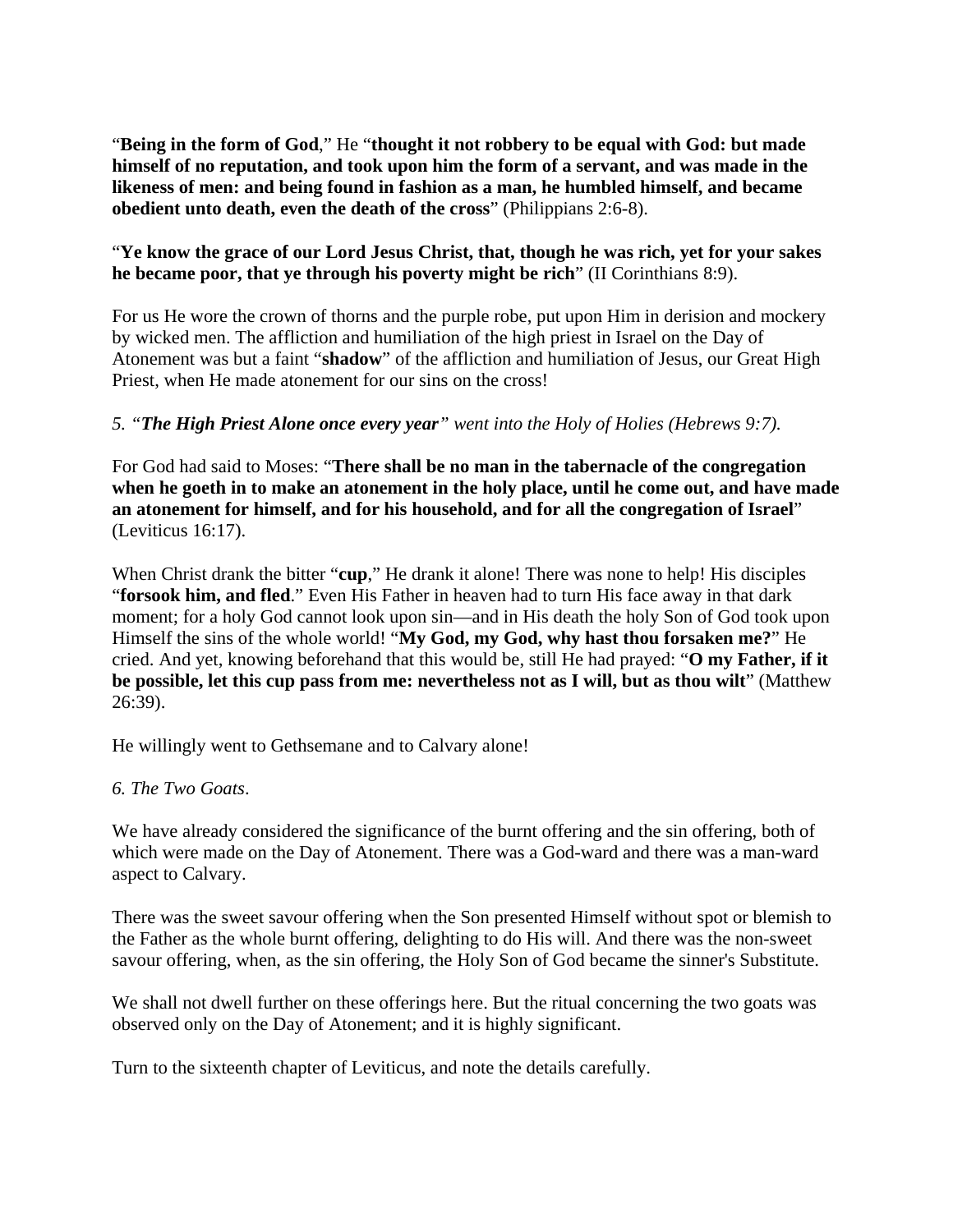The two goats were to be taken from "**the congregation of the children of Israel**" (verse 5); that is, they were to be purchased from the public treasury.

Aaron, the high priest, presented them "**before the Lord at the door of the tabernacle of the congregation**," and "**cast lots upon the two goats; one lot for the Lord, and the other lot for the scapegoat**" (verses 7, 8). The one was slain, and the blood sprinkled on the mercy seat in the Holy of Holies (verse 15). The other was led out into the wilderness, "**unto a land not inhabited**" (verses 10, 22). But before the one was slain and the other was led away, the priest laid his hands upon the heads of the animals and confessed the sins of the people, symbolically transferring their sins to their Substitute, even Jesus, of whom the animal sacrifices were a type.

This is made very clear in the commandment of God concerning the sin offering (Leviticus 4:4)—the slain goat was a sin offering (Leviticus 16:15)—and in the commandment He gave to Moses regarding the scapegoat:

"**And Aaron shall lay both his hands upon the head of the live goat, and confess over him all the iniquities of the children of Israel, and all their transgressions in all their sins, putting them upon the head of the goat, and shall send him away by the hand of a fit man into the wilderness: and the goat shall bear upon him all their iniquities unto a land not inhabited: and he shall let go the goat in the wilderness**" (Leviticus 16:21, 22).

How significant is all this ritual!

The two goats represent Christ dying for our sins, and bearing them away, to remember them no more forever. Even as they were purchased from the public treasury, so the thirty pieces of silver given to Judas for selling the Lord Jesus came out of the public treasury, from the officials of the Jews. For the sins of "**the whole congregation**" He died!

Again, the casting of the lots, to determine which goat was to die and which was to be the scapegoat, reminds us that it was God who made this decision. Likewise, Christ was not the victim of circumstance; He came into the world to die, "**delivered by the determinate counsel and foreknowledge of God**" (Acts 2:23).

"**I lay down my life, that I might take it again**," He said. "**No man taketh it from me, but I lay it down of myself**" (John 10:17, 18).

The blood of the goat which was slain was brought by the high priest "**within the vail**," into the Holy of Holies, and sprinkled "**upon the mercy seat, and before the mercy seat**" (Leviticus 16:15).

"**But Christ being come an high priest of good things to come** . . . **by his own blood** . . . **entered in once into the holy place** (even heaven itself)**, having obtained eternal redemption for us**" (Hebrews 9:11, 12).

This is the heart of the message of the Gospel, my friend.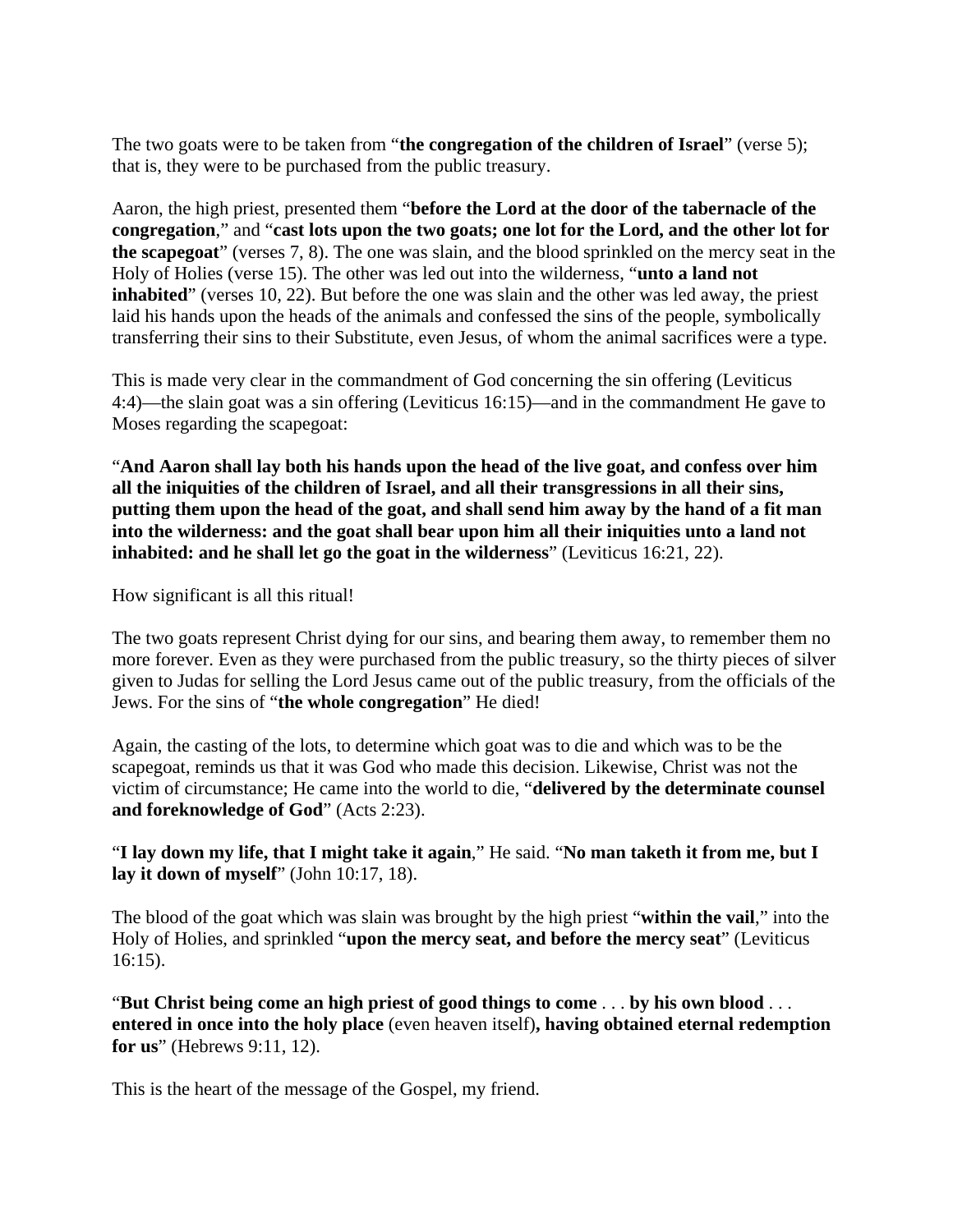It explains to us the meaning of the rent vail. Until Christ died, no man except the high priest dared enter the Holy of Holies where God dwelt in the Shekinah Glory; and even he went in only once a year, "**not without blood**."

The vail shut the sinner out from the presence of God. Why? Because a full atonement had not been made for sin. The animal sacrifices were only "**shadows of good things to come**"; and sinful man could not stand in the presence of a holy God until the full atonement was made. But Christ came; He died; He shed His own precious blood; He rose again, and entered into heaven itself, bearing in His glorified body the marks of Calvary. He presented His own blood before the mercy seat, which is the throne of God. He changed the judgment throne into the mercy seat, on the ground of the sprinkled blood!

That is why the vail of the temple was rent in twain when He died on the cross; "**the way into the holiest**" was forever opened; and the weakest sinner was invited to "**come boldly unto the throne of grace**" (Hebrews 10:19-22; compare Hebrews 9:8; 4:16).

That is why we no longer need an earthly priest to confess our sins for us; we have a Great High Priest, and to Him we may go in prayer!

"**Having therefore, brethren, boldness to enter into the holiest by the blood of Jesus, by a new and living way, which he hath consecrated for us, through the veil, that is to say, his flesh; and having an high priest over the house of God; let us draw near with a true heart in full assurance of faith**" (Hebrews 10:19-22).

In shedding His blood for our sins, the Lord Jesus bore them away into "**the wilderness**," as it were, "**unto a land not inhabited**." The place of no habitation is the grave.

#### "**The Lord hath laid on him the iniquity of us all**" (Isaiah 53:6).

And in His death He has taken away our sins!

"**As far as the east is from the west, so far hath he removed our transgressions from us**" (Psalm 103:12). And His promise is sure: "**Their sins and their iniquities will I remember no more**" (Hebrews 10:17).

God not only forgives; He forgets! "What a wonderful Saviour!"

*7. The Coming Forth of the High Priest from the Holy of Holies*.

After Aaron came out from the presence of God, and before he appeared again unto the people, he took off the linen clothes of humiliation and put on once more his robes of "**glory and beauty**."

And when our Lord returns, when He appears once more to His people, Israel, He will come in all His glory, His eternal glory which He had with the Father before the world was (John 17:5).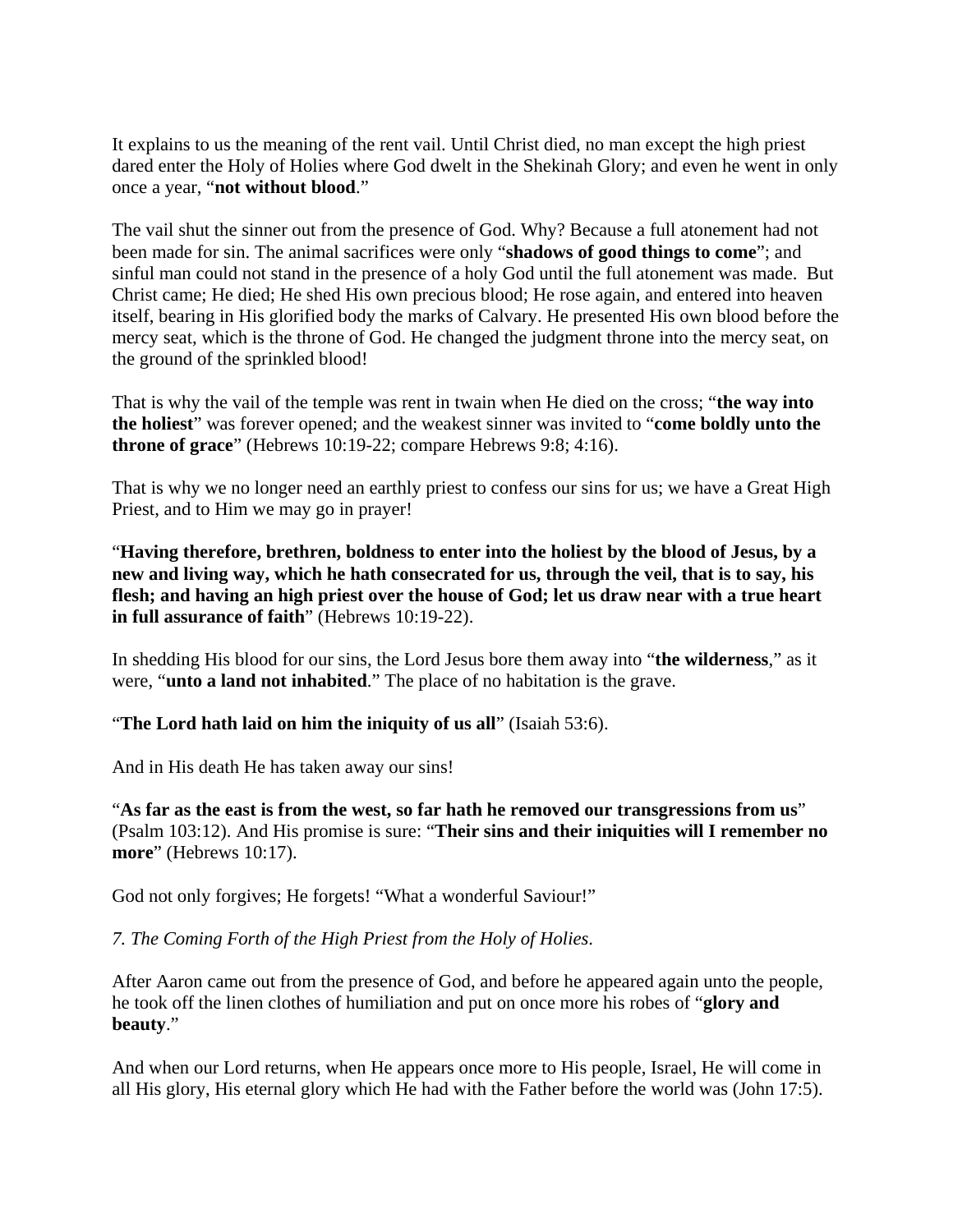He laid aside that glory, in order to become a merciful and a faithful High Priest; but He took it up again, after He had made a full atonement for sin. When He rose from the grave, He put on His robes of glory. And very soon perhaps He will come out of the Holy of Holies! "**Behold, he cometh with clouds; and every eye shall see him!**" (Revelation 1:7).

Then the work which He did on that Passover feast nearly two thousand years ago will find its complete fruition.

At the feast of the Passover the Israelite sprinkled the shed blood upon his own lintel and door posts, but then there was no Holy of Holies; there was no sprinkling of the blood on the mercy seat.

**The Passover sets forth the man-ward aspect of Calvary. Each sinner must, by his own volition, allow the Holy Spirit to apply the shed blood of the Lamb of God to his sinful heart. On the Day of Atonement, however, it was the high priest who sprinkled the shed blood in the presence of the Shekinah Glory. This is the God-ward aspect of Calvary, and shows us in a faint picture what Christ has done for the sinner.**

Thus the feasts of the Passover and atonement dovetail perfectly, setting forth also Israel's special relation to the Lord God, in that Christ will appear on the Day of Atonement, as it were, to establish His promised kingdom over the house of Jacob.

On the basis of the shed blood of the Paschal Lamb "**all Israel shall be saved**." Just as God heard the cry of His people in Egyptian bondage, so also He will hear the cry of Israel during the great tribulation. As He sent Moses to deliver them long ago, so He Himself will arise from "**the marriage supper of the Lamb**," and He will come out of the Holy of Holies to deliver His people in their hour of great affliction. Then Israel will receive Him as her Great High Priest and King of Kings!

Are you ready for His coming, my brother? He has died for you; He will bear all your sins away, and remember them no more forever, if you will only trust Him. He has opened the way into heaven, into His glorious presence, by His own shed blood. But you must accept His great salvation. It is a free gift; but you must take it if you want access before the throne of grace now and throughout the endless ages.

#### **~ end of chapter10 ~**

**<http://www.baptistbiblebelievers.com/>**

**\*\*\***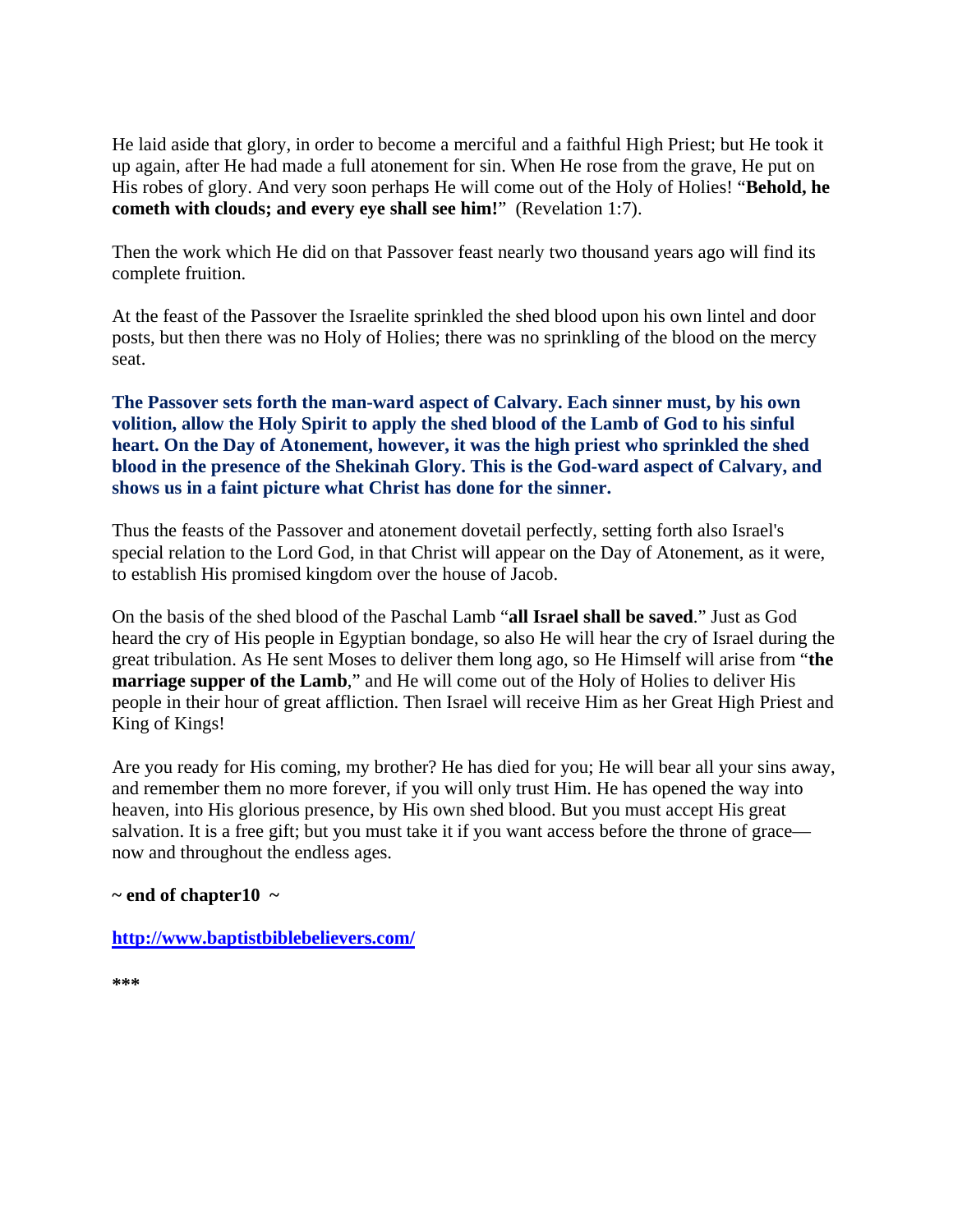Leviticus 23:1-44

Foreshadowing God's plan of the ages from the past eternity to the future eternity

by

Louis T. Talbot

Copyright @ 1943

## **CHAPTER ELEVEN**

### **THE FEAST OF TABERNACLES**

(Leviticus 23:33-43)

Five days after the feast of atonement the children of Israel began to keep the feast of tabernacles, and observed it for seven days. We have already seen that this last feast of the year was a type of the millennial reign of Christ, immediately following His return in glory to the earth.

And we have noted that it was the outgrowth of the one-day act of the feast of atonement. As in the other feasts of the Lord, the "**offering made by fire unto the Lord**" (Leviticus 23:36) was a foreshadowing of Calvary's cross; and throughout the thousand years' reign of Christ on earth, as well as for all eternity, we shall be reminded of the price our Lord paid for our redemption.

#### *1. At the End of the Harvest Israel observed the feast of tabernacles*.

"**When ye have gathered in the fruit of the land, ye shall keep a feast unto the Lord seven days**," God said to Moses (Leviticus 23:39). In Deuteronomy 16:13 we read that the harvest was of corn and wine. It was a season of joy, a kind of harvest-home. Its answer is found in the future glory of Christ, when Israel shall be given her rightful place as the head of the nations, never again to be scattered, persecuted, and hated. Then will be fulfilled the words of the prophet:

#### "**Arise, shine; for thy light is come, and the glory of the Lord is risen upon thee**" (Isaiah 60:1).

The harvest of corn suggests to us the words of our Lord already referred to in this study:

## "**Except a corn of wheat fall into the ground and die, it abideth alone: but if it die, it bringeth forth much fruit**" (John 12:24).

Every believer in this Church Age and every tribulation saint will be included in this abundant harvest of redeemed souls. And what a time of rejoicing it will be! Now Israel is scattered throughout the harvest field; this is the long interval between Pentecost and the feast of the trumpets, during which Jews and Gentiles are being gathered into the garner of the Lord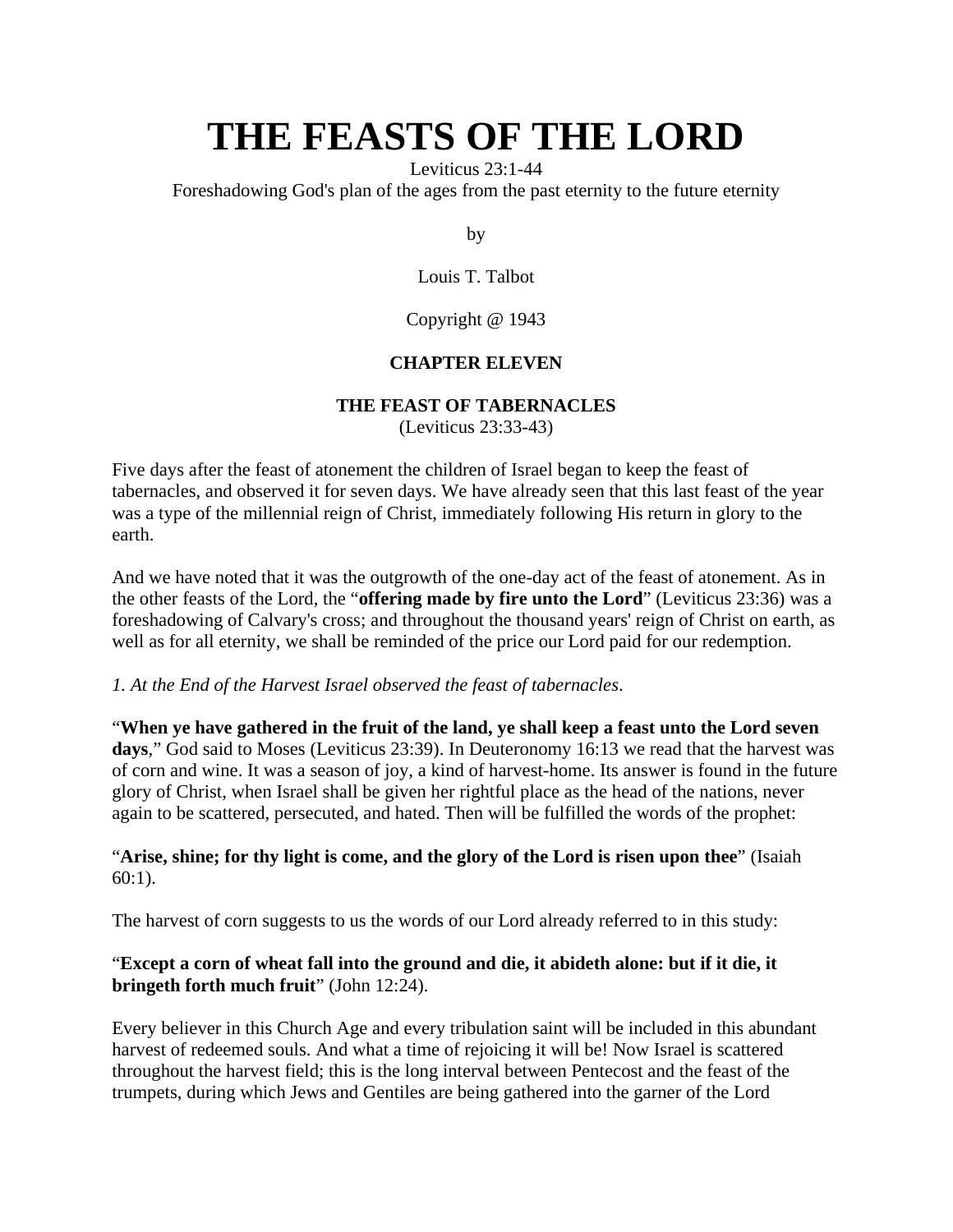But the harvest-home will come. "**And thou shalt rejoice**," God said, "**after that thou hast gathered in thy corn and thy wine**" (Deuteronomy 16:13, 14).

The vintage, however, suggests the solemn truth that the feast of tabernacles will not begin to find its fulfillment in the millennial reign of Christ until after He has purified a wicked world with His righteous judgments, at the close of the seventieth week of Daniel.

In the book of Revelation we read of this terrible time of judgment yet to come upon the earth, when the returning Lord Jesus shall tread "**the winepress of the fierceness and wrath of Almighty God**" (Revelation 19:15).

My unsaved brother, do not put off your acceptance of Christ until it is too late. It seems as though the feast of the tabernacles were soon to be fulfilled; and before that reign of righteousness begins, there must be the treading of the winepress—the vintage of the earth—that the King of Kings and Lord of Lords may rule over a purified world!

#### *2. A Time of Rejoicing*.

The feast of tabernacles was a season of great joy. "**Ye shall rejoice before the Lord your God seven days**," the Lord said to His people, Israel. "**And ye shall take you on the first day the boughs of goodly trees, branches of palm trees, and the boughs of thick trees, and willows of the brook** . . . **Ye shall dwell in booths seven days**" (Leviticus 23:40, 42). Therefore, this holy convocation was called the feast of tabernacles; Israel dwelt in booths.

The palm branches ever speak of victory; and Israel in the millennium will be glad and rejoice that her battles are over. She will have triumphed over Satan and all his hosts "**by the blood of the Lamb**." So shall we all who love the Lord. His Bride will be ruling with Him in glory; and as members of His Church, we, too, shall rejoice in that day of triumph—in that clay and throughout eternity.

But Israel also made her booths for the feast of tabernacles from the willows of the brook. She will remember her tears, and thank God for wiping them all away. She will rejoice that her nation is no longer the people of the wandering feet, hunted, persecuted, hated, despised. It will be a glad day for Israel when all her tears are wiped away. And it will be a glad day for you and me, my Christian friend, when we shall look back over all the path over which God has led us, and thank Him that His own nail-pierced hands have wiped away our tears. We shall thank Him then for the testings and trials that have been a part of His schooling—to fit us for reigning and ruling with Him in glory.

I am so glad that Israel will rejoice in that day. The most wonderful nation, yet the most tragic her history indelibly written in blood and tears—will hear the Son of David saying: "**Arise, shine; for thy light is come, and the glory of the Lord is risen upon thee**." And I am so glad that we, too, shall join Israel in an everlasting hymn of praise: "**Worthy is the Lamb that was slain to receive power, and riches, and wisdom, and strength, and honor, and glory, and blessing**" (Revelation 5:12).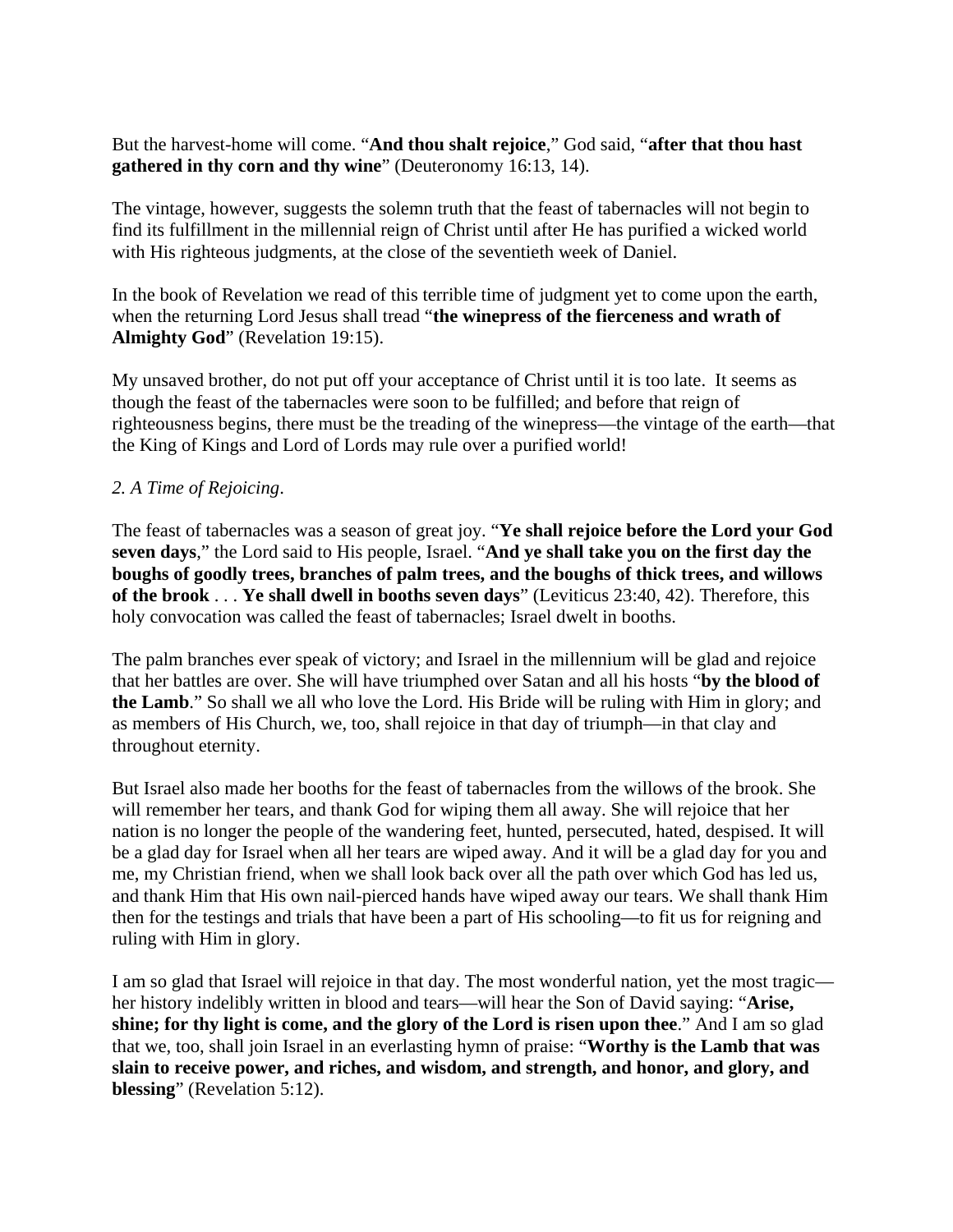### *3. A Memorial and a "Shadow of Good Things to Come."*

Why did God tell Israel to keep the feast of tabernacles? This is what He said to them:

### "**Ye shall dwell in booths seven days; all that are Israelites born shall dwell in booths: that your generations may know that I made the children of Israel to dwell in booths, when I brought them out of the land of Egypt: I am the Lord your God**" (Leviticus 23 :42, 43).

The Lord did not want His redeemed people to forget the Passover or the wilderness journey. He wanted them to remember always that their blessings came from Him. And all who enter into the reign of Christ—His chosen people, the Gentile nations, and His Bride—all will remember Calvary and His guiding, protecting hand.

Throughout the endless ages, of which the sabbath which followed the feast of tabernacles was a type, the Lamb will be "**all the glory of Immanuel's land**."

The feast of tabernacles was a memorial; and it was "**a shadow of good things to come**," when Jesus returns to reign.

#### **~ end of chapter 11 ~**

**<http://www.baptistbiblebelievers.com/>**

**\*\*\***